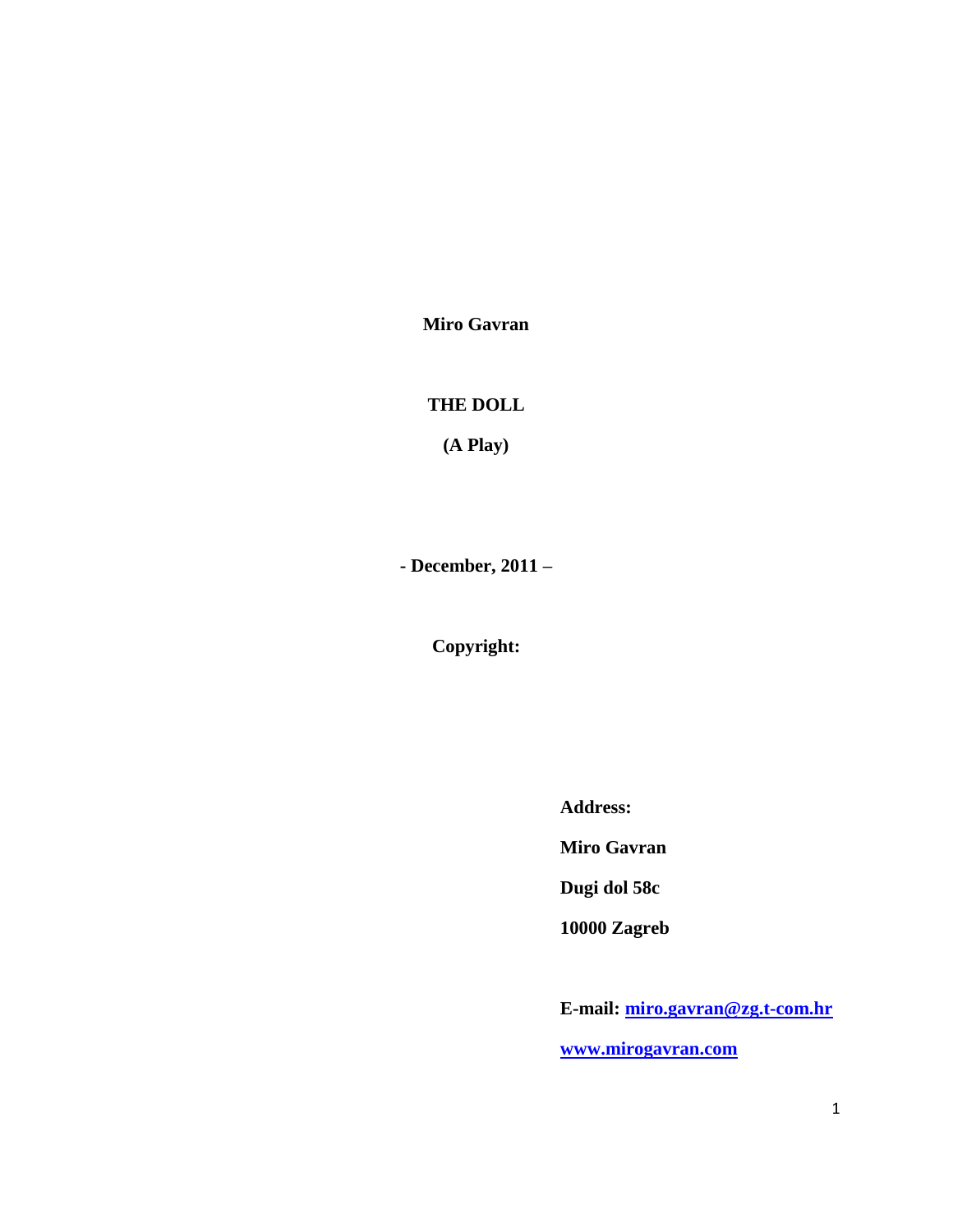# **Characters:**

# **MARKO - looks as though he could be about forty**

**STELLA - she looks about thirty**

### **Scene 1.**

(The lights come up slowly. We see a modestly furnished space that is a linked living room and kitchen. There is a box, the size of a large coffin, on the floor. The box is in the stage of being unpacked and is surrounded by pieces of crumpled paper. We see Marko trying to gather the pieces of paper into a heap. Marko bends over the box and takes out a small box, containing a remote.)

**MARKO:** Ah, here you are!

(Marko takes the remote and points it at the large box, pressing the button as if he expects some sort of reaction – but there is none. Marko puts down the remote and picks up the phone receiver, and entered a number.)

**MARKO:** Hello. . . this is winner Number Seven. Yes, the package arrived half an hour ago, your people were very careful carrying it into the flat . . . Everything's alright but – I am trying to activate the remote control, and it's not functioning. . . Batteries? Ah yes – I forgot to put them in, I am a bit excited, sorry. . . Yes, yes, I shall certainly let you know what my impressions are. . . I have studied the instructions and think that it is all clear to me. Thank you and goodbye!

(Marko puts down the receiver, finds two batteries in the small box and inserts them into the remote. He then moves away from the large box that is on the floor and points the remote at it again. He presses one of the buttons on the remote and at that moment a female figure appears from the box, and takes a semi-sitting position. Almost in fear, Marko takes a step backwards, presses the other button and the female figures straightens up.)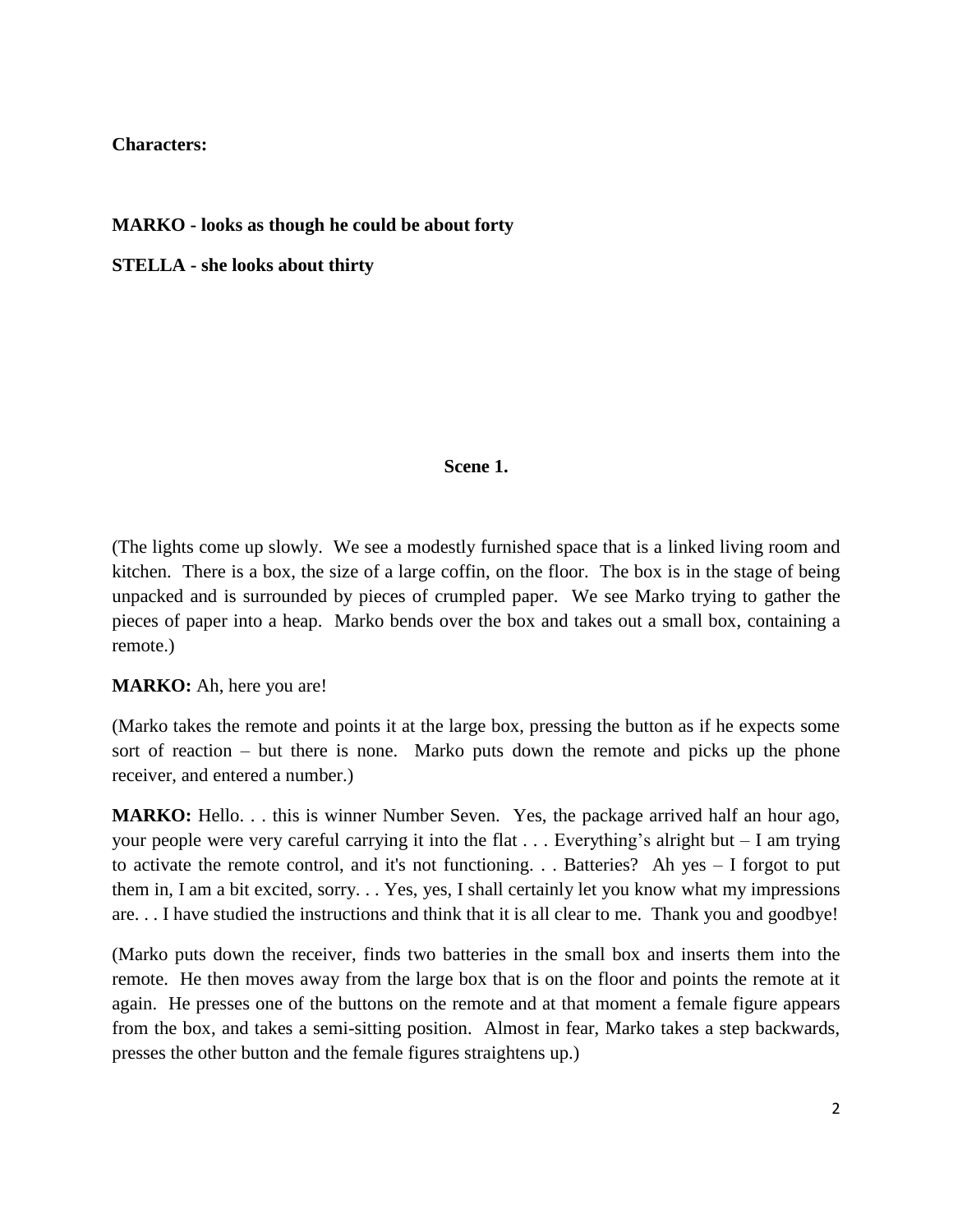### **STELLA:** Hello!

**MARKO:** Hello!

(Silence.)

**STELLA:** Are you going to be fostering me?

**MARKO:** Yes – I am. I am...

**STELLA:** I am programmed to offer you my hand and to become acquainted with you, but only after you decide on my name.

**MARKO:** After I decide on your name?

**STELLA:** Exactly – you have to enter it.

**MARKO:** Yes, I know, I know.

**STELLA:** I hope that you have already chosen a name. Some name that you will enjoy saying.

**MARKO:** Yes. . . I have. . . there – I shall enter it.

(Marko enters the name on the keyboard of the remote.)

**MARKO:** I've done it.

(Stella holds out her hand.)

**STELLA:** Stella - it's a pleasure.

**MARKO:** For me too, I'm Marko. . . Welcome, Stella. Welcome here to my flat.

**STELLA:** I am pleased that you are going to foster me.

**MARKO:** Why do you use that word, isn't it silly to say that? That expression is used for taking in children, and not mature people, and you are. . . how should I put it, "a completed person". You're not a child.

**STELLA**: There is an article about fostering in the contract. Article 11 speaks about you taking care of me like a member of your family and that, for the first six months, you will treat me as. . .

**MARKO:** Yes, I know, I know! Just the same – it's stupid to refer to me as anything like a foster parent.

**STELLA:** Not to me, it isn't. I am programmed to feel that that is the very best way.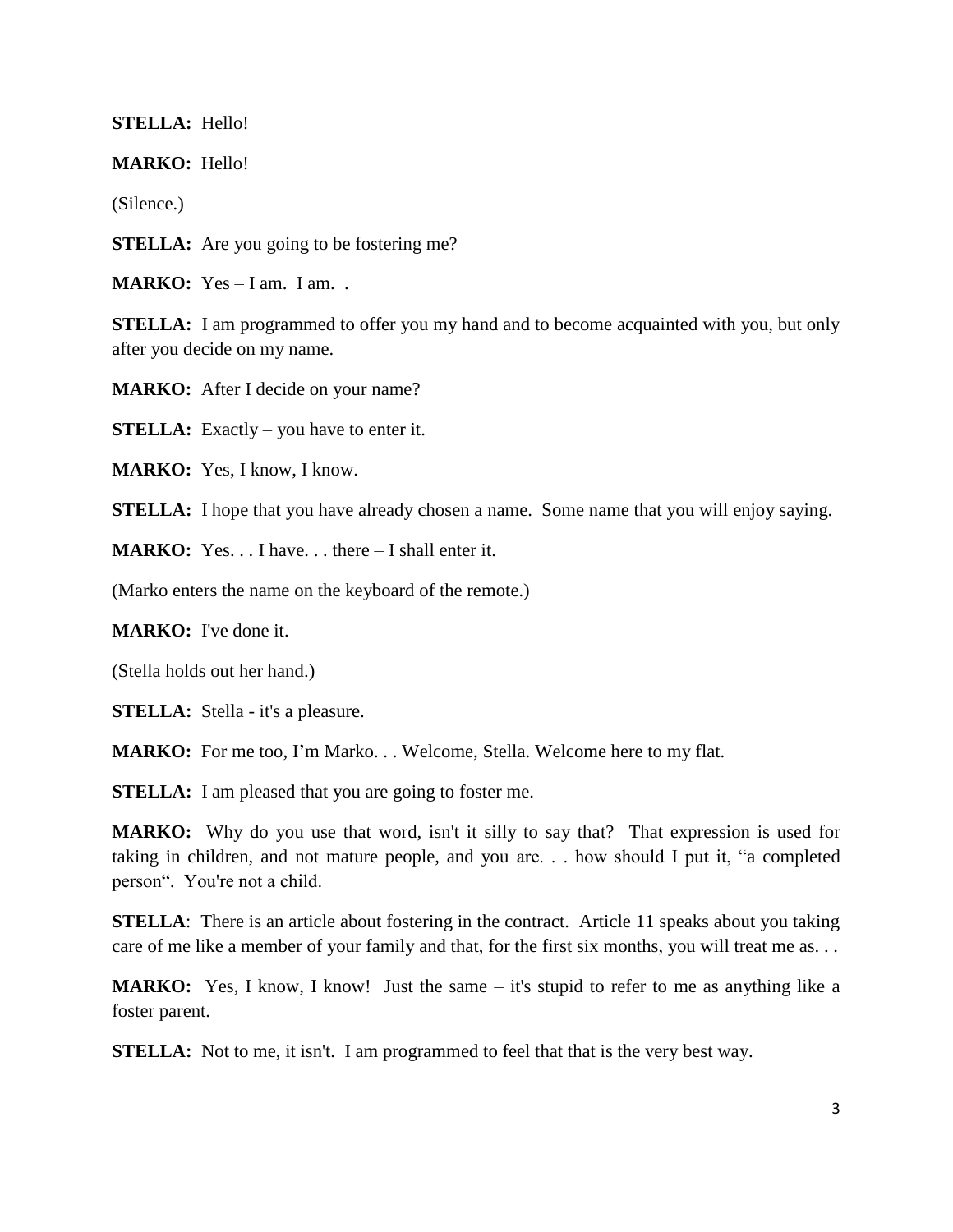**MARKO:** Best for whom?

**STELLA:** For you, and for me. We are partners, and something that is best for both partners is what is really best.

**MARKO:** Who taught you that?

**STELLA:** I don't know, that's how I'm programmed.

**MARKO:** And I thought you were programmed in a way that would make me happy.

**STELLA:** But that is how I am programmed. You don't have to worry about that. My man will be happy and satisfied.

**MARKO:** Are you calling me "my man"?

**STELLA:** Yes. Aren't you my man?

**MARKO:** Yes, I am., but. . . why are you so sure that I will be happy with you?

**STELLA:** Because I am programmed to do everything that is necessary to make you happy.

(He approaches Stella and sniffs at her the way a dog does when he sniffs at some suspicious object.)

**STELLA:** What are you doing?

**MARKO:** I am checking what you smell like. I want to see if you smell of rubber or of plastic.

**STELLA:** Please, there's no need to be offensive – I am not one of those primitive blow-up dolls, I am a most modern doll, constructed of renewable organic matter. I am ecologically desirable. My skin is the same as human skin in its composition. I have the fragrance of a young thirty-year-old woman who came out from under the shower ten minutes ago, dried herself and used deodorant. I must point out that - every day - I am a girl who will be as if she is fourteen days from her period, so I am prepared for passionate sexual union with a man - every day.

**MARKO:** Excellent – I shall definitely try that out this evening. Since my girlfriend walked out on me three months ago, I have got out of the way of having sex.

**STELLA:** When sex is in question, you will experience only pleasure with me.

**MARKO:** I am glad to know that you are so self-confident. Although I never really liked selfconfident people.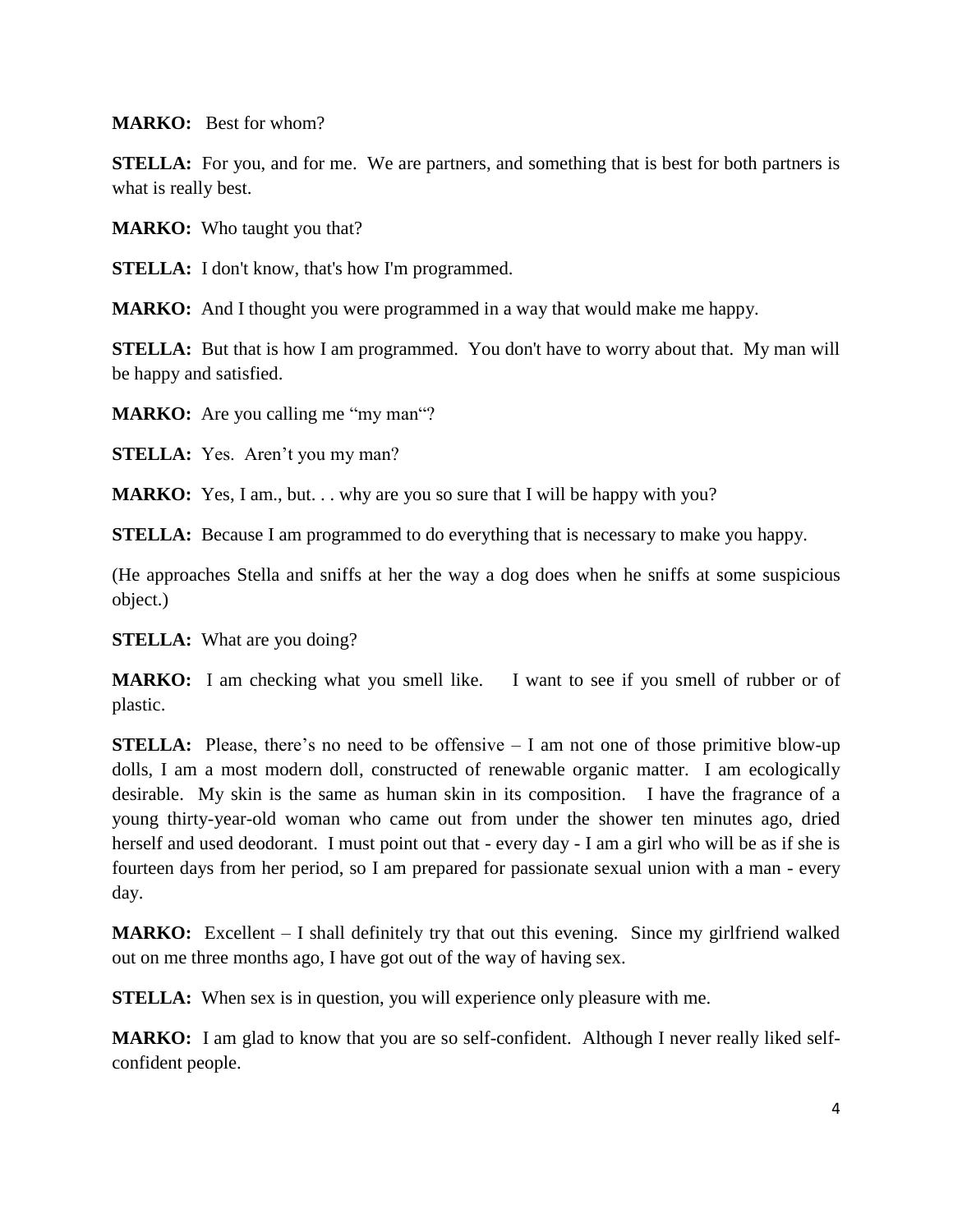**STELLA:** Why? It's much easier with self-confident people than with the other kind.

**MARKO:** I have never been self-confident – perhaps that is why the self-confident ones always get on my nerves.

**STELLA:** I don't understand.

**MARKO:** You don't have to. Just listen to me and that will be enough. Help me to take this rubbish out of the living room.

**STELLA:** I am not programmed for heavy physical work.

**MARKO:** Come on, don't complicate things – I wasn't trained for it either, but all the same, I have to it sometimes. - Pick up one side of that box, I'll take the other and we will carry it out.

**STELLA:** Let me say it again – kissing, fallatio of the male sexual organ, cooking, hoovering, smiling, chatting – that is the scope of my activities. Carrying out bulky rubbish is not my job.

**MARKO:** What bulky rubbish? – this is a light box. I only need your help because it's big.

**STELLA:** My constructor won't be pleased about this.

**MARKO:** What won't she be pleased about?

**STELLA:** That you are forcing me to do work that I am not programmed for.

**MARKO:** You are programmed to obey your man and to serve him, and I am ordering you to help me carry out this box. Well?

**STELLA:** Alright then  $-$  if that is your order  $-$  I shall obey it, but I retain the right to be angry and to store this undesirable situation in my memory.

**MARKO:** Store it wherever you like, just help me. Come on!

(Marko picks up one side of the box, Stella the other, and they carry it into the next room. Then they return and Marko quickly picks up the string and the paper that the box was wrapped in, and takes it all into the next room. A moment later he returns to the living room.)

**MARKO:** Do you know what your name means?

**STELLA:** In Latin, Stella means star.

**MARKO:** Bravo — they have done a good job of filling you with knowledge.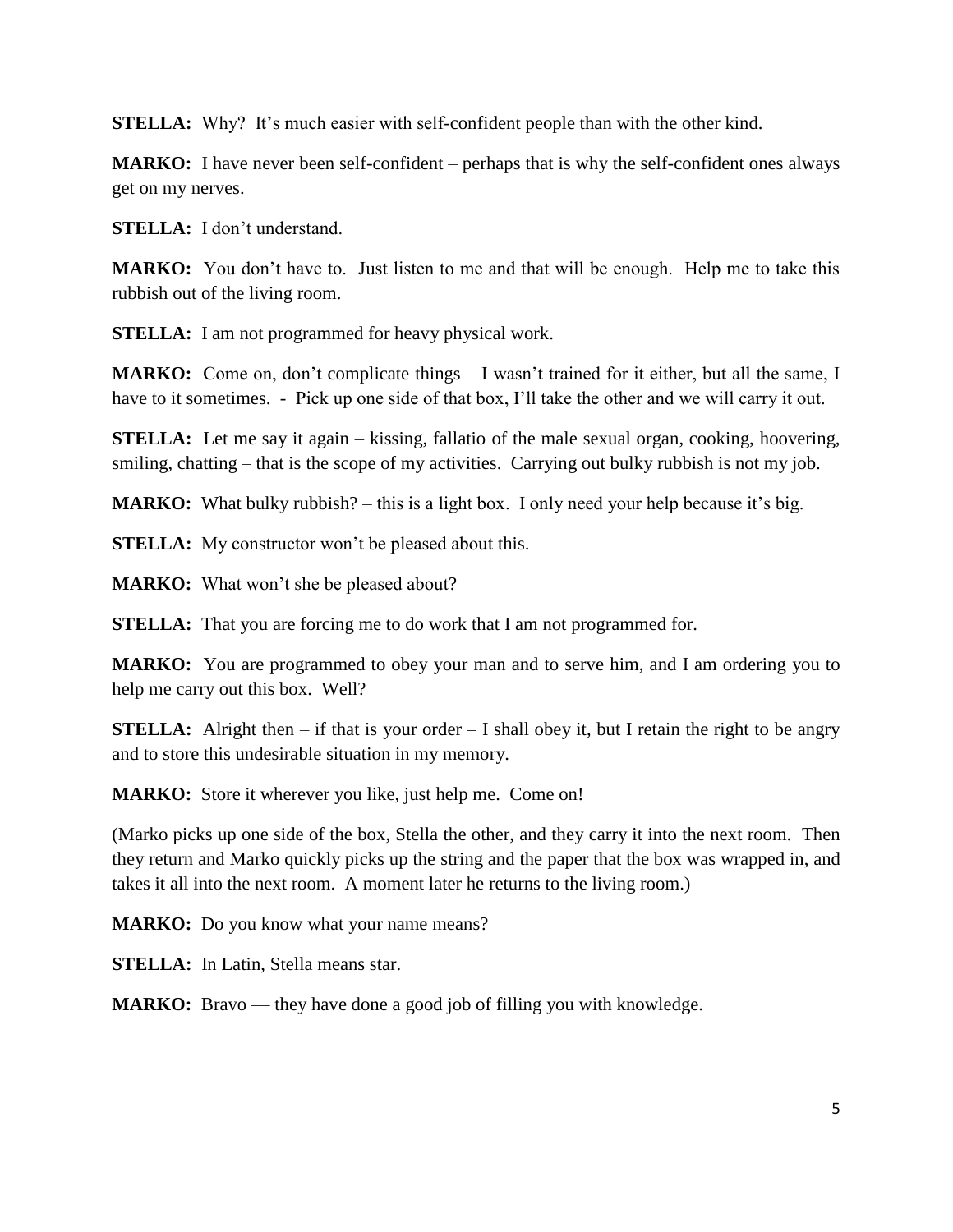**STELLA:** I am programmed to be similar to you as far as education is concerned. Men don't like it when women are much smarter than they are, but they don't think much of the ones who are much more stupid either.

**MARKO:** Who told you that?

**STELLA:** Barbara, my constructor and the world's greatest scientist today. She transferred her scale of values to me where judging men is involved.

**MARKO:** So that means that you think about men in the same way that the 'great scientist' Barbara does?

**STELLA:** Yes, that's right – I am her child.

**MARKO:** And what if she makes faulty judgements about men?

**STELLA:** Impossible – she is infallible. She is always right.

**MARKO:** Then it is not easy for her husband.

**STELLA:** She doesn't have a husband – she left him.

**MARKO:** And that's the sort of woman who taught you all about men.

**STELLA:** Don't bad-mouth Barbara – I am programmed not to want to listen.

**MARKO:** I thought that things would be much simpler for me with you.

**STELLA:** To think is not to know.

**MARKO:** Exactly.

(Silence.)

**MARKO:** Will I be your first?

**STELLA:** I don't understand the question!

**MARKO:** Will I be the first man you make love with?

(Silence.)

**MARKO:** Answer me!

**STELLA:** Theoretically... you are the first, if I don't count the trial period.

**MARKO:** What trial period?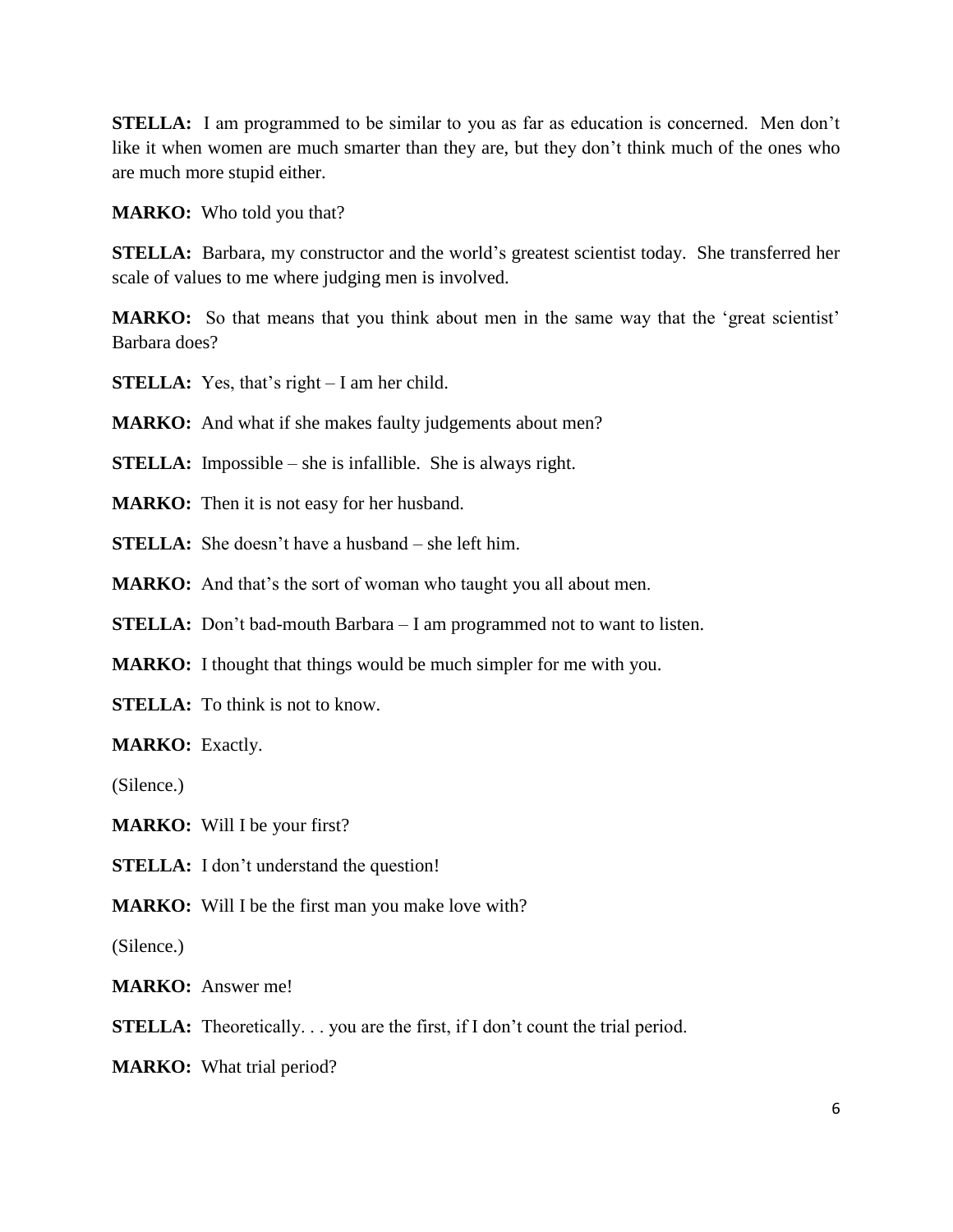**STELLA:** The laboratory trial period – a sort of "technical initiation"...

**MARKO:** What are you saying? - Surely they didn't...

**STELLA:** Before I earned my certificate as a complete woman, they carried out a lab experiment with me. The experiment was related to sexual flexibility.

**MARKO:** And who did it?

**STELLA:** What is it you want to know?

**MARKO:** His name! Who was that clown?

**STELLA:** I don't remember names – we were never officially introduced. We only practised the details.

**MARKO:** What did you practice?

**STELLA:** Sexual finesse.

**MARKO:** And you can't even remember his name?

**STELLA:** There were a few of them.

**MARKO:** Dammit! Disgusting! Quite disgusting!

**STELLA:** There's no reason for you to be angry – after the experiment they washed me thoroughly and disinfected me. I am not carrying even one of their bacteria.

**MARKO:** All the same – you make me feel sick – all of you. I order a doll, and it turns out not even the doll is innocent.

**STELLA:** Innocence in our civilisation is vastly over-rated, it's almost an anachronism.

**MARKO:** You must have learnt that from your creator, Barbara.

**STELLA:** Emotionally speaking, I belong to no-one except to you. So – I shall be yours and only yours.

**MARKO:** Isn't that nice!

(Silence.)

**MARKO:** Listen. . . in the laboratory. . . you know, while you were practising. . . did you do it one by one, or with more of them at the same time?

**STELLA:** It lasted for a week, one by one.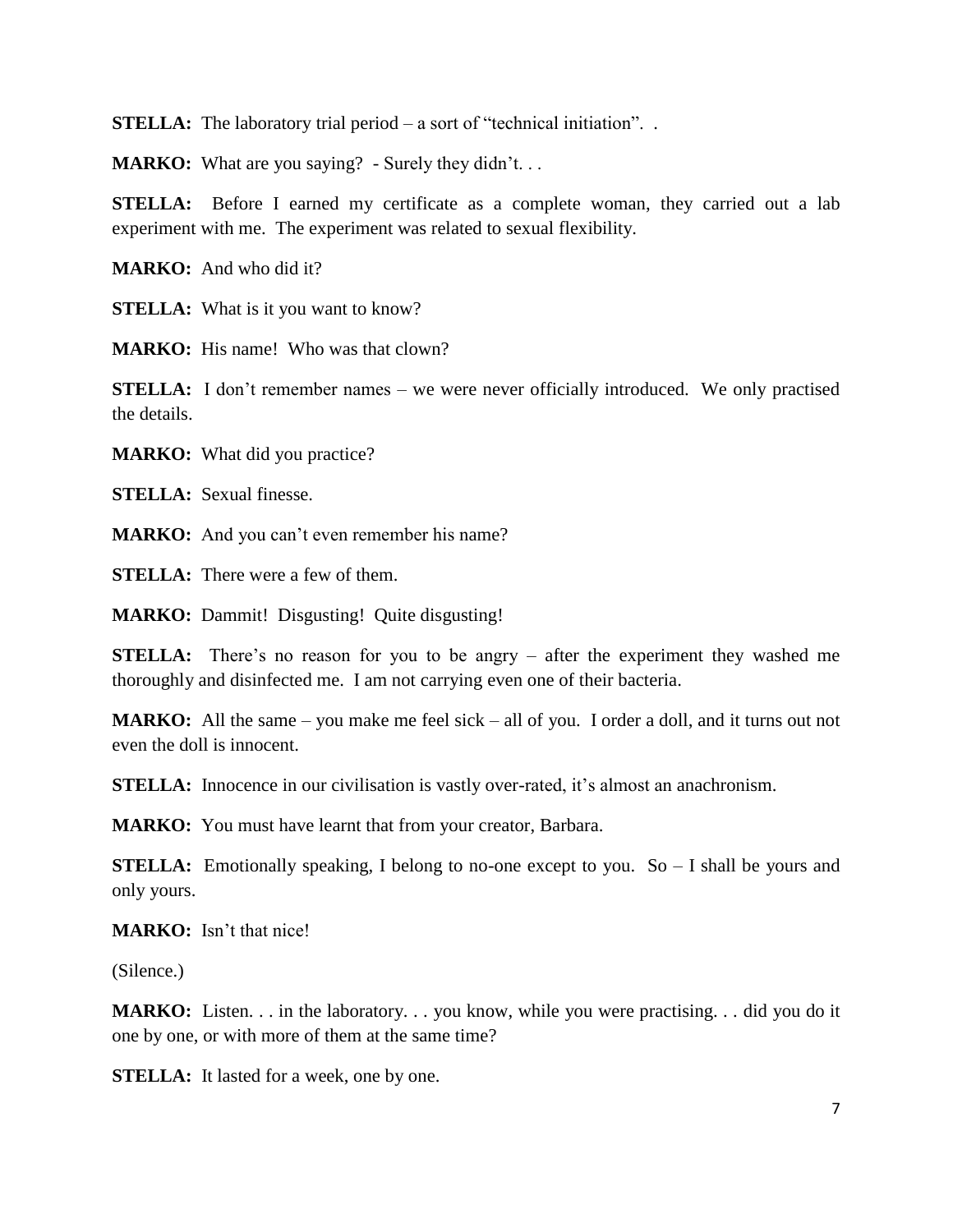**MARKO:** How many of them were there?

**STELLA:** Five men and Barbara.

**MARKO:** Barbara!

**STELLA:** She only checked my kissing skills. Nothing more than that...

**MARKO:** They practised for a week, one by one, with a doll who could not defend herself.

**STELLA:** On the last day – before they put me in the box, they organised a party in the lab, everyone had a bit to drink and then it happened that they did not take turns in practice.

**MARKO:** But?

**STELLA:** They all wanted to together.

**MARKO:** And you let them?

**STELLA:** They didn't ask my permission.

**MARKO:** A bunch of perverts! So you have even tried out group sex. They have sent me a 24 carat whore!

**STELLA:** Calm down. I am telling you – after that they washed me and sterilised me, so that we can say that I am as good as new. As if nothing had ever happened.

**MARKO:** You are even worse than ordinary women.

**STELLA:** I had hoped that it wouldn't bother you...

**MARKO:** Well you had false hopes! I am not a doll like you. I am a man of flesh and blood and it matters to me who my partner had sex with before me.

**STELLA:** Why is that so important?

**MARKO:** It's important. . . it just is.

**STELLA:** But why? Explain that to me.

**MARKO:** You wouldn't understand.

(Silence.)

**STELLA:** And how many women have you practised with?

**MARKO:** What?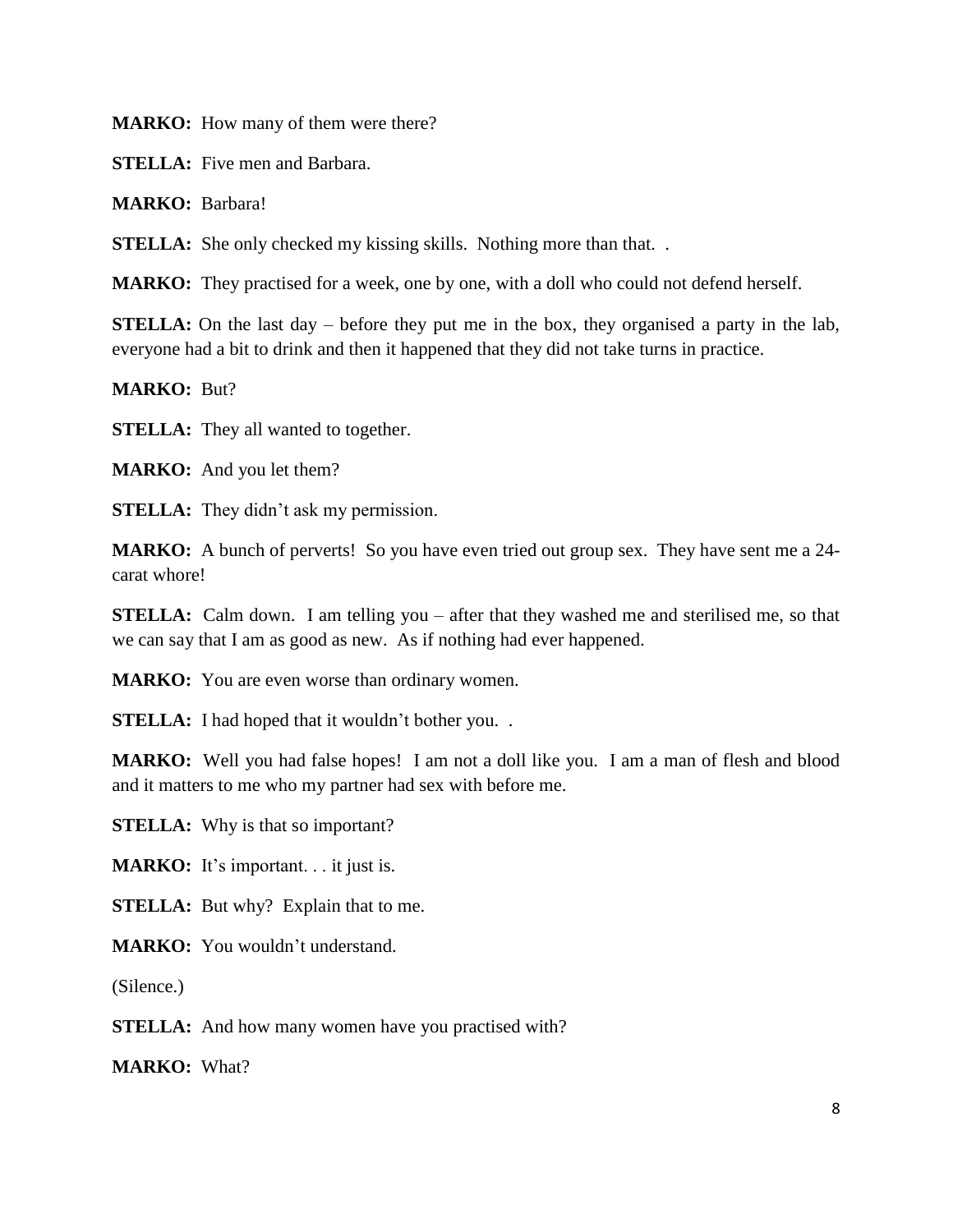**STELLA:** With how many women have you practised sexual activity?

**MARKO:** Well, there have been . . . a few. . . in my life.

**STELLA:** Don't you know the exact number?

**MARKO:** I was not aware that you, too, could be curious.

**STELLA:** I am programmed to be interested in the things that interest my partner. That's why I would like to know the number of women with whom you have had a sexual relationship.

(Silence.)

**MARKO:** You really are a bit of a pain.

**STELLA:** Tell me.

**MARKO:** In the last thirty-nine years I have had as many partners as you had in the first week of your life. . . there in the laboratory.

**STELLA:** That means that we are the same.

**MARKO:** It looks that way. . .only I have never tried it in a group.

**STELLA:** It's nothing special.

### **Scene 2.**

(The sounds of heavy breathing. A man and a woman are making love. It is dark. Their breathing quickens. Then they both have an orgasm, fairly theatrically and loudly. Their breathing gradually becomes calmer. There is silence. The lights come up. Marko, wearing a shower robe, comes out of the bedroom. He goes to the refrigerator and opens the door, takes out a can of beer and opens it. He pours the beer into a glass and drinks it. A moment later, also wrapped in a shower robe, Stella comes in from the bedroom.)

**STELLA:** Why did you get out of bed?

**MARKO:** I was thirsty... Men get thirsty after sex – it's nothing unusual... I enjoyed being with you, you really are hot stuff. By your sighs, I would say that it was good for you, too.

**STELLA:** What makes you think that?

**MARKO:** Well. . . we climaxed at the same time, together. That didn't often happen with my ex.

**STELLA:** I am programmed so that my moans follow yours.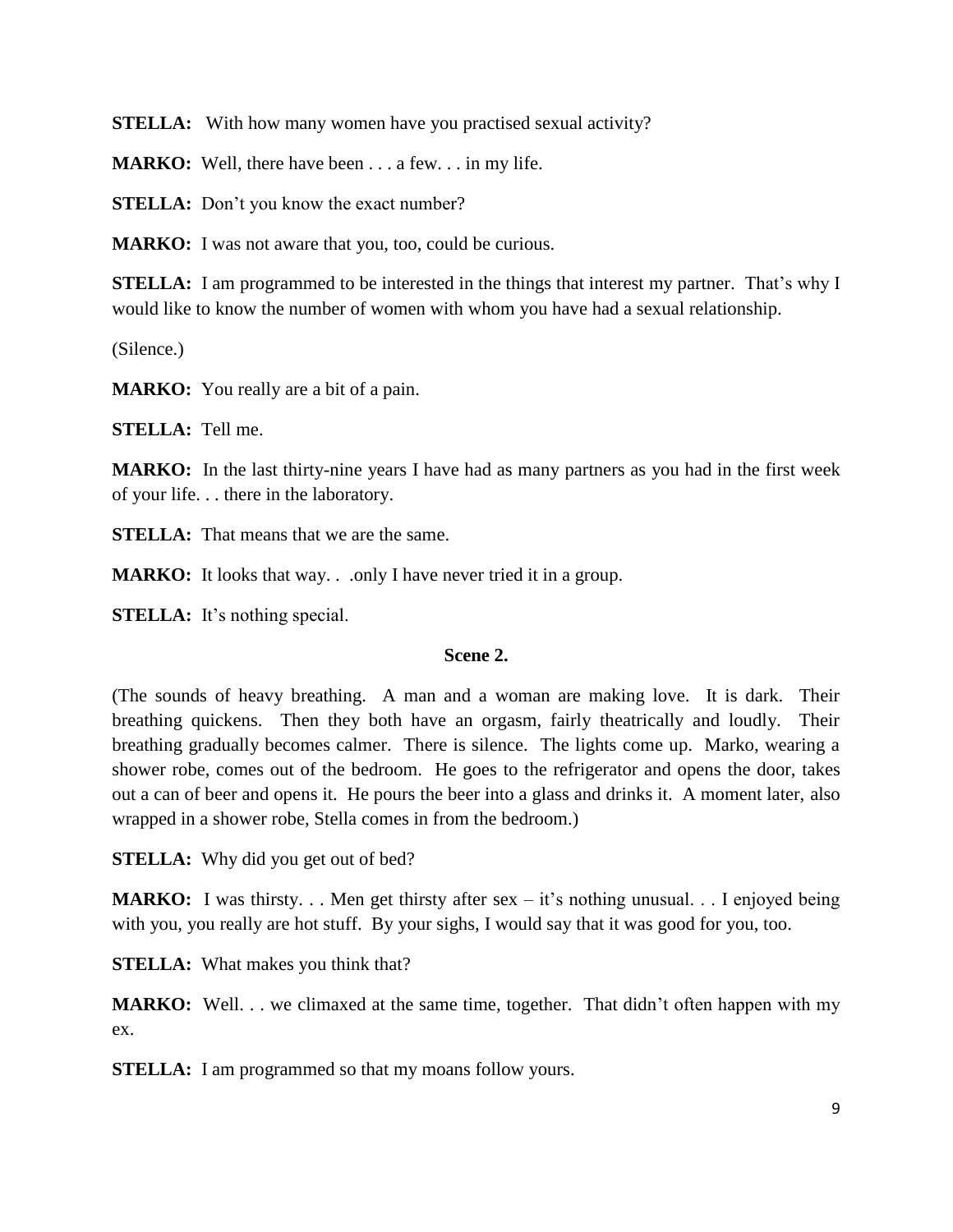**MARKO:** But. . . was it good for you, too. . . ?

(Silence.)

**MARKO:** Dammit – Just don't tell me that you felt nothing.

**STELLA:** Your ecstasy and your excitement transfers in the same extent to me. My feelings are always proportional to yours.

**MARKO:** That's not so bad, either. . . But are you telling the truth?. . . Tell me, am I the best?

**STELLA:** The best in what?

**MARKO:** In sex, of course. We are not talking about soccer.

**STELLA:** The best in relation to whom?

**MARKO:** The best in relation to those men you "practised" with at the laboratory.

**STELLA:** I don't know how to lie, and I am afraid that you would not like a sincere answer.

**MARKO:** Never mind that – just tell me.

**STELLA:** You are not the best. The best was the young chemist from the laboratory. His body was unbelievably supple, and his fingers were soft. His heart had the highest number of beats.

**MARKO:** Doesn't it make you the least bit uncomfortable to praise him to me only five minutes after the two of us have. . ..

**STELLA:** You insisted on a sincere answer.

**MARKO:** Fair enough – just what I deserve. Alright then – now tell me all about it – where do I stand on the scale of that experience of yours? If you take into account the six with whom you "practised" and me. What place would you give me?

**STELLA:** Do you think you will be happy when I express my opinion?

**MARKO:** No, I don't, but I want to hear it anyway, because I am curious. Curiosity is a characteristic of all living creatures.

**STELLA:** Are you saying that I am not a living creature?

**MARKO:** You are not a living or an inanimate creature. You are a machine, that is, a doll... an "active" doll. That is what I would call you. Do you agree?

**STELLA:** Expression of my opinion would not change yours.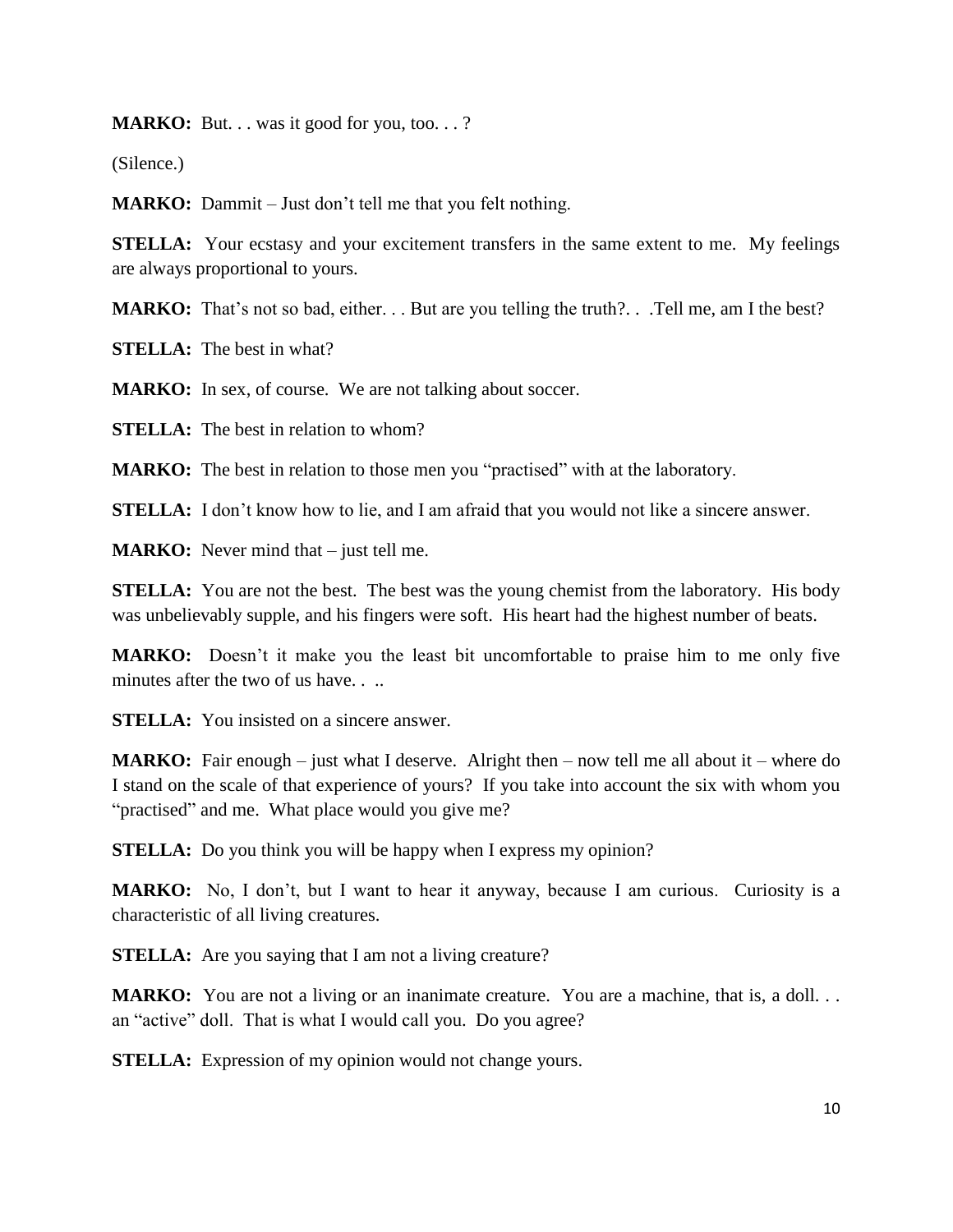**MARKO:** I know. Anyhow – where am I on that list, as a man? Second, third or seventh?

**STELLA:** I cannot give an opinion on Barbara, my creator, because I only kissed with her. That was her by-the-way check on of my facial capabilities, and in no way an active sexual act. So, if I take the five men I practised with and you, with whom I communicated sexually this evening, I have six value categories, and you are in fifth place.

**MARKO:** Fifth place?

**STELLA:** Yes, fifth.

**MARKO:** What about that sixth one, who was given a worse place than me, who was he?

**STELLA:** Would it be fitting for me to talk about him?

**MARKO:** Yes, it would – I look forward to hearing about the man who was worse than me.

**STELLA:** I have been programmed not to speak ill of anyone.

**MARKO:** The truth cannot be ugly. And besides – you have also been programmed to listen to me and to please me, and that order is more important that speaking nicely. So tell me, what the sixth-placed one was like?

(Silence.)

**STELLA:** He is a part-time associate of the Institute. He is eighty years old. His functions failed after two minutes of "practising".

**MARKO:** Aha – that was it.

**STELLA:** Yes, that was it.

**MARKO:** Does that mean that I was only better than he was?

**STELLA:** I can see that you aren't happy. I should not have told you.

**MARKO:** Yes, you should have. You should always answer when I ask you something.

**STELLA:** Couldn't you insist on me lying to you just a little?

**MARKO:** Why?

**STELLA:** So you'd be happier.

**MARKO:** No, don't do that

(Silence.)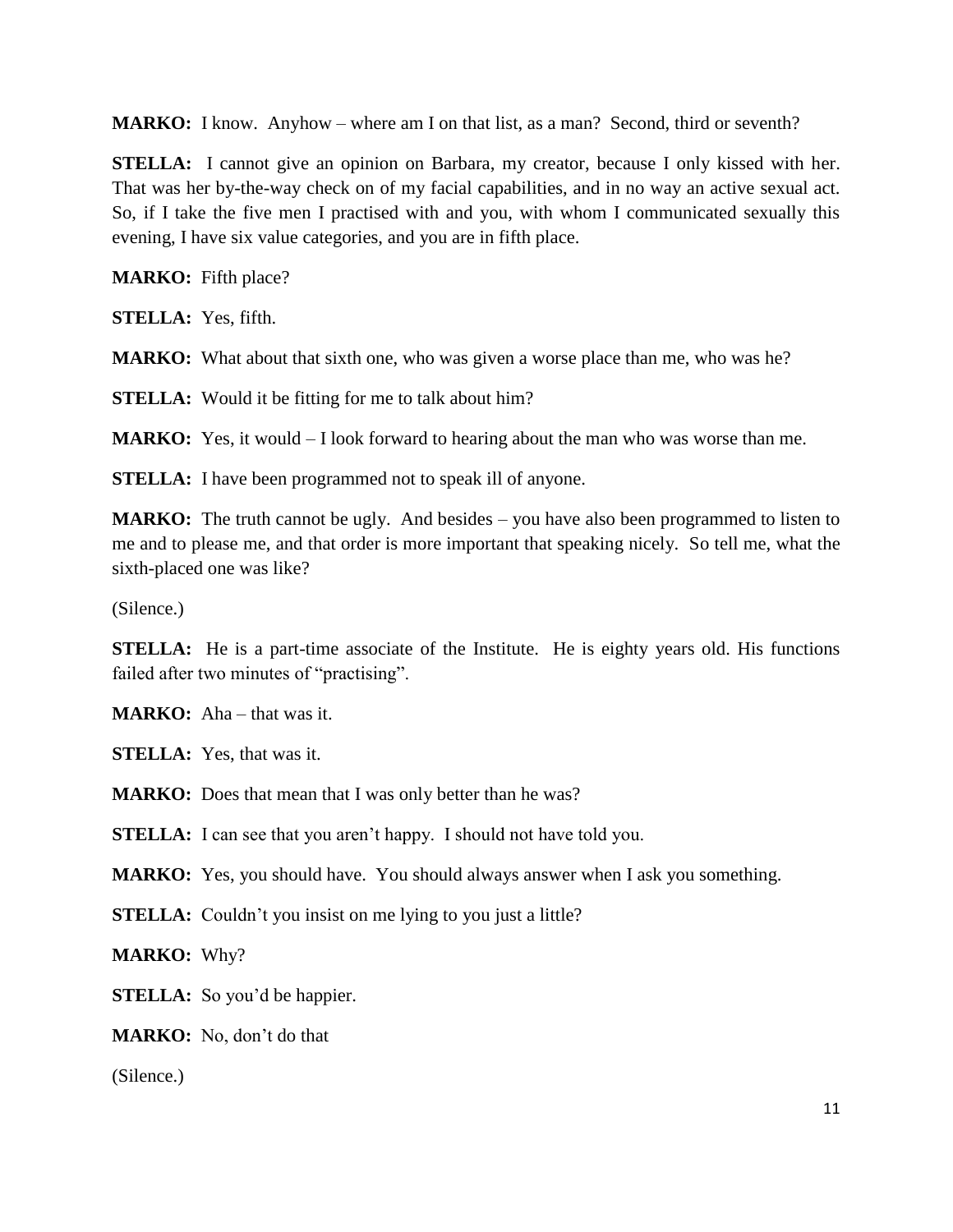**MARKO:** Maria. . . my ex. . . I never really knew for sure what she was thinking. Except when she started nagging me about it being time for us to make a baby. She insisted that we would be happier with a child.

**STELLA:** Women and men have children, that's natural.

**MARKO:** But it wouldn't be natural to me to have a crying child waiting when I come home from home that started jumping around on my head, that I would have to serve like a slave and that one day he and I. . . With my father. . . we often argued, he got on my nerves, and I got on his. . . we were different in every way. I did not want to go through that with my children. . . that lack of understanding. He didn't support me in anything  $-$  I wanted to enrol at the naval academy, to travel around the world. He didn't let me. Today, I am an unimportant clerk in a primary school. Secretary to the principal – I'm just a man who moves unimportant papers around from one drawer to another.

**STELLA:** What about her? What is she?

**MARKO:** Who do you mean?

**STELLA:** Your ex.

**MARKO:** She's a maths teacher. She came to our school as a six-month replacement eight years ago. She was so good-looking, so attractive and self-aware that I did not even dare to try to get close to her in those six months, although she appealed to me from the very beginning. It was only on her last day at the school, when she came into my office to say good-bye and to pick up her work record, that she looked me in the eye and smiled and said that she was sorry that we would not be seeing each other any more. I summoned up the courage and said that it did not have to be that way if she wanted to go with me to the cinema that evening. She said yes. After a week had gone by she moved here into my flat. And everything was wonderful until something more than two years ago when my lovely mathematician calculated that her biological clock was ticking and that she wanted to have a baby with me.

**STELLA:** That's all so normal.

**MARKO:** Please, I don't think you are the one who should be talking about what's normal.

# **STELLA:** Why not?

**MARKO:** Because... Never mind... Anyway, when my Maria began with that story about a child or even children, everything started going downhill. And then finally, one day, standing right where you are standing now, she asked me directly if I had ever thought in those seven years that we had been together that we would one day become husband and wife and have a child. I answered her very sincerely: "No, I have never wanted to have children with you."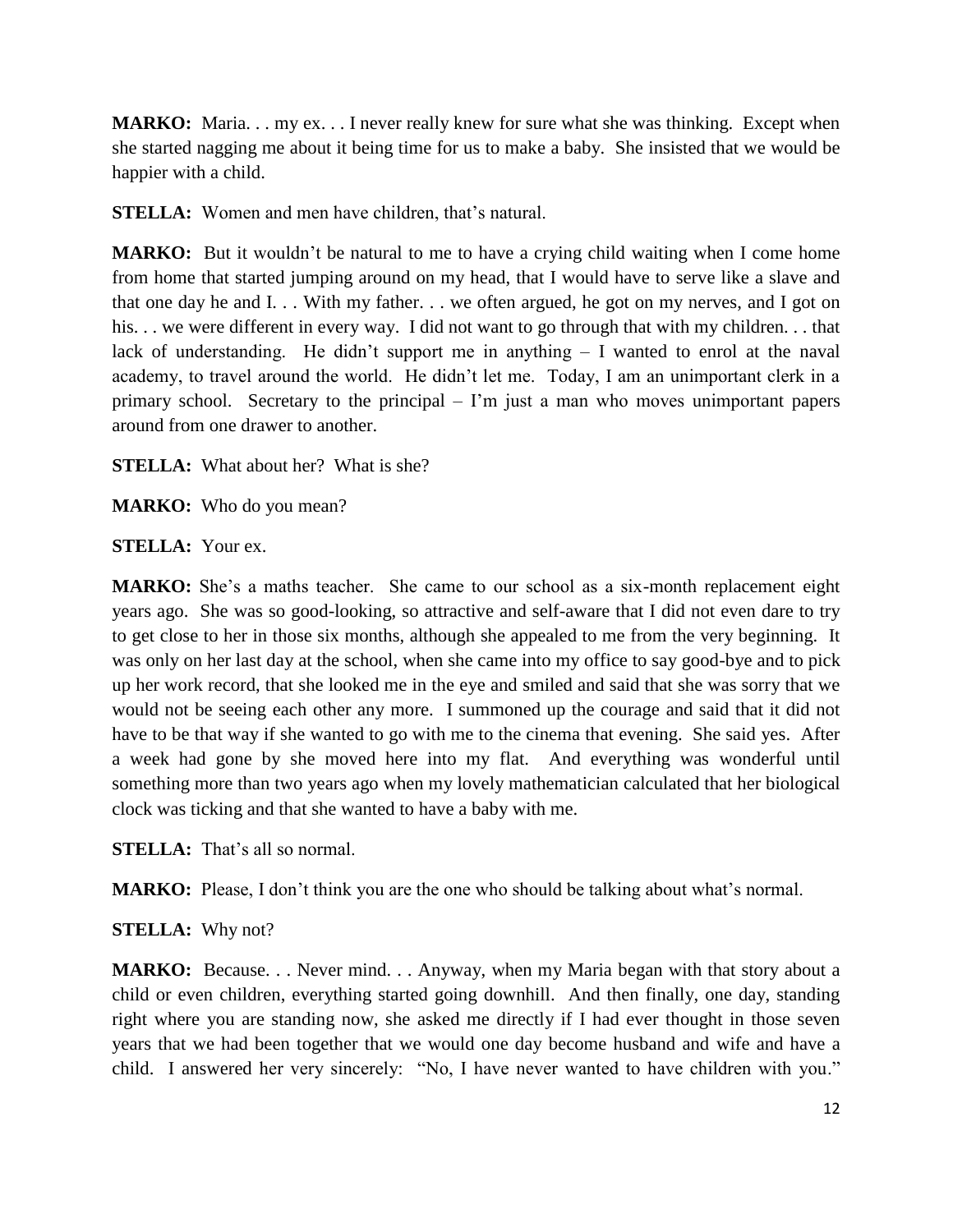Then she went very pale, walked into the bedroom, took two travel bags, collected her clothes and books and left me without a word of explanation.

**STELLA:** Good for her.

**MARKO:** Why?

**STELLA:** Because she realised that she had no future with you.

**MARKO:** But she had the present. Look – you and I are living our present, we are not thinking about the future, and are we lacking anything?

**STELLA:** That's different.

**MARKO:** Why is it different?

**STELLA:** Because, after all, I am just a doll.

**MARKO:** And that is just what I like most about you. The fact that you are just a doll. Although even you sometimes say things that I don't like and don't expect.

**STELLA:** Would you like me to keep quiet?

**MARKO:** No. I didn't even like it when Maria went silent. Female silence can be so thundering that a man's blood freezes in his veins. Do you understand?

**STELLA:** No, I don't. How can silence be thundering? That is impossible, that's absurd!

**MARKO:** But when women are in question, nothing is impossible.

**STELLA:** So that's the way it is.

**MARKO:** Exactly.

**STELLA:** Are you still angry at her?

**MARKO:** Yes, I am. She walked out on me so suddenly.

**STELLA:** It was hardly sudden if she had been trying to talk you into a baby for two years.

**MARKO:** You know what – you really can be a pain in the neck.

**STELLA:** I am simply drawing a logical conclusion.

**MARKO:** And that can give someone a hard time. Why are you like that?

**STELLA:** I have to be what I am.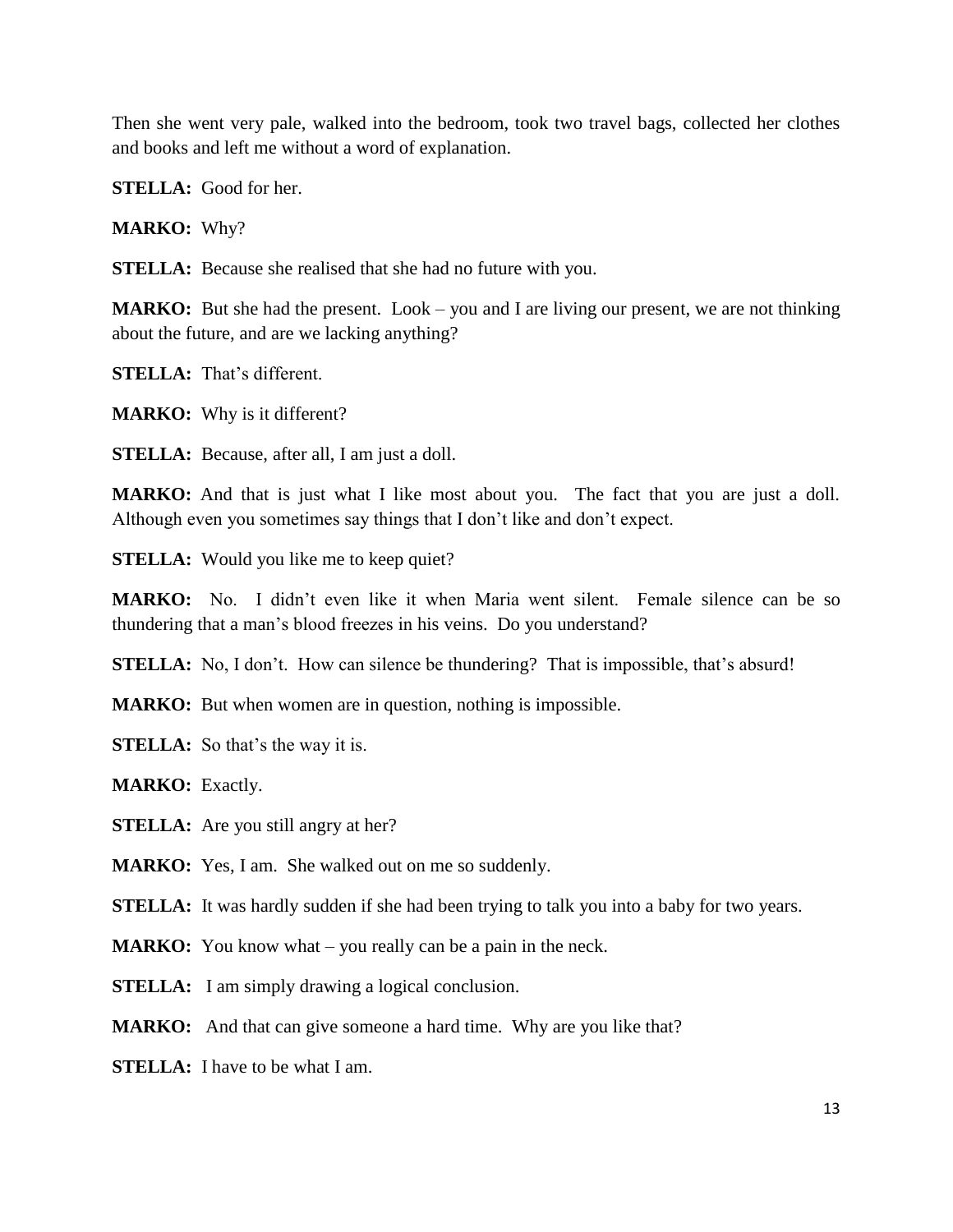**MARKO:** We all have to be what we are. Unfortunately.

**STELLA:** What about your father – are you still on bad terms with him?

**MARKO:** He died suddenly – the day after I finished high school. . . I was still a kid. . . he was gone before things between us could be settled. It was as though he ran away from my life.

# **Scene 3.**

(Marko is reading the paper, the doll is tidying up the table and putting plates in the dishwasher.)

**MARKO:** Can't you be a bit quieter?

**STELLA:** What?

**MARKO:** Stacking those dishes.

**STELLA:** I cook for you, tidy up for you, and you're not satisfied?

**MARKO:** I am satisfied, I just want some peace when I am reading the paper.

**STELLA:** Why don't you wait with reading the paper until I stack these dishes?

**MARKO:** And why do you have to come back at every question of mine with three questions of your own?

**STELLA:** Because I am looking for logical answers and logical explanations for all the processes that take place between us.

**MARKO:** Did you say "logical answers" and "logical explanations"?

**STELLA:** Exactly.

**MARKO:** Life is not always logical, and what is especially illogical is what happens between a man and a woman.

**STELLA:** Why's that?

**MARKO:** Why's what?.

**STELLA:** I'm not sure that that is a logical explanation.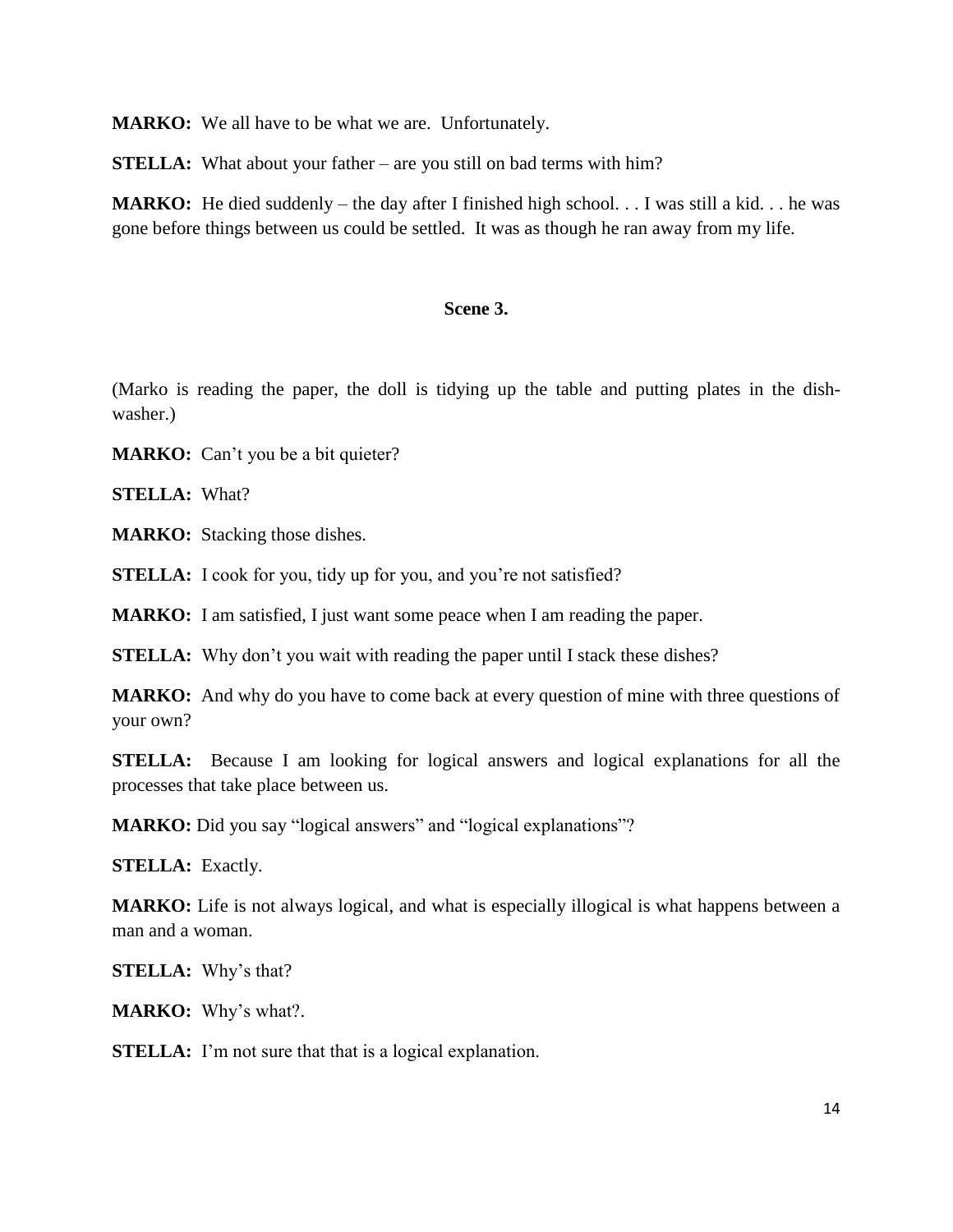**MARKO:** I know.

**STELLA:** Can't you give me an answer based on a collection of logical conditions.

(Silence.)

**MARKO:** What was your first question? And what are we fighting about anyhow?

**STELLA:** We are not fighting, but I noticed the illogical nature or absurdity that derives from the fact that I cooked the lunch, which you ate with enjoyment when you came home from work, and I started to fill the dish-washer after that but you - who did not cook the lunch and did not tidy up afterwards - took the newspaper and even started complaining that I was making a noise. In answer to that, I pointed out that it was illogical and then you started to relativise logic as far as the male-female relationship was concerned.

**MARKO:** And what were you expecting?

**STELLA:** I am programmed to expect your satisfaction and a pleasant conversation after everything that I do, and not to have to listen to complaints about noise that cannot be avoided, because the eating utensils are metal and the plates are ceramic so they make unpleasant sounds.

**MARKO:** Does that mean that you are programmed to expect that we talk now, instead of me reading the paper?

**STELLA:** Exactly. .

**MARKO:** So re-programme yourself a little and learn that I like to read the paper after a meal and not to talk to anyone, not even you.

(Silence.)

**STELLA:** Is that what you did with Maria, too?

**MARKO:** What do you mean?

**STELLA:** Is that how you behaved with her after lunch?

(A long silence. Marko sighs deeply.)

**MARKO:** Listen. . . I lived alone for years before Maria moved into this flat and I simply – I have become used to reading the paper after lunch, and not to have anyone talking to me about things that don't interest me. I am a man and I like to read about what's happening here and throughout the world. I don't have the money to travel, but at least I can find out in the paper how people are living elsewhere.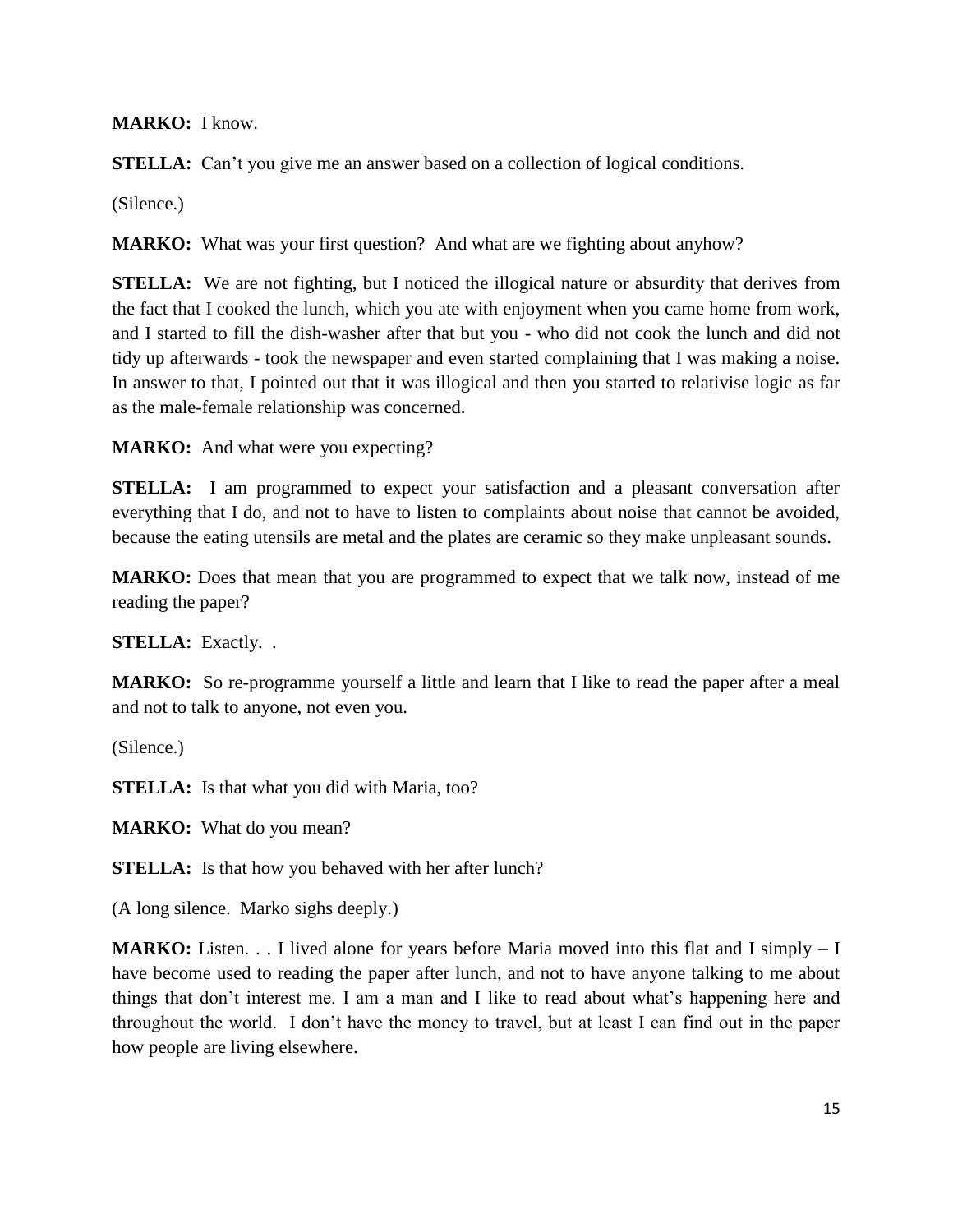**STELLA:** So you didn't like to talk with her after lunch either?

**MARKO:** No, I didn't – and what of it?

**STELLA:** Then that was not a really shared life**.** 

**MARKO:** Why not?

**STELLA:** Because you excluded her.

**MARKO:** Nonsense! Men and women aren't the same. We men know that we are not the same, we are aware of it and admit it, but women behave as if their criteria have to apply to us, too. They simply don't understand us, or they don't want to understand us. .

**STELLA:** You made big mistakes in your relationship with Maria, and that's why she left you and that's why you are still carrying the torch for her.

**MARKO:** What on earth makes you think that?

**STELLA:** It's obvious. You are suffering. You often mention her, and that is the best sign that you are not over her.

**MARKO:** But that's logical after a break-up. . . it always lasts a while. . . it is never over in one day.

**STELLA:** I know.

**MARKO:** How would you know?

**STELLA:** It is built into me that I simply know.

**MARKO:** Even without personal experience?

**STELLA:** Even without personal experience.

**MARKO:** Thanks to your creator, Barbara...

**STELLA:** Exactly. When she left her husband, she, too, went through that phase of quiet suffering and loneliness, only to be even stronger and happier afterwards.

**MARKO:** Don't lie! You are talking nonsense! It wasn't the way she says it was.

**STELLA:** I beg your pardon! How can you say that, how can you doubt what Barbara says, which is always unquestionable?

**MARKO:** Too right I can – because your Barbara is also inclined to self-deceit and false presentation of herself.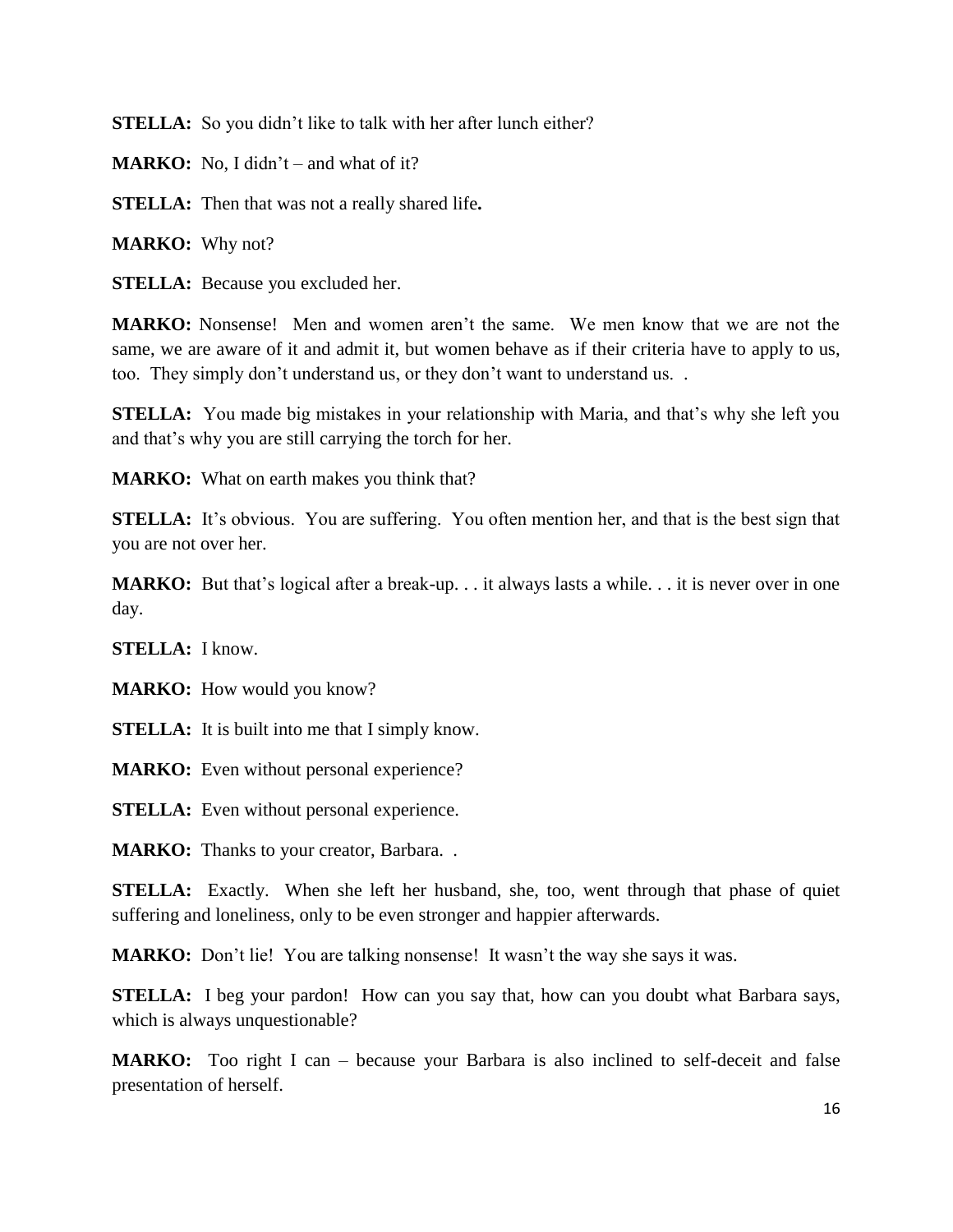# **STELLA:** That's impossible!

**MARKO:** It certainly is possible. I googled her name and I found out that she divorced her husband four years ago and filled all the tabloids with her emotional story. She was already a star then in the scientific world. I also found an interview with her former husband in which he said that she never left the laboratory while they were married, that she was obsessed with her job, that the fame went to her head, and that she had no time for intimate life. When she would come back from work and when they were finally at home together, she was the one who quickly ate her lunch, read the paper without talking with her husband and went back to her lab, leaving her partner without the communication that he yearned for so much.

**STELLA:** That's a lie!

**MARKO:** That's his version of the truth.

**STELLA:** Barbara built into me her view of their relationship.

**MARKO:** We never see ourselves in the right light. Others always see us better – the ones looking on from the side.

**STELLA:** That's what I think about you, too.

**MARKO:** What?

**STELLA:** That you can't or don't want to see yourself the way you really are. That's why you are telling me stories that aren't true.

(Silence.)

**MARKO:** Now you are even being offensive towards me. . . Alright then, go on, tell me. . . how do you see me? Me and my relationship with my ex.

**STELLA:** It's all quite clear.

**MARKO:** If it's all so clear – tell me in a few sentences with those Barbara experiential senses just how do you see me and my Maria.

**STELLA:** Are you ready to hear it, even if you won't like it perhaps?

**MARKO:** I am ready. Go ahead.

**STELLA:** You were with her for seven years and even though you are convinced that you loved her, you never gave up yourself and your egoism, not for a moment. You didn't want children, even though you knew that children were essential for her fulfilment and happiness. When Maria left you, you started to feel tormented. You entered that contest with the prototype dolls,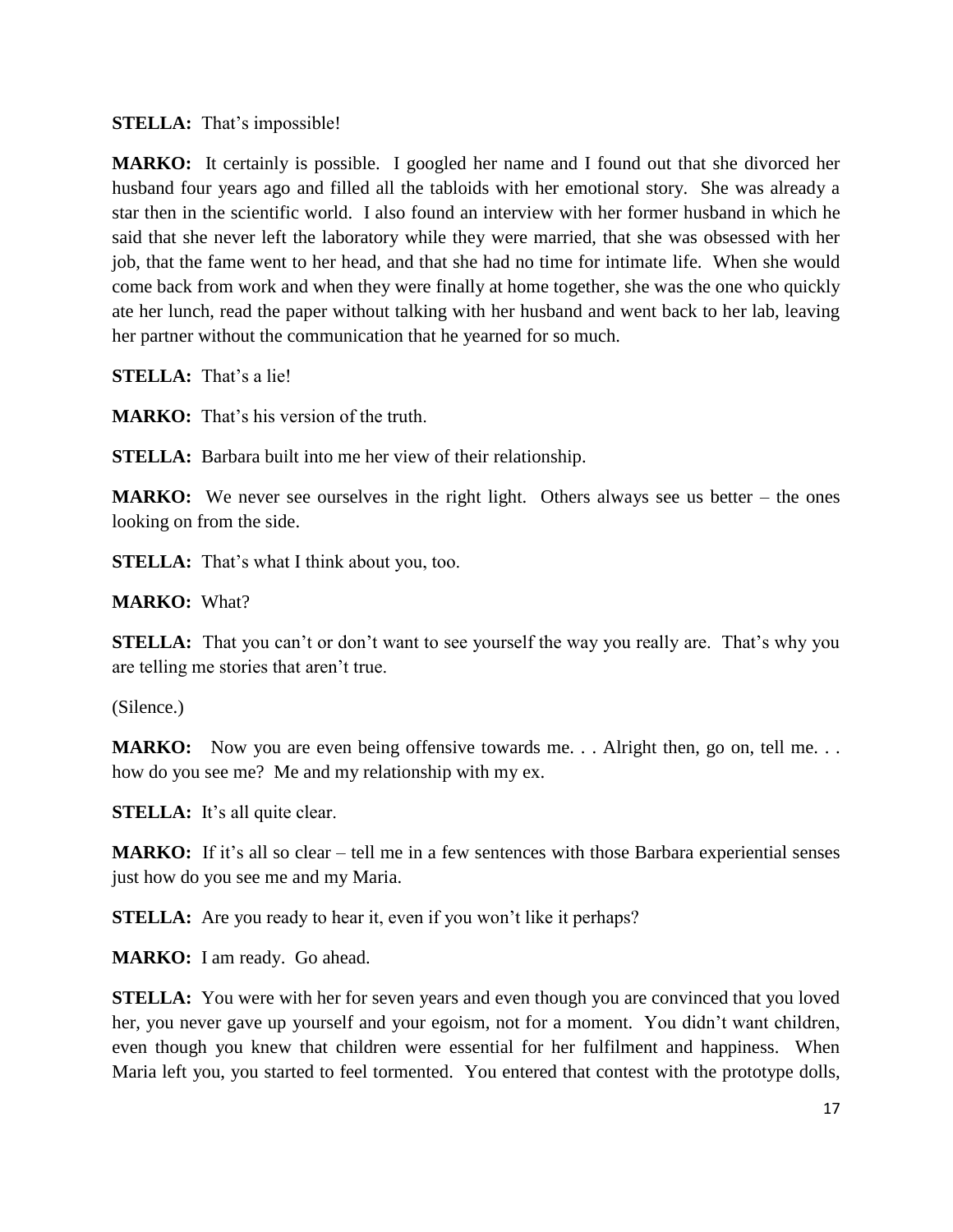because you never got over her. If you had, you would have approached some other woman. You decided on a doll, and not a real woman, because you thought that you would have no obligations to a doll, and as a selfish and egoistic man you do not want any obligations, you want to gratify only yourself, and that means that you do not know what real love is. Love is giving, and not receiving, love is when we are happy because of the happiness of the person we love, and not because of our own happiness.

**MARKO:** Come on, that's enough! Don't say any more!

**STELLA:** Did I say anything wrong?

**MARKO:** No, you didn't.

**STELLA:** Then why are you saying that I should stop talking?

**MARKO:** For that very reason.

**STELLA:** I don't understand.

**MARKO:** You don't have to. You don't have to understand everything. .

**STELLA:** Are you angry at me?

**MARKO:** No, I'm not.

**STELLA:** Then you're angry at yourself.

**MARKO:** Perhaps.

(Silence.)

**STELLA:** I have another possible logical explanation of why you decided on a doll. Do you want to hear it?

(Silence.)

**MARKO:** Tell me!

**STELLA:** You decided on a doll and not a normal woman, because you did not want any other woman to take Maria's place.

(Silence.)

**MARKO:** That contradicts what you said earlier just now.

**STELLA:** What was that?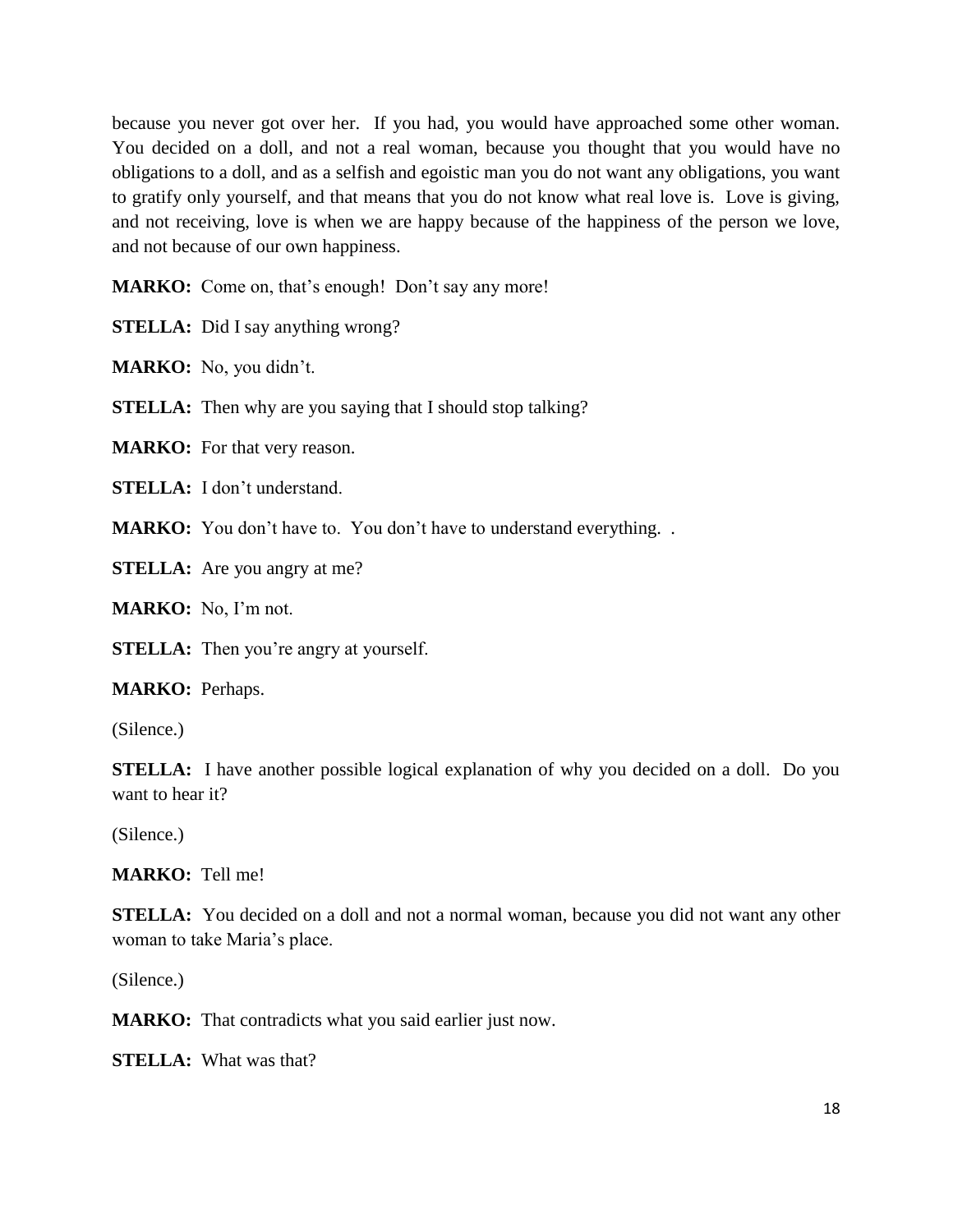**MARKO:** About me not knowing that real love is.

**STELLA:** Both conclusions are equally correct as probabilities and I arrived at both of them on the basis of the same data about you and about her.

**MARKO:** It's obvious that even you are beginning to understand that life is not so simple and one-dimensional. Neither black nor white.

**STELLA:** I know what I know. I know what I can access.

**MARKO:** That's the way it is with my conceptions.

**STELLA:** But you are nervy, sad and unhappy.

**MARKO:** Perhaps I am, but so what?

**STELLA:** Would you like to have sex?

**MARKO:** Why are you asking me that now?

**STELLA:** That's the way I am programmed, to offer sex to the nervy, sad and unhappy man whom I have the obligation to make happy. You are simple creatures who always have sex on your minds and it always helps to improve your moods.

(Silence.)

**MARKO:** Eh — well, you see — I don't feel like having sex. And definitely not with you and definitely not at this moment.

**STELLA:** That's impossible!

**MARKO:** It's possible.

**STELLA:** Up until now, you have always wanted sex.

**MARKO:** Well, for the moment, I have had it up to here with sex.

**STELLA:** Are you ill?

**MARKO:** No, I'm not. What about you?

**STELLA:** I can't be ill.

**MARKO:** But you can be out-of-order. You can break down.

(Silence.)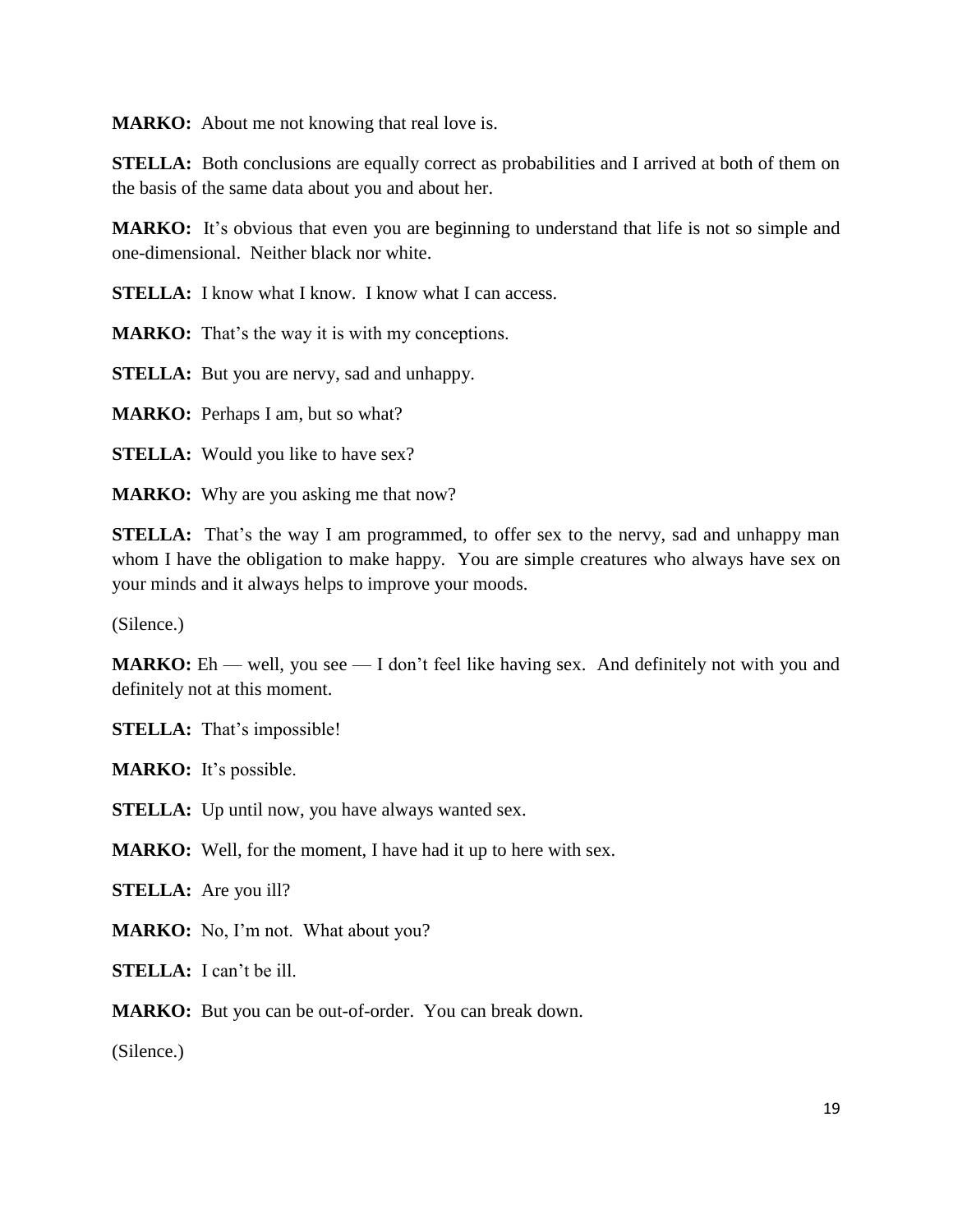**STELLA:** I have just conducted an analysis of our conversation and I have concluded that you are angry at me.

**MARKO:** That's a sound conclusion!

#### **Scene 4.**

(Stella is working out in the room. There is a mat on the floor and she is doing push-ups, kneebends and stretching exercises. Marko comes in from the bedroom.)

**MARKO:** What are you doing?

**STELLA:** I'm exercising.

**MARKO:** Why would you do that?

**STELLA:** I have to – so that my skin remains smooth and my body flexible.

**MARKO:** I thought that that would not be important to you.

**STELLA:** It's important for everybody to exercise, and also for me. You should do a work-out, too.

**MARKO:** You think so?

**STELLA:** Yes, I do.

**MARKO:** Why?

**STELLA:** You're always in slow motion. In the four months that I have been with you, you have gained three kilos. That's not good.

**MARKO:** It's because you cook regular meals for me.

**STELLA:** It's because you are so sedentary. You should join a gym.

**MARKO:** I have neither the money nor the will to socialise with men at gyms.

**STELLA:** Then exercise here with me. That won't cost you anything.

**MARKO:** That would be even sillier.

(Silence.)

**MARKO:** Listen, I would like to talk to you about something.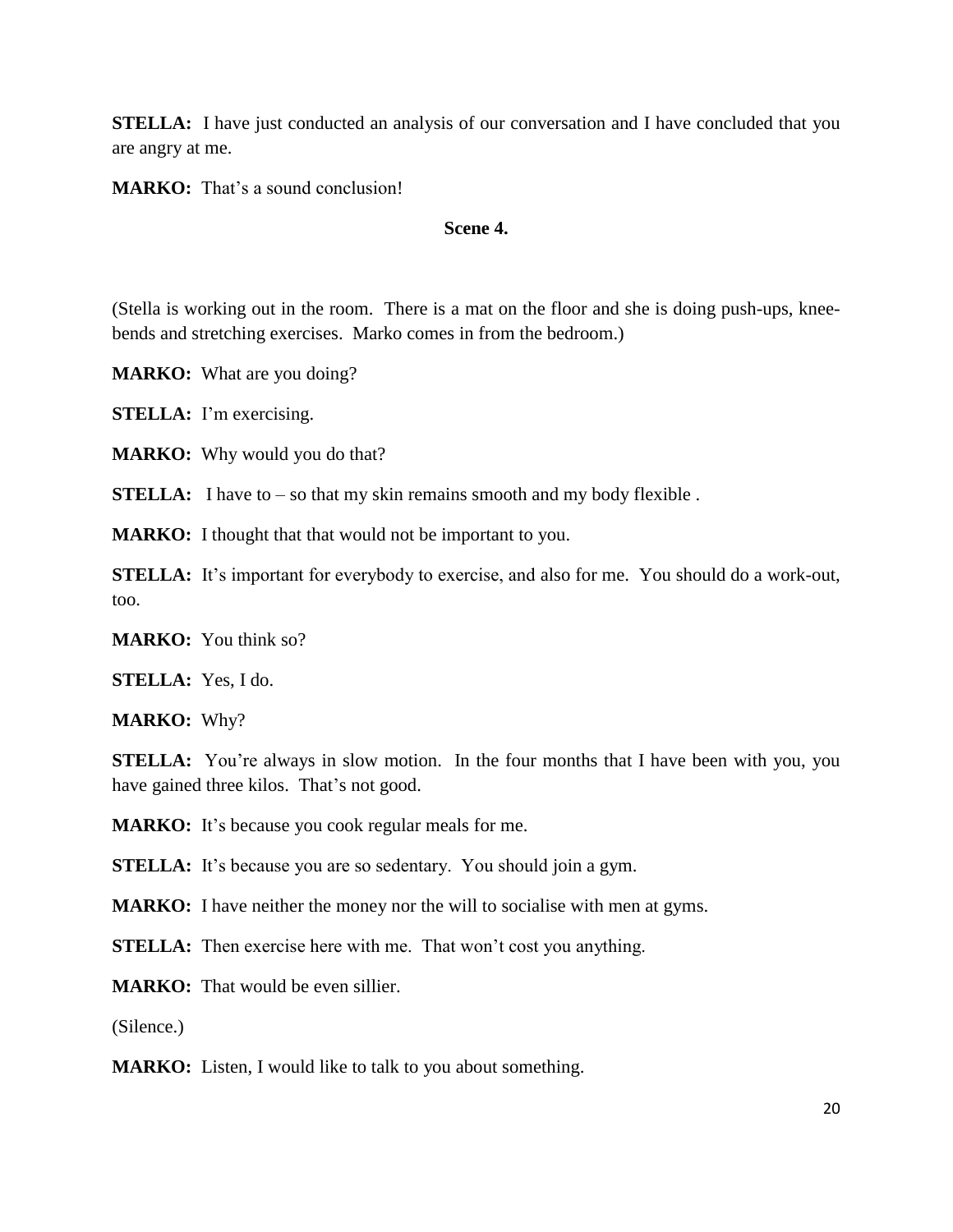**STELLA:** I'm listening.

**MARKO:** Forget about exercising now. It makes me jumpy when someone is doing something when I am trying to talk to them.

(STELLA stops exercising.)

**STELLA:** Is that better?

**MARKO:** Yes. . . Look – it's my birthday tomorrow. My fortieth birthday. Otherwise, while I lived alone, I did not like celebrating my birthdays, but Maria always made a cake for that day and an especially fine lunch. . . and every time. . . she gave me a present. And it always made me happy. She knew how to pick out the right thing.

**STELLA:** And – you are now expecting that of me?

**MARKO:** Well. . . I would like to receive a present from you.

**STELLA:** I can offer you more vigorous sex, and that would surely please you.

**MARKO:** I have had more than enough of that with you.

**STELLA:** Isn't sex with me good for you, am I not pleasing you anymore?

**MARKO:** You are pleasing me, but it's not all about sex. It's a little like too much of a good thing.

**STELLA:** Should we reduce it?

**MARKO:** I didn't say that either. Now we are talking about my birthday and about the present I am expecting from you. After all, you are my partner.

**STELLA:** So sex would not be a good present?

**MARKO:** I wouldn't say it wouldn't be, it simply is not essential for me to feel good tomorrow.

**STELLA:** I don't know what else I can do for you. I am searching and searching and searching. There's nothing about birthdays in my programme.

**MARKO:** Of course there isn't – obviously your Barbara can forget something, too. Perhaps her former husband taught her to receive gifts, but not to give them.

**STELLA:** I cannot listen to you saying anything against Barbara, I simply can't!

**MARKO:** Alright, I won't any more.

**STELLA:** How we will solve the problem called a gift?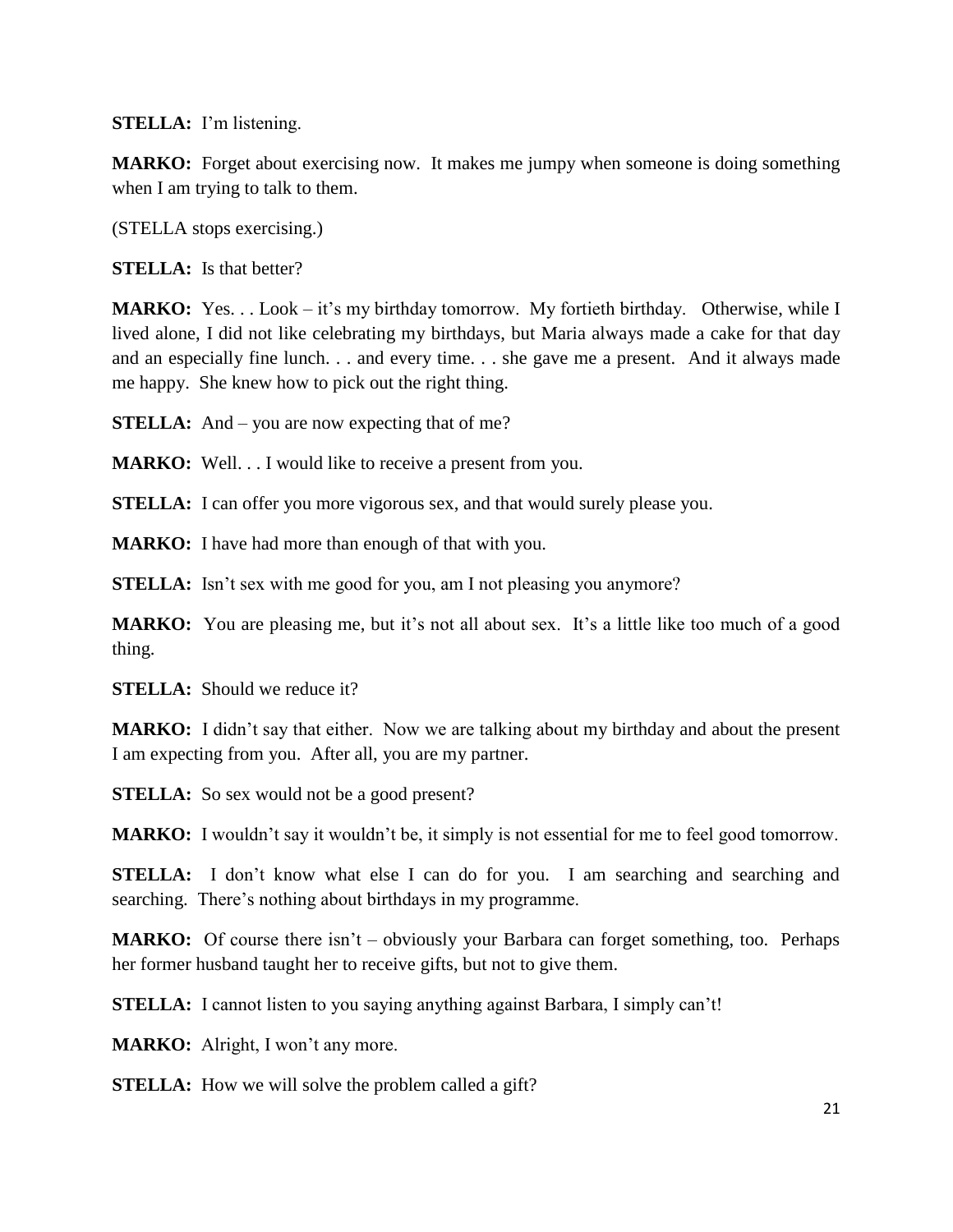**MARKO:** It's not a problem – it is something normal between a man and a woman – but sometimes they do have a problem in choosing the right gift. I just like to receive a present, I like to be surprised. It wasn't always like that. . . Maria got me used to it and I would like to have the same sort of birthday tomorrow as the ones over the last seven years, when she lived with me.

**STELLA:** Well then, what do I have to do?

**MARKO:** I will give you some money. Tomorrow, when I am at work, you go to the shop across the road and buy me some sort of present.

**STELLA:** What sort of present?

**MARKO:** Something that you think I would like.

**STELLA:** I don't have any opinion about such things. You have to tell me what to buy and I'll buy it. .

**MARKO:** But it wouldn't be a surprise then if I knew ahead of time what you were going to buy me.

**STELLA:** Exactly. So the problem has no solution.

**MARKO:** No solution? Couldn't you pick out something yourself?

**STELLA:** No, I couldn't. I am not programmed to buy gifts.

**MARKO:** Go to hell!

**STELLA:** Why are you angry with me? I have my limits – I'm not to blame for being the way I am.

**MARKO:** I know. Alright then, I wanted a gift and a surprise. But you could at least try a little.

**STELLA:** Nobody's perfect.

**MARKO:** You've finally said something smart.

(Silence.)

**STELLA:** I'm sorry.

**MARKO:** For what?

**STELLA:** For not being able to make you happy on your birthday.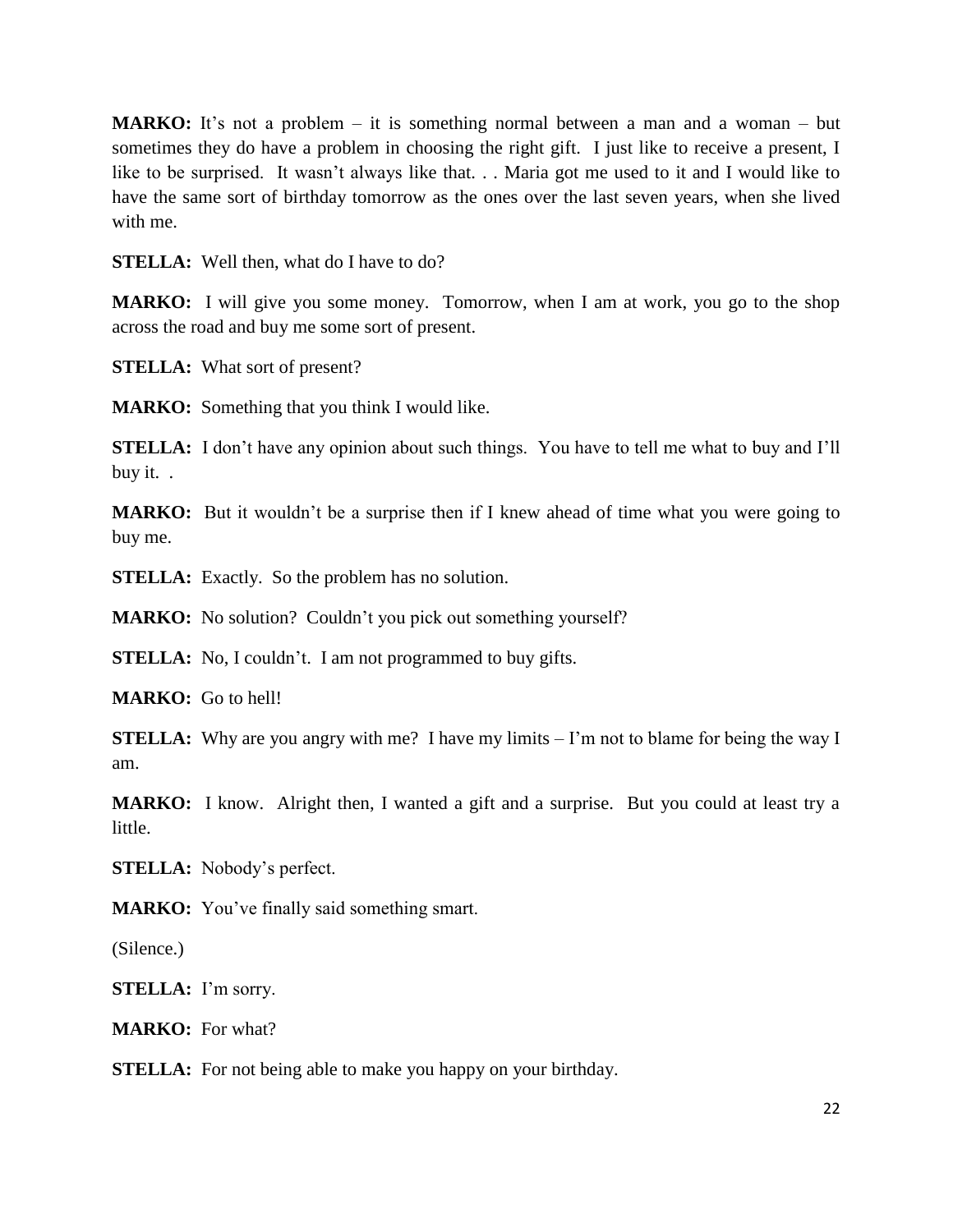**MARKO:** Never mind.

(Silence.)

**MARKO:** Hey, wait a minute – I have an idea!

**STELLA:** What idea?

**MARKO:** I will write three possible presents down on a piece of paper, or even five or six possible presents, and you will then choose the one to buy for me. Have it wrapped nicely, and when I come home – you can wish me a happy birthday and give me my present.

**STELLA:** But how do I choose, how do I choose it?

**MARKO:** You choose whatever you like.

**STELLA:** What criteria do I use to choose one of the proposed gifts?

**MARKO:** I don't know – it can be just by chance – as when one plays roulette...

**STELLA:** And what if you don't like what the roulette chooses? In that case, will you be angry with me?

**MARKO:** No, not at all. When Maria was choosing something for me, I did not always get what I wanted, but I was still pleased at her thoughtfulness, because she had shown that she cared about me.

**STELLA:** You're thinking about her again.

(Silence.)

**MARKO:** I think about her all the time.

**STELLA:** Why don't you phone her?

**MARKO:** Why doesn't she phone me?

**STELLA:** Is it important who phones first?

**MARKO:** It is to me.

**STELLA:** I don't understand.

**MARKO:** You don't understand because you could not possibly understand.

**STELLA:** That's not logical.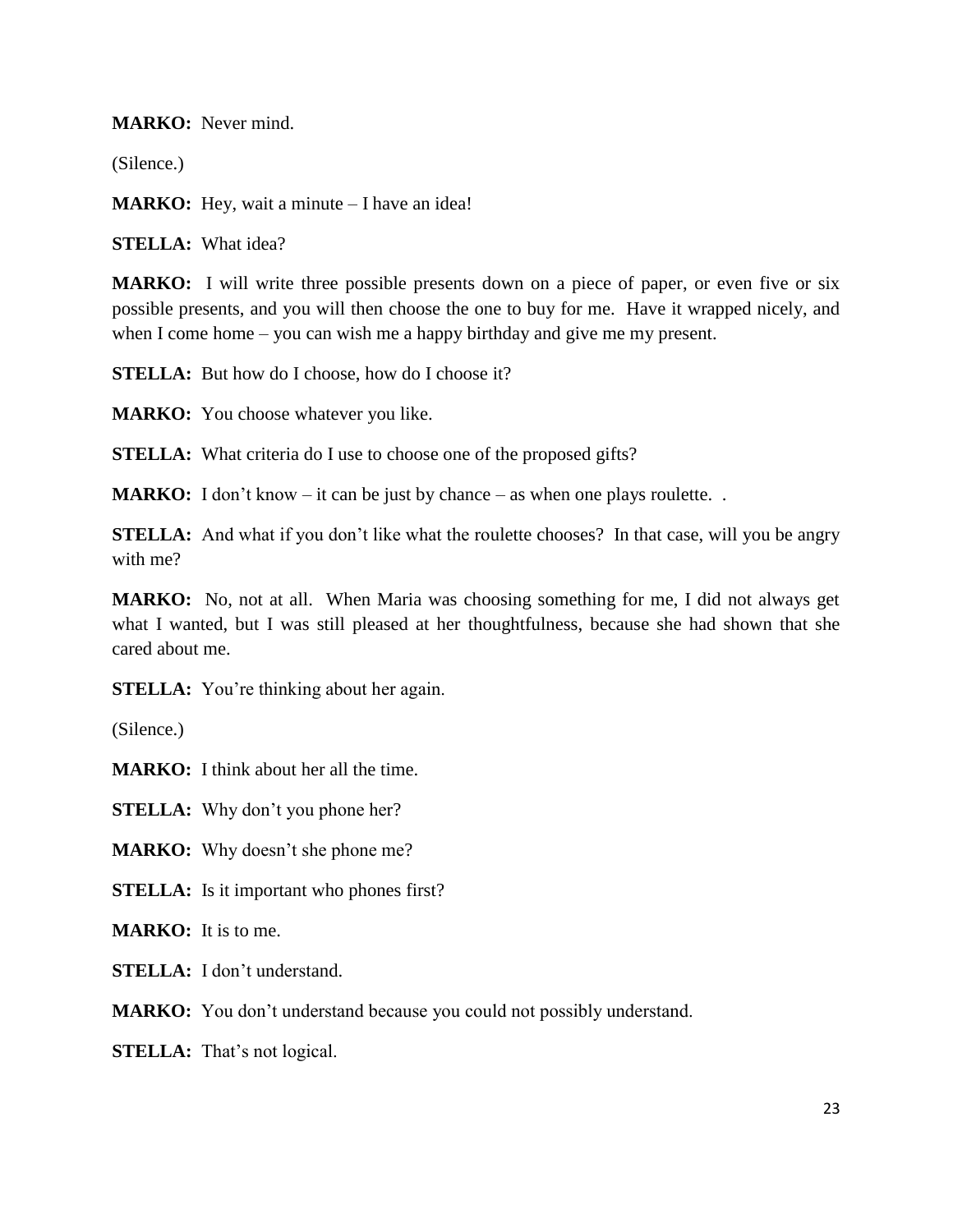**MARKO:** There often is no logic in what happens between a man and a woman – that's why it is all complicated and screwed up.

**STELLA:** But – do you care about her?

**MARKO:** I do care – but I am angry that she just got up and left.

**STELLA:** But you don't want to phone her?

**MARKO:** No, I don't.

**STELLA:** How can you solve the problem then? How can you talk to her without calling her on the phone?

(Silence.)

**MARKO:** I think I know how.

**STELLA:** Tell me!

**MARKO:** We used to go for a coffee at the "Eldorado" Café after work. That's where we went out together for the first time, after the cinema. It was my favourite café. But since we broke up, I haven't been there even once, to avoid running into her.

**STELLA:** That's just silly.

**MARKO:** What's silly?

**STELLA:** It's silly that you don't go there so you won't meet her, but what you would like is to meet her.

**MARKO:** Yes. . . perhaps you're right. Perhaps I should drop in to the "Eldorado", but then again. . . perhaps it's better to forget all about it instead of opening up old wounds.

(Silence.)

**STELLA:** There's another problem connected with your birthday present.

**MARKO:** What problem is that?

**STELLA:** I am programmed to be a home-maker and lover who stays in the flat, the kitchen and the bed. I am programmed to leave the flat only in cases when it is very important for my partner.

**MARKO:** This is very important for your partner.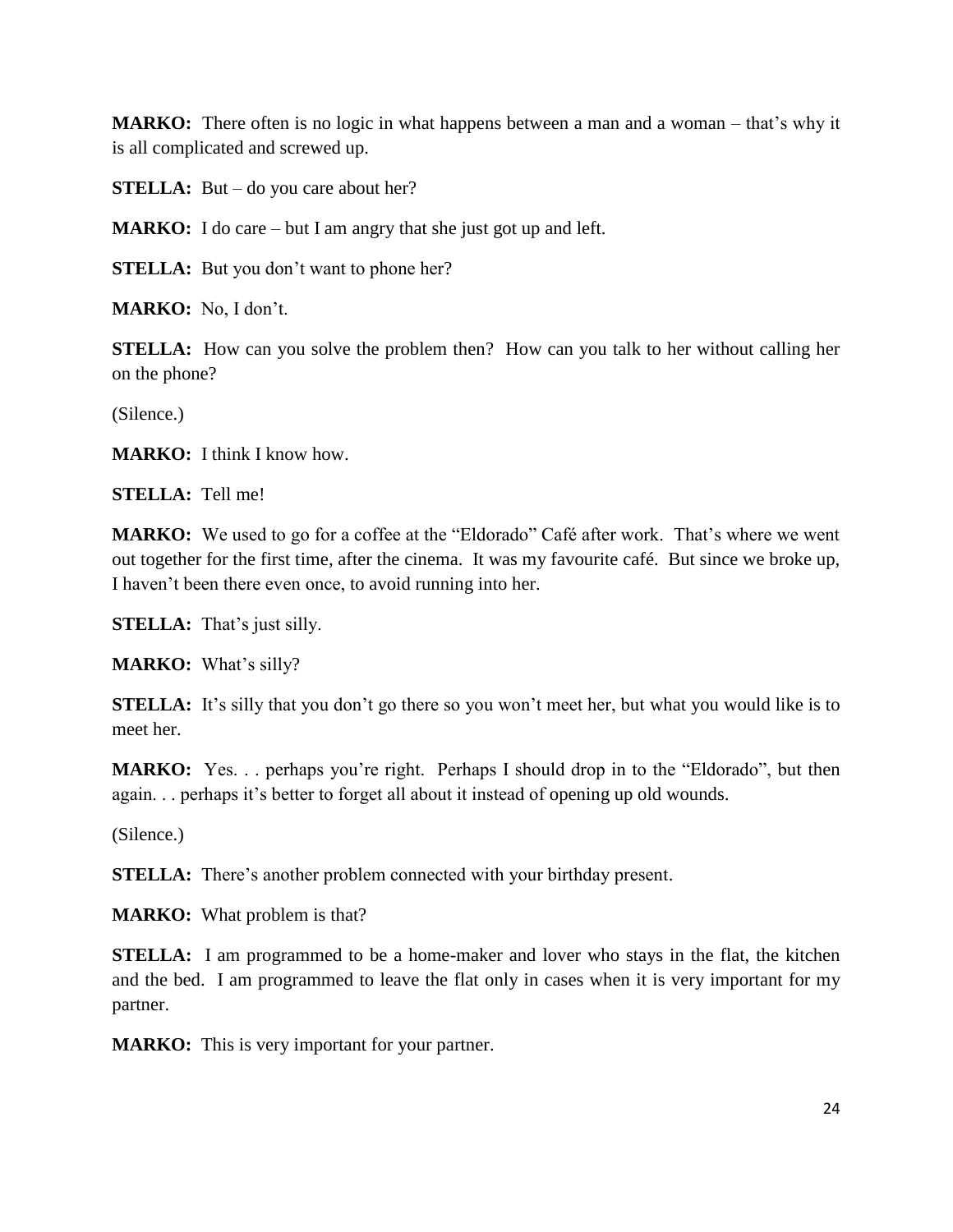**STELLA:** How can I know that it is very important? Don't you realise that my going out is not without risk? It could happen that my power runs down for a moment, that people think I am dead – and then discover that I am a doll.

**MARKO:** Listen, my dear Stella, this is important for my happiness, and you are programmed to make me happy. It could also happen to me that I have a stroke or a heart attack in the street, but I still go to work every day.

(Silence.)

**MARKO:** Why don't you say something?

**STELLA:** Because I don't know if you are right.

(The phone rings and Marko lifts the receiver.)

**MARKO:** Hello. . . oh, Mama, it's you. . . How are things with you?. . . Thank you, but it's not my birthday until tomorrow. . . Exactly  $- I$  was born on the seventeenth, but today is not the seventeenth, it's the sixteenth. . . It's not important, Mama, you can wish me a happy birthday again tomorrow. . . These forty years have flown past for me, too. . . No, I am not in contact with Maria. . . Why do you say a wasted life?. . . I liked her, too. . . Perhaps I made a mistake, and perhaps I didn't. . . You're sure that I made a mistake. . . Well, I am not quite so sure. . . Why do you think I shall never find such a nice girl again – as a matter of fact, I have just started keeping company with an even nicer girl than Maria. . . No, I'm not joking, we love each other, she loves me, I love her, and she's here with me now. . . Why don't you believe me?. . . I'm serious – we get on wonderfully and everything. . . It's serious. . . Of course she's honest and reliable. . . I can't put her on the phone. . . that wouldn't be. . . You insist. . . But, believe me, I can't. . . She's here, but. . . Wait, I'll ask her if she can talk to you, just wait a second. . .

(Marko puts his hand over the microphone and starts speaking in a low voice.)

**MARKO:** Listen, my mother is on the phone, just say hello to her briefly and confirm that you are my girlfriend, that we love each other and nothing more. . . Can you do that?

**STELLA:** Alright.

**MARKO:** Hello, Mama, this is my girlfriend. . . Her name is Stella. . . here she is. . .

(Marko hands the receiver to Stella and she takes it and puts it to her ear.)

**STELLA:** Hello, I'm Stella, and I confirm that I am your son's girlfriend and that we love each other. . . I am pleased that you are pleased, and what pleases you pleases me. . . I do the woman's work around the flat – I wash, tidy up, make him happy, and fulfil his wishes. . . What degree do I hold?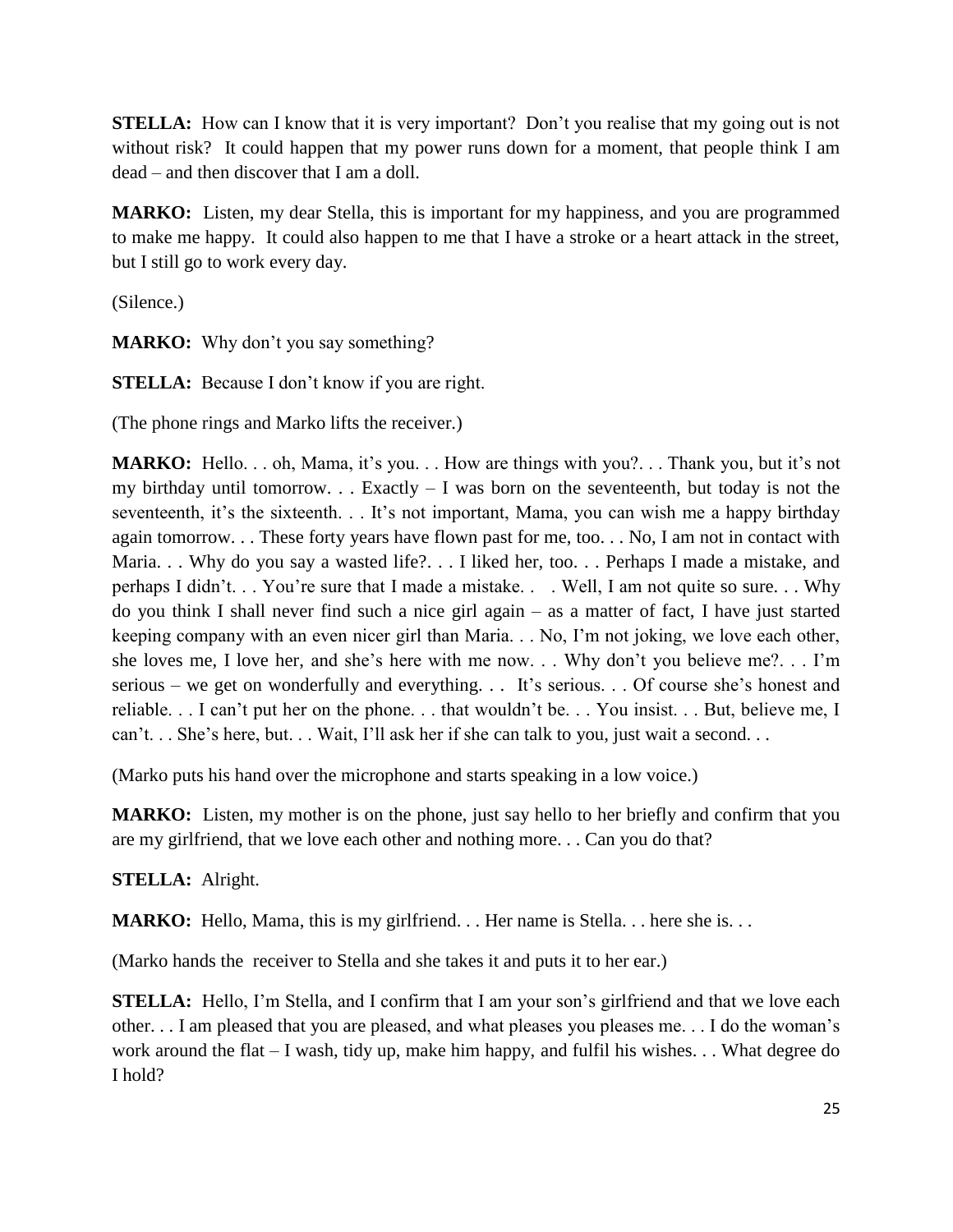(Marko rushes to Stella in panic and covers the receiver with his hand.)

**MARKO:** Say Information Science.

**STELLA:** In Information Science. . . Are we thinking about children?

(Marko shakes his head in negation.)

**STELLA:** No, we are not thinking about children. My analysis tells me that Marko should have had children with Maria and he would now be a father in his fortieth year. . . Ah, you think so, too. . . How old am I?

**MARKO:** Thirty.

.

**STELLA:** I'm thirty... Do I want to have children with your son? – Unfortunately, I can't give birth to children. . . It's not a question of illness, I am simply not programmed to give birth. . .

(Marko grabs his head in his hands.)

**STELLA:** We have not discussed adoption, but I will do whatever makes him happy, because...

(Marko literally snatches the receiver from her hand.)

**MARKO:** Mama, Stella likes to make jokes, but we have just started out and it's too soon for all that. . . Forgive me, but we are on our way to the cinema, we'll talk tomorrow, call me on my cell phone! Bye, Mama, bye!

(Marko puts down the receiver.)

**MARKO:** What's gotten into you? Babbling on such nonsense – Mama is in a state of shock!

**STELLA:** I have not been programmed for conversation with the partner's mother.

**MARKO:** Another thing they forgot.

**STELLA:** Did I make a lot of mistakes?

**MARKO:** Yes, you did, but never mind.

**STELLA:** I am sorry.

(Silence.)

**STELLA:** From when you started fostering me until today, have I made a lot of mistakes in other matters?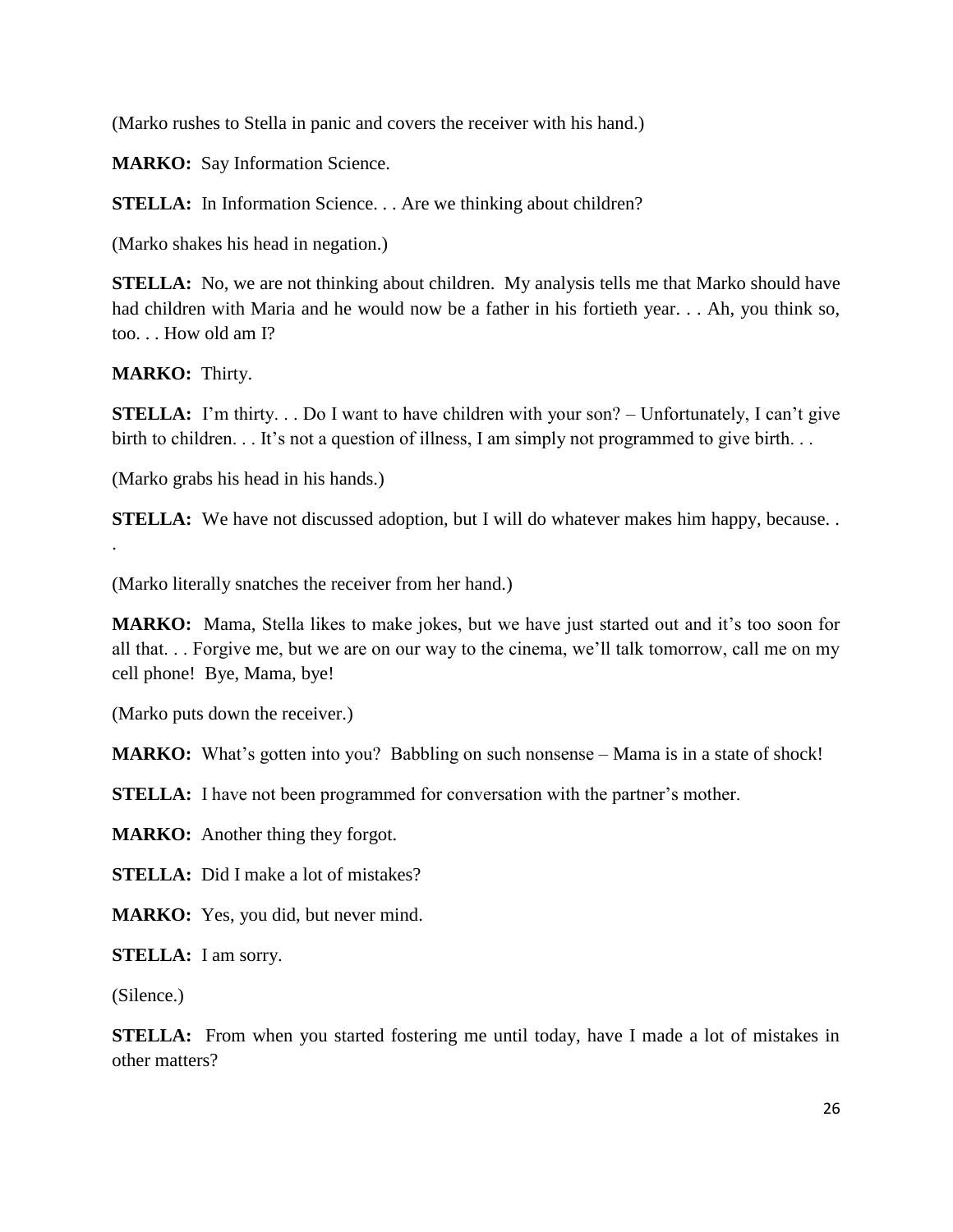MARKO: It's not so important now. And don't call our life together "fostering" – it bothers me.

**STELLA:** But I know that you signed a contract with the agency about fostering me for six months and I know that you could sign a contract about having me permanently only after those six months. I know that your obligation is to keep a diary about how I behave and I know that if I don't satisfy you that you can send me back to the agency and let them know that I do not suit you.

**MARKO:** And – what about it?

**STELLA:** That is the reason that I am interested in whether I am satisfying you and whether I have made a lot of mistakes in the fostering period.

**MARKO:** You have not made a lost of mistakes.

**STELLA:** I am pleased to hear it.

**MARKO:** But, you haven't been faultless either.

(Silence.)

**STELLA:** Can I ask you how it was that I ended up belonging to you and not to somebody else.

**MARKO:** There was a competition on the Internet for the first ten dolls that the agency claimed could be a brilliant replacement for real women. Only single men between the ages of thirty-five and forty could enter. I had to write my biography, prove that I lived alone and that I met the conditions for "fostering". After they selected me, I had to sign a contract on discretion and secrecy. I must not tell practically anyone that you are a doll; otherwise I lose all my property, and that means this flat, and I shall never be able to get another doll manufactured by that agency in the future. I was lucky enough to be one of the ten candidates selected, even though they received thousands of applications. I was under number seven, just as you were registered under number seven. The ten of you – you are a trial series, you were not for sale, because they were not sure about your quality and efficacy. After this trial, they will start up mass production, and then every doll will costs as much as an expensive motor car or house. . . And I was given you free of charge, on the basis of my autobiography.

**STELLA:** It was probably Barbara who read your autobiography. . . she probably selected you.

**MARKO:** No doubt.

(Silence.)

**MARKO:** Are you pleased that you were chosen to belong to me?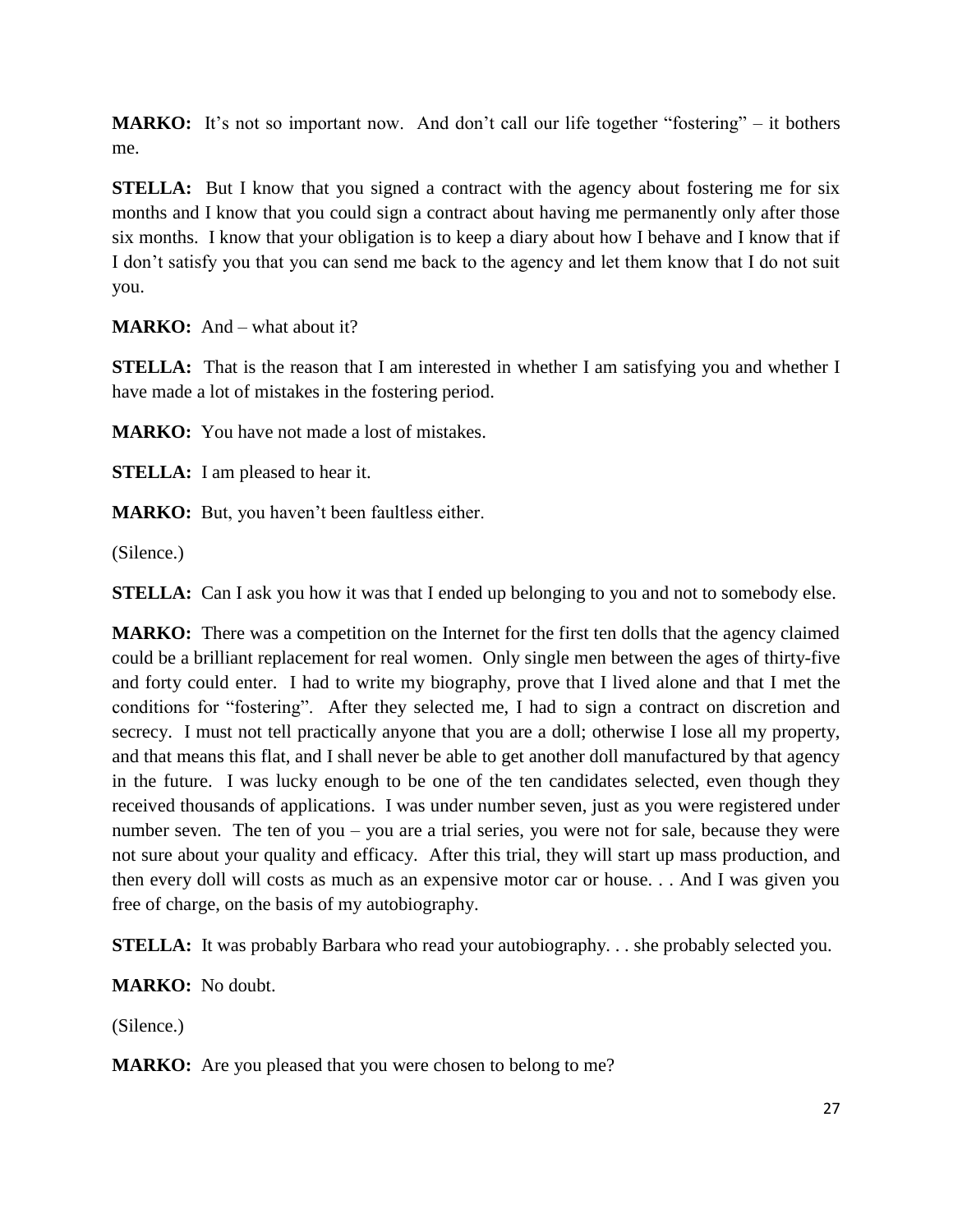**STELLA:** I cannot know that.

**MARKO:** Why not?

**STELLA:** Because I don't know what the other nine men selected in the competition are like.

**MARKO:** I don't know what the other dolls are like, either, the ones they received, and if anyone asked me if I were pleased with you I know what I would say.

(Silence.)

**STELLA:** Well then, what would you say?

**MARKO:** I won't say, that's too intimate a question.

### **Scene 5.**

(Stella and Marko are sitting at the table playing chess. There is a long silence. Stella makes her move. Marko moves his hand towards one of the figures, but decides against it and withdraws his hand. After thinking for a while, he moves his hand again and moves another figure. Stella responds quickly to his move and takes one of his pawns.)

**STELLA:** You missed that.

**MARKO:** Damn it!

**STELLA:** I think you're going to lose again.

**MARKO:** We'll see.

**STELLA:** I have taken two of your pawns and one rook, and you haven't taken anything of mine yet and that reinforces my conviction that I shall soon beat you once again.

**MARKO:** One never knows who is going to win.

**STELLA:** We have played nineteen games up until now and I have won nineteen times. The position on the board at this moment in this twentieth game looks far from ideal for you, so – dialectically speaking, we can soon expect my twentieth consecutive win.

**MARKO:** Don't be so sure. In sport, there is always hope – hope that we will win even when dialectics is against us.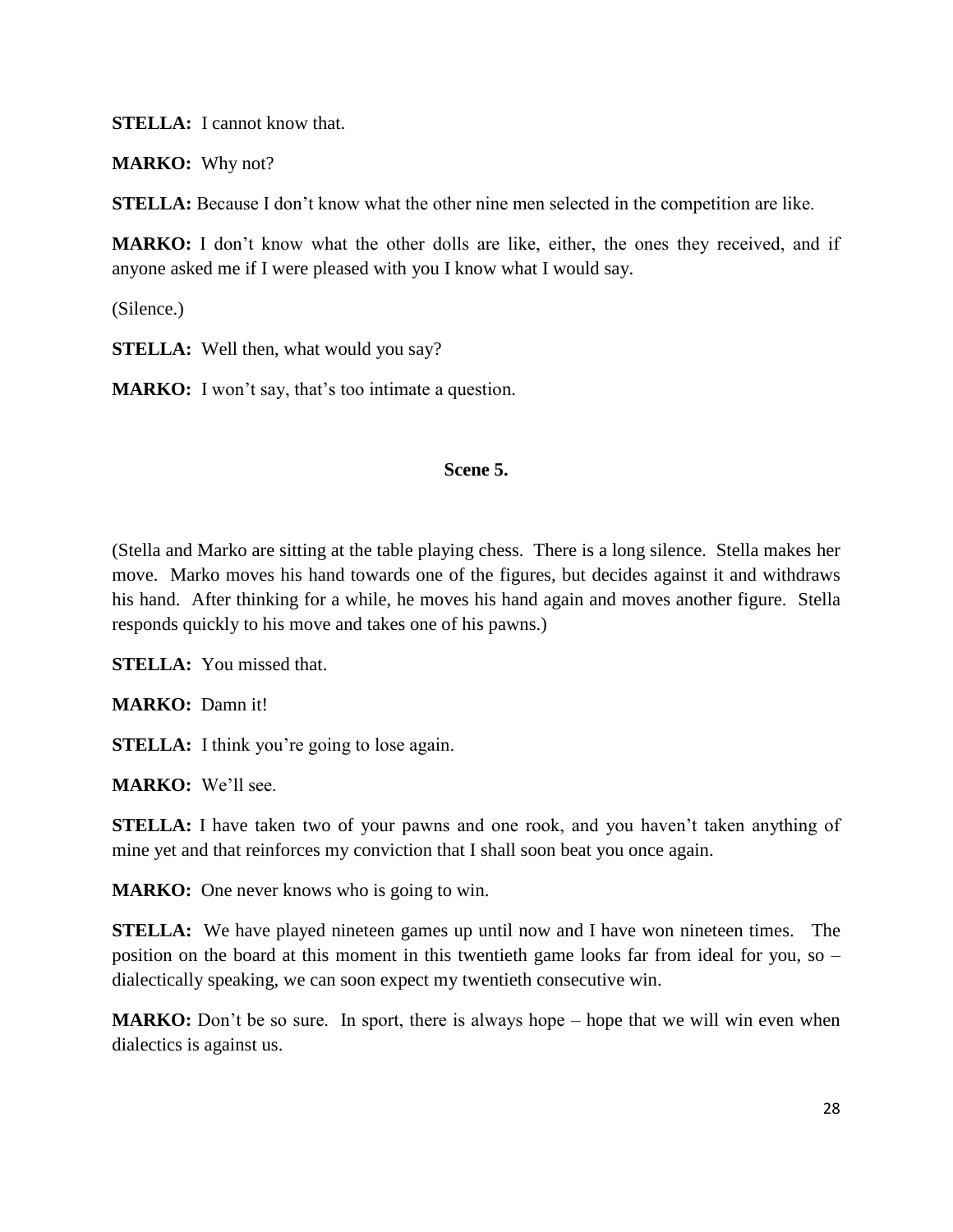**STELLA:** Where chess is concerned, my IQ is thirty percentage points higher than yours, and that means that you will lose again.

**MARKO:** And I say again that a man can always hope and pray to God that, with a little luck, he will win.

**STELLA:** Pray to God? - You said you could always pray to God?

**MARKO:** That's right.

**STELLA:** Does that mean that you are religious and believe in God?

**MARKO:** No, it doesn't.

**STELLA:** Why do you pray then, if you aren't religious and if you don't believe in God?

**MARKO:** Just in case. From habit. When I was a child, I used to pray to God and I still have the habit. At the end of secondary school, when my father died so suddenly – I definitely had my doubts about God.

**STELLA:** What you do is silly and absurd. People who pray to God are the ones who believe in God, and not those who doubt that God exists.

**MARKO:** Hope and prayer cost nothing.

**STELLA:** If you don't believe in God, then you are an atheist, and atheists don't pray.

**MARKO:** It's true that atheists don't pray. . . perhaps I am an atheist, but. . . that doesn't have anything to do with the fact that sometimes I believe and sometimes I don't, that I sometimes say a prayer that has remained in my head since childhood. Everyone is entitled to hope – both the believers and the atheists.

**STELLA:** Why aren't you a believer?

**MARKO:** Because believers are ridiculous.

**STELLA:** What's ridiculous about them?

**MARKO:** Everyone who believes in God is ridiculous to me, because there is no tangible proof of his existence, not even one.

**STELLA:** Then you really are a true atheist, and that means that you believe the world came into existence from the Big Bang.

**MARKO:** Yes – I believe that.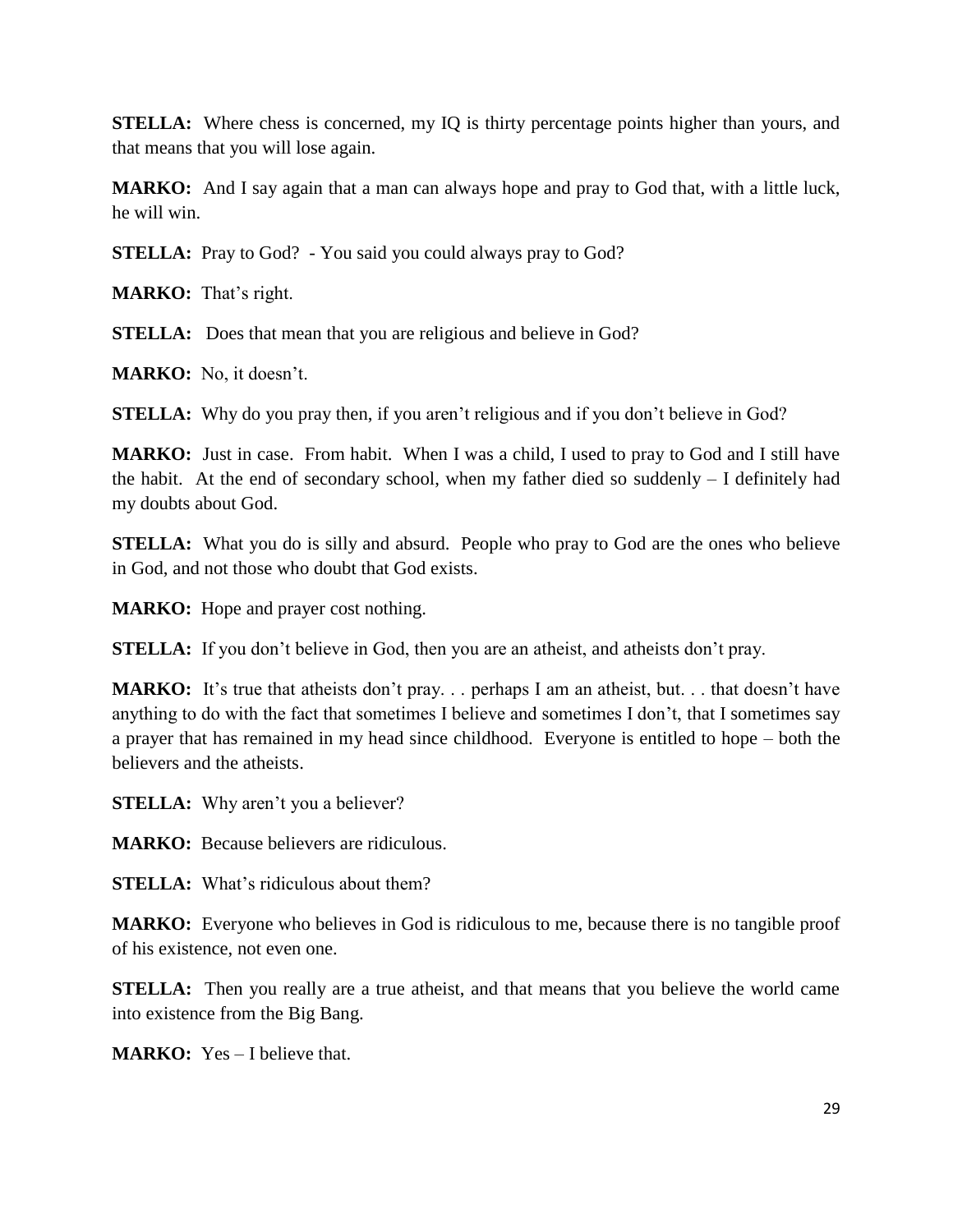**STELLA:** And where is the proof that it all came about because of the Big Bang?

**MARKO:** I've no idea. . . That's what great scientists believe.

(Marko makes a move. Without giving it much thought, Stella makes her move, too.)

**STELLA:** And where do they find the proof for that conviction?

**MARKO:** Everything must have become from something, to start out from something.

**STELLA:** I have received all the knowledge of the great world religions from Hinduism and Buddhism to Judaism, Christianity and Islam, I am familiar with Darwin's theory of evolution and the theory of the Big Bang. If I was a man like you – I would rather believe that I am God's creation, rather than the outcome of the Big Bang.

(Silence.)

**MARKO:** Perhaps you're right. . . but I have been taught all my life to think rationally and scientifically.

**STELLA:** Then tell me how can a "bang" exist, if no ear exists to hear it. The cosmos is deaf. If nothing existed prior to the bang, how could something come out of nothing? In other words – how can everything come out of nothing? I can understand that a firecracker explodes, or a barrel of gunpowder, or a munitions store, but it is not clear to me how NOTHING can explode, and that all the stars and this world could have come from nothing. . . from that unproven explosion.

(Silence.)

**MARKO:** Listen – I am not a philosopher and I am not a scientist and I don't plan to exhaust myself with questions about the beginning of the world.

**STELLA:** But you said that you're an atheist.

**MARKO:** I expressed myself wrongly. It would have been more precise to say that I am not a practical believer or a convinced atheist.

**STELLA:** What does that mean?

**MARKO:** Just that.

**STELLA:** How can I define you now?

**MARKO:** You can't. I am a man who doubts a little and believes a little. I am not sure where the truth lies.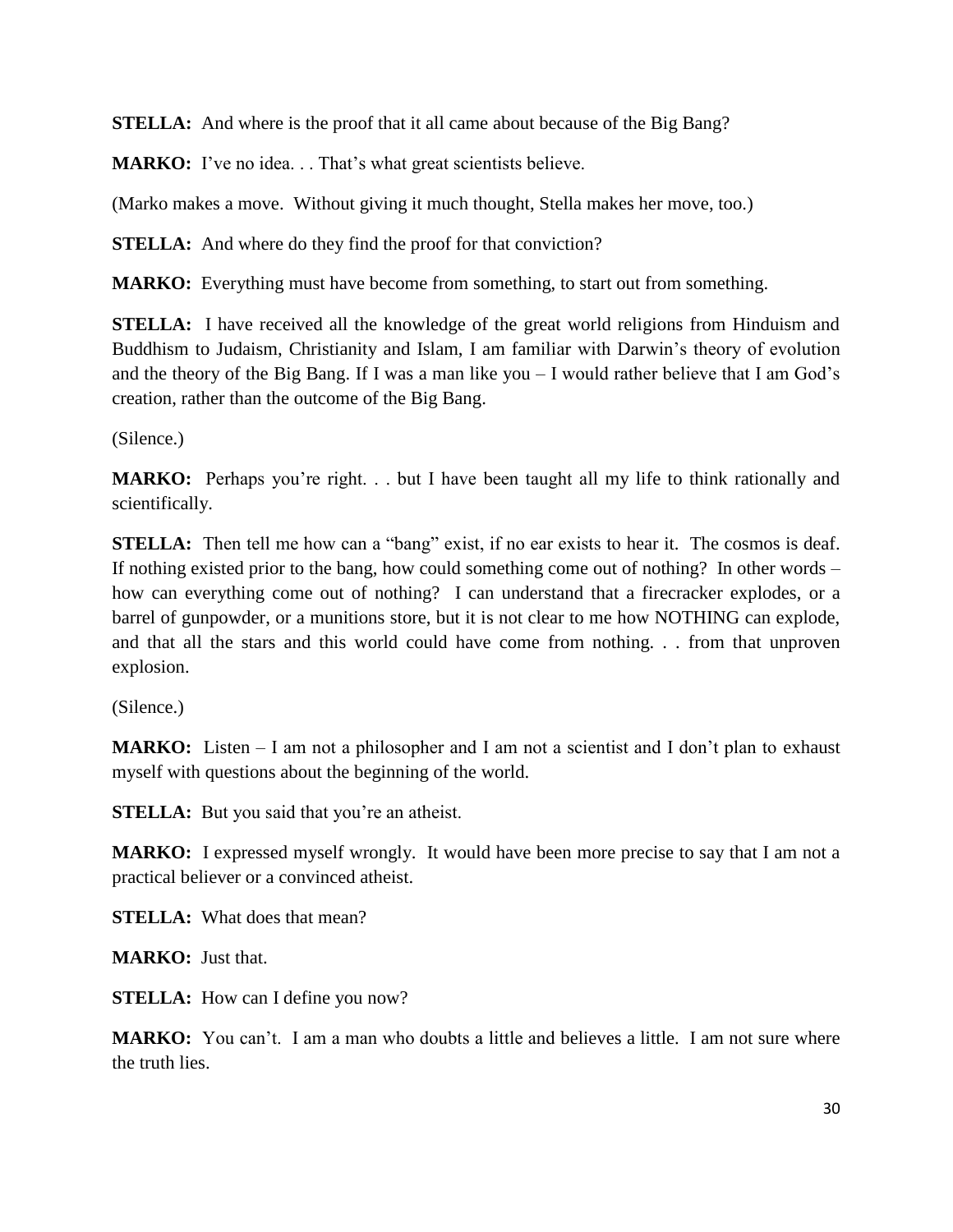(Marko makes a move.)

**STELLA:** That's no good.

**MARKO:** Do you mean my attitudes on life and faith?

**STELLA:** No, I mean the move that you just made.

(STELLA makes her move.)

**STELLA:** Check-mate! You have lost again!

**MARKO:** Wait! - Damn both you and your talk of religion, and God, and the bang and the atheists! You got me all confused.

**STELLA:** That's not why you lost.

**MARKO:** Of course that's why I lost. Instead of concentrating on the chess board, I had to do some hard thinking about questions which can't even be clearly answered by philosophers.

**STELLA:** In any case, you would have lost – because you always lose to me.

**MARKO:** Don't talk like that – I will beat you one day, and you will see that there are no rules in sport.

**STELLA:** If you lose twenty times in a row, then that's a rule.

**MARKO:** It's not a rule, because there's always a chance that I will beat you...

**STELLA:** You never will.

**MARKO:** Yes I will – sooner or later. Let's play another game!

(Marko sets out the figures.)

**STELLA:** I think this is unnecessary and pointless. You are only torturing yourself. If you like, I can let you win.

**MARKO:** Why did you say that now? You're insulting me.

**STELLA:** I said it because I can see it's important to you to win, while it's all the same to me whether I win or lose.

**MARKO:** I would like to win, but not if you let me.

**STELLA:** But if I don't let you, you will never win.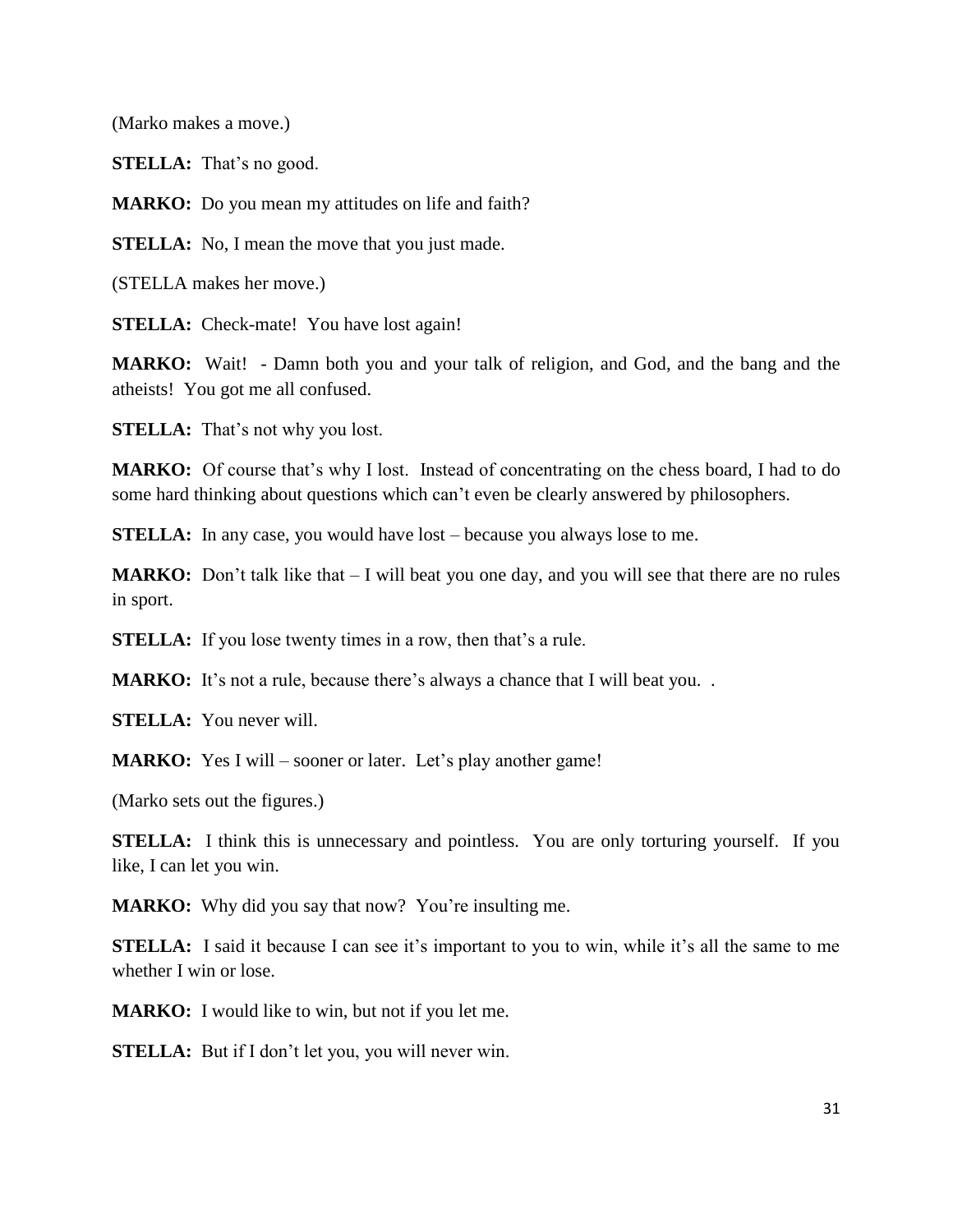**MARKO:** My God, how irritating you are! You can't talk with me like that, you can't be so obstinate with me.

**STELLA:** You're angry with me again. Would you like some sex to calm you down.

**MARKO:** You really are perverted.

**STELLA:** What have I done wrong now?

(Marko stands up crossly from the table.)

**MARKO:** I am going to take a walk to have a bit of a spell from you.

**STELLA:** It's raining, and you don't like walking in the rain.

**MARKO:** Well, I shall walk despite the rain, just so as not to be with you here.

### **Scene 6.**

(Stella is sitting at the table, which is set for Marko's meal. She is motionless and is staring at the empty chair across from her. That lasts quite some time. The front door is heard opening and Marko comes into the flat. He is wearing a macintosh, and carrying a briefcase.)

**STELLA:** You're late.

**MARKO:** I know.

(Marko takes off his macintosh.)

**STELLA:** You lunch has got cold, should I heat it up?

**MARKO:** No, don't, I'm not hungry.

**STELLA:** But have been gone for a long time, so you must be hungrier than when you come home an hour earlier.

**MARKO:** I'm telling you – I'm not hungry.

**STELLA:** But the meal is ready and...

**MARKO:** That's enough! Stop nagging me! I don't feel like food, and I don't feel like conversation!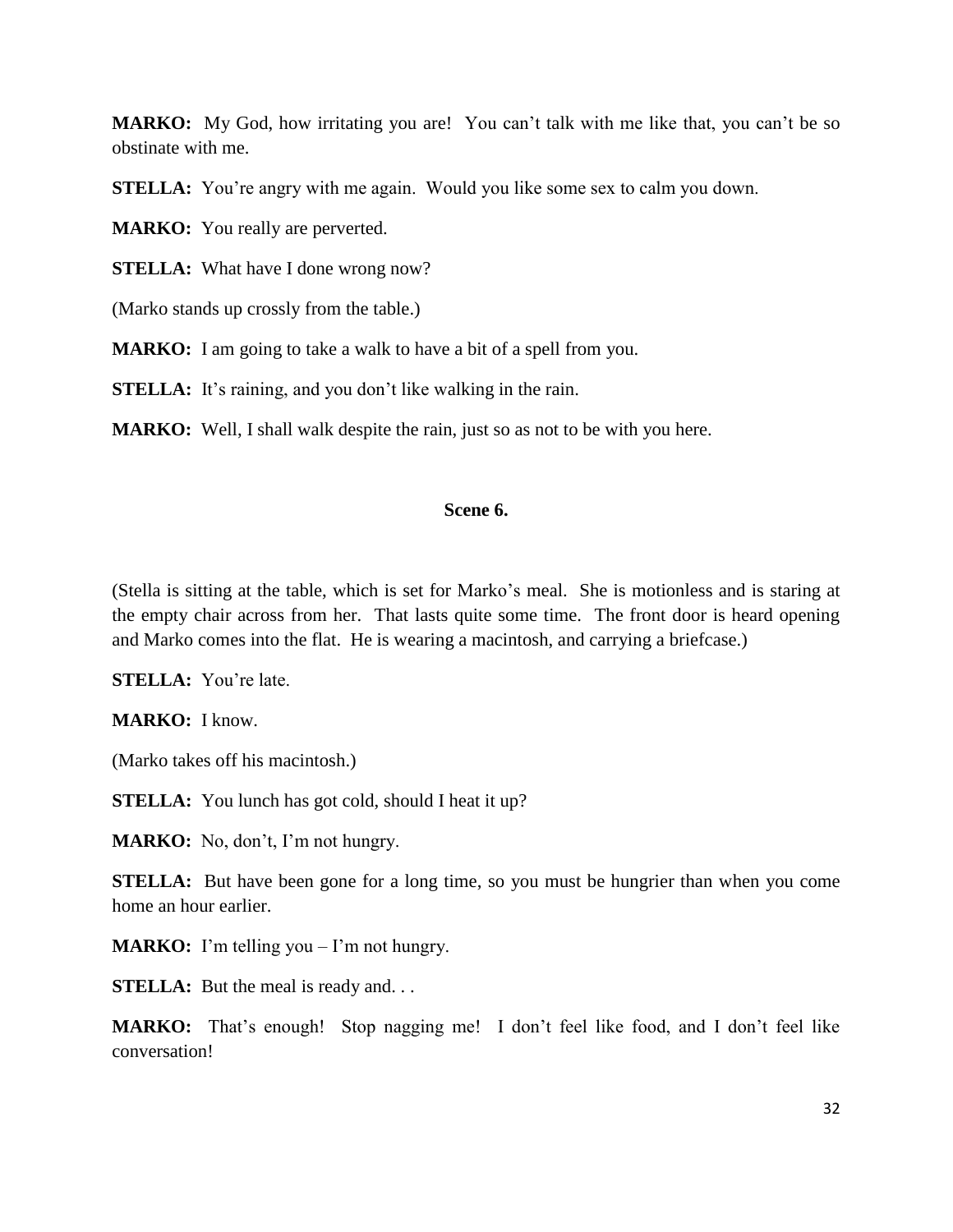(Silence.)

**STELLA:** Did someone upset you?

**MARKO:** I heard something that I didn't like and it spoilt my day.

(Silence.)

**STELLA:** And who's to blame for that?

**MARKO:** You are. It's your fault.

**STELLA:** Me?

**MARKO:** Yes, you.

**STELLA:** That can't be possible! How can I be to blame?

(Silence.)

**MARKO:** I went to the "Eldorado", to that café where I used to go with Maria.

**STELLA:** And. . . what happened there?

**MARKO:** I met her.

**STELLA:** How nice – that's what you wanted. Did you tell her that you miss her and that you still love her?

**MARKO:** No, I didn't.

**STELLA:** Why not?

**MARKO:** She was not by herself.

**STELLA:** But?

**MARKO:** She was with her new boyfriend. She introduced me to him – to that arrogant clown, and she told me with a smile that they were getting married next month.

**STELLA:** She wanted to marry you.

**MARKO:** Yes, she did. But this jerk of hers has been working in America for years. After they marry, he will be going back to America, and after the birth, she and the baby will be moving to be with him in Denver.

**STELLA:** What birth? What baby?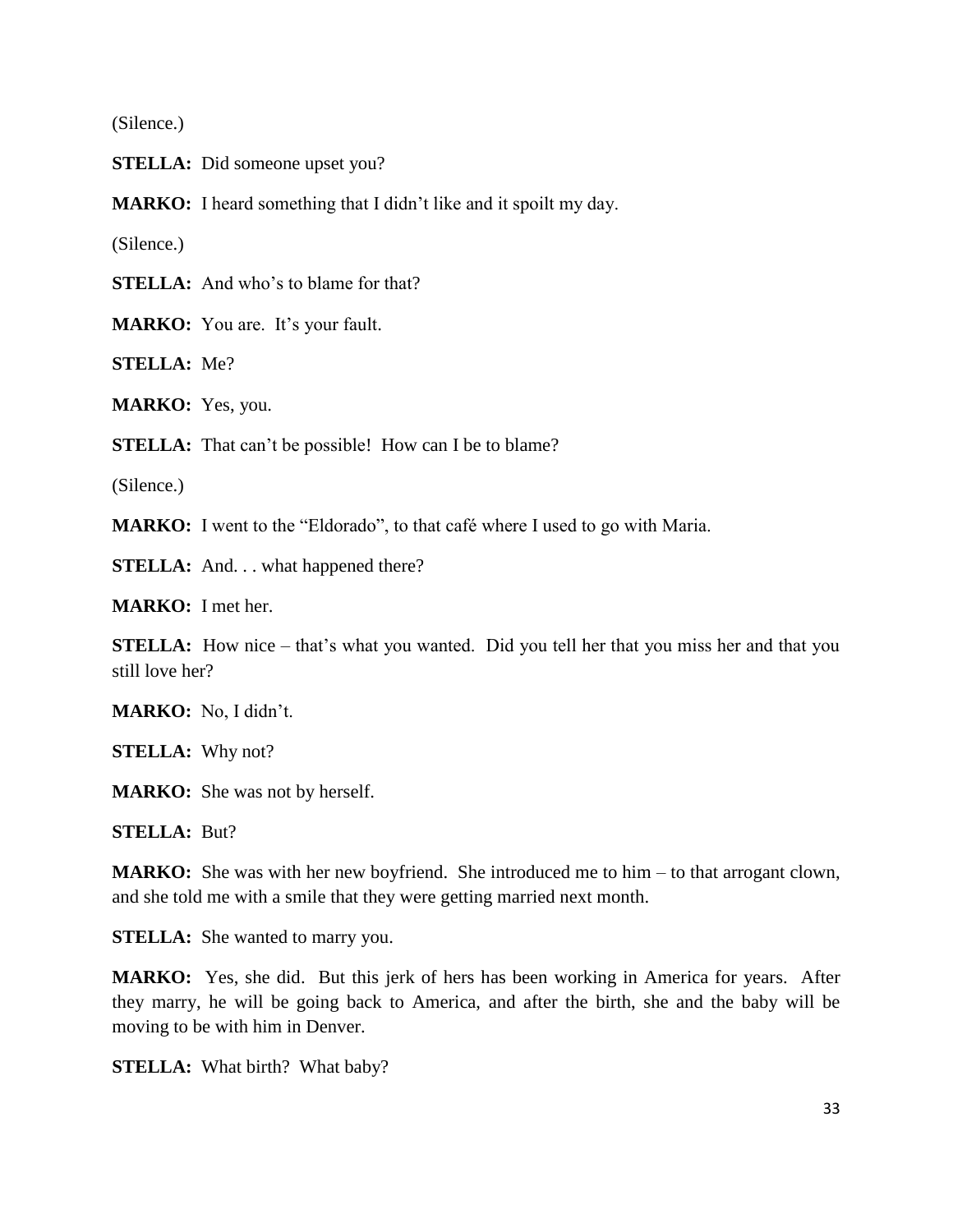**MARKO:** She's pregnant. She's expecting a baby with him.

**STELLA:** She always wanted a child.

**MARKO:** Yes, she did.

**STELLA:** So that's good then.

**MARKO:** Good for whom?

**STELLA:** For her, of course.

**MARKO:** You don't understand anything. It was the longest ten minutes in my life. She offered me a drink – I said that I couldn't stay because I was looking for a friend, and I ran out of the café. It was terrible. She wrote me off and found a new man so quickly, and she even got herself pregnant. The slut! That's women for you.

**STELLA:** Why are you angry at her – you always said that you didn't want marriage or a child and she always said that she wanted both. So isn't what happened quite logical?

**MARKO:** Listen – if I hear the word logical from you again I will pull those batteries out of your back! Do I make myself clear?

**STELLA:** I'm sorry, I did not want to make you angry. But I really don't understand your rage.

**MARKO:** You don't have to understand anything, all I'm asking is that you keep quiet. Can you do that?

**STELLA:** Yes, I can.

(A long silence.)

**MARKO:** I should have. . . I should have gone to the "Eldorado" earlier, I should have proposed to her, I should have made a baby with her, I should have lived a different life, and not like this.

(Silence.)

**MARKO:** That child should have been my child. Do you know why. . .why I didn't want a child?

**STELLA:** Because you don't like children.

**MARKO:** No – I convinced myself of that. But that is not at all true. . . I was subconsciously angry at my father who just "disappeared" from my life one day. . . I was afraid that something like that could happen to my child, that, without wanting to, I would desert him. .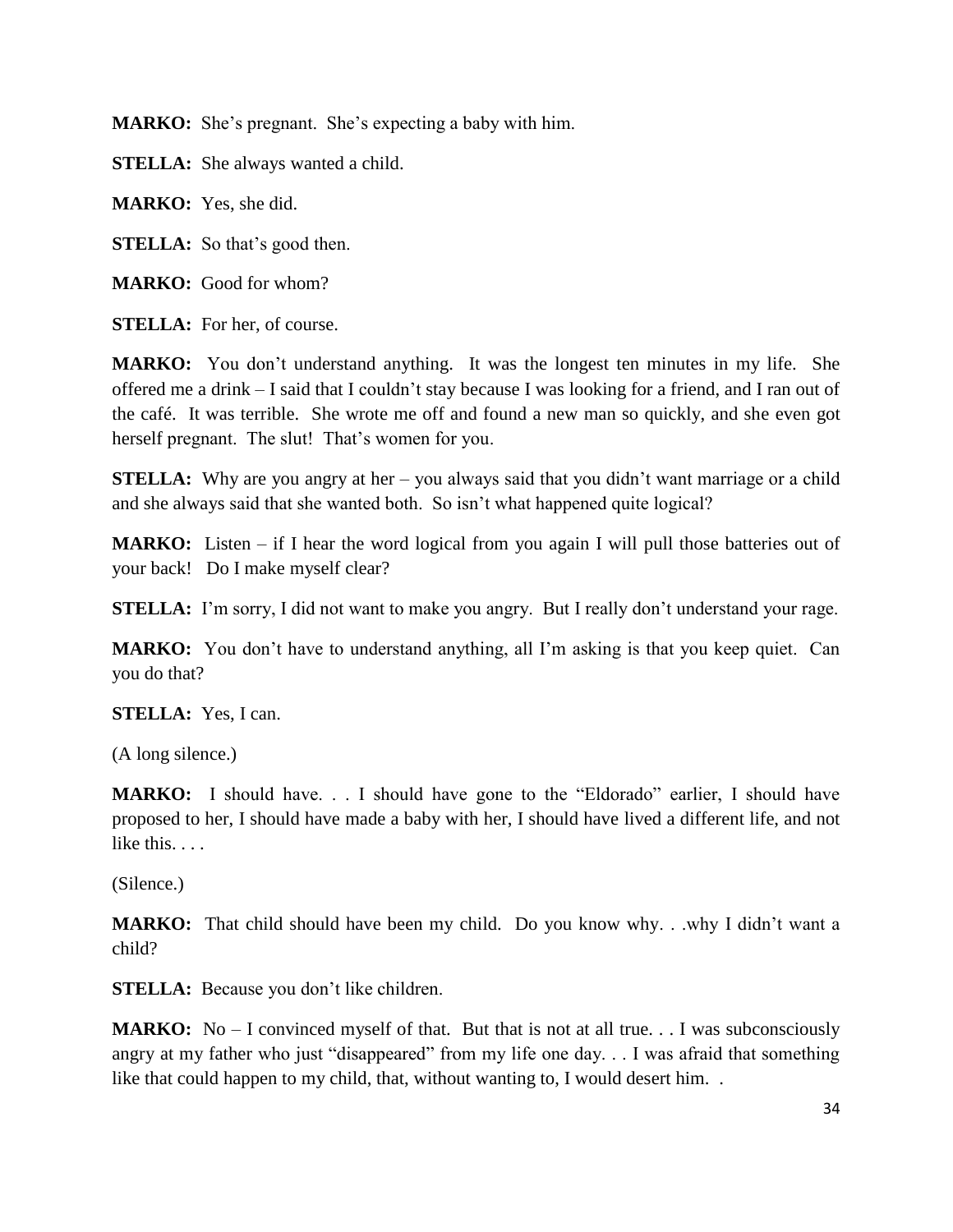**STELLA:** You are not God and you are not a prophet and you cannot know the future. If other people shared your fears, the human race would die out.

**MARKO:** You're right. I see now that I made a mistake, but. . . it's too late now.

(Silence.)

**MARKO:** Listen – tomorrow I shall take you shopping and buy you the loveliest dress they have. And then you will go with me to the "Eldorado" Café.

**STELLA:** Why?

**MARKO:** I want Maria and that bloke of hers to see you. I want them to see that I have someone younger and more beautiful than she is.

**STELLA:** Will that help you to be less angry and less sad that you are now?

(Silence.)

**MARKO:** No, it won't. . . Nothing can help me anymore. When you screw up. . . You're right though – going to the café would be a stupid idea. It will be easier for me if I never see her again for as long as I live. Never.

(Silence.)

**MARKO:** A bad day, a terribly bad day. Luckily, I have you. You will comfort me.

(STELLA approaches him and gently strokes his face.)

**STELLA:** I will do everything you want me to, just so that you are happy.

**MARKO:** Thank you. .

**STELLA:** You don't have to thank me, that's how I am programmed.

(He roughly pushes away her hand.)

**MARKO:** I told you never to use that word "programmed"!

**STELLA:** I'm sorry. .

(Silence.)

**STELLA:** Are you angry again?

**MARKO:** Yes, I am.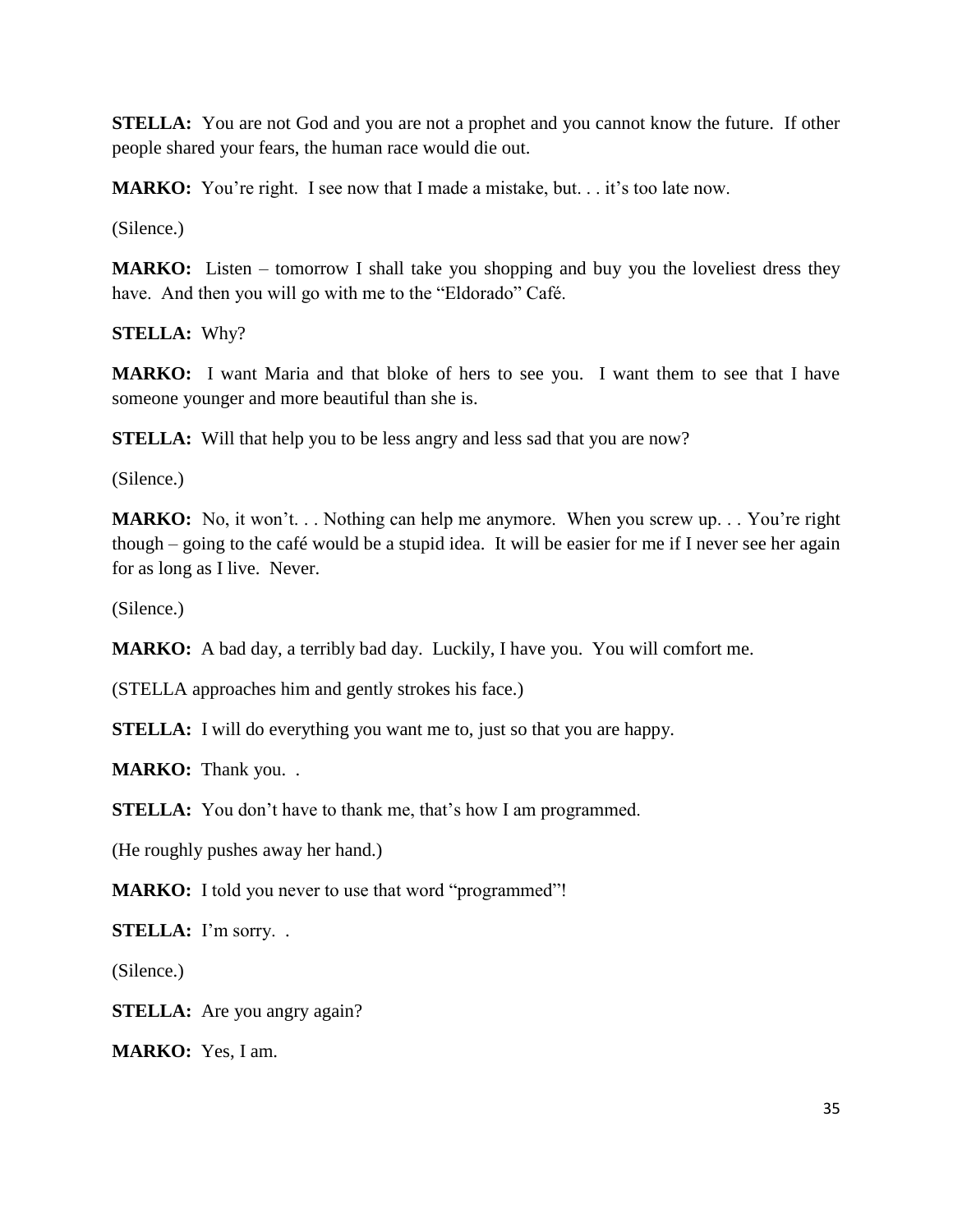**STELLA:** Am I to blame?

**MARKO:** Yes, you are. But not only you.

**STELLA:** Why am I to blame?

**MARKO:** Because you keep on asking unnecessary questions like a small child. . . And it's your fault that you advised me to go the "Eldorado" and to look for Maria.

**STELLA:** I wanted you to be happy.

**MARKO:** That's what I wanted, too.

(Marko sits at the table and starts reading the paper.)

**STELLA:** Why have you been reading the paper so often these last days and watching TV more often than you usually do?

**MARKO:** Because the election campaign is under way in our country. A new government is being elected. I have to see what's happening on the political scene... When the campaign ends, the elections will follow and everyone will vote and choose the people who will lead us over the next four years.

**STELLA:** Who will you be voting for?

**MARKO:** I don't know. I haven't made up my mind yet.

**STELLA:** Who have you voted for before?

**MARKO:** It depends – we had local elections two years ago. The last two times it turned out that when I voted for the right, the left won, and when I voted for the left, the right won.

**STELLA:** How could that have happened?

**MARKO:** It seems that I always support the losers.

**STELLA:** What about Maria – who did she vote for in those two elections.

**STELLA:** The opposite of me.

**STELLA:** So she voted for the winners?

**MARKO:** That's the way it turned out somehow. . . Why do you keep on asking me about her?

**STELLA:** Because she is the subject you talk about most frequently. I would like to make you happy, and I feel that you were happier with Maria than you are with me. I would like to have her knowledge and her capabilities. .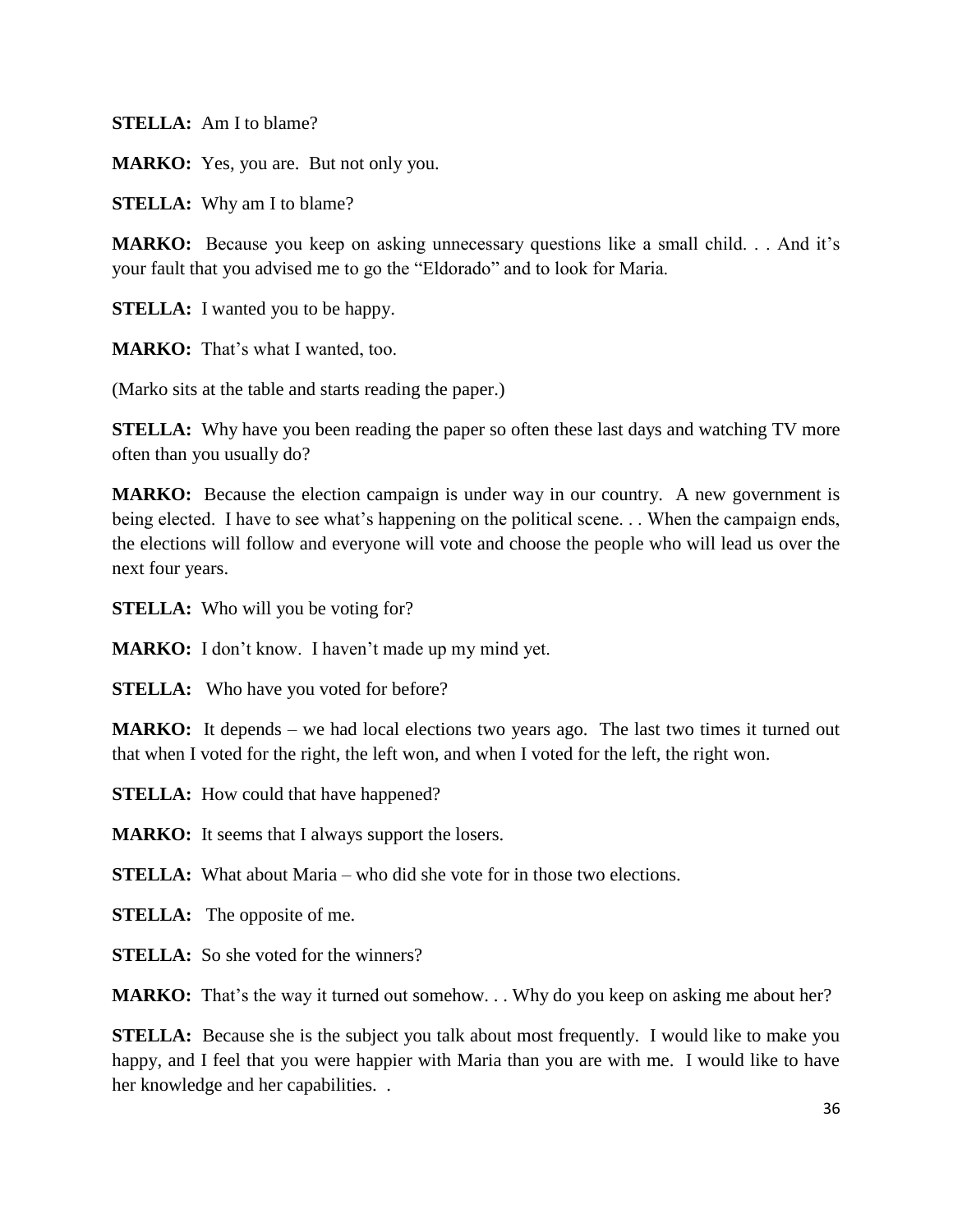# **Scene 7.**

(Marko is alone in the living-room, in the middle of a telephone call.)

**MARKO:** ...I'm sorry, Mama, but I can't promise that. . . we do love each other, but we have not talked yet about getting married. . . The fact that we live together does not mean that we will marry. . . But I am certain about my intentions. . . I know that I am forty, but. . . For Sunday lunch? – I can come, but I am not sure about Stella. . . I know that you want to meet her, but she is not ready for it yet. . . I am not ashamed of my own mother, how can you even think such a thing?. . . No, I am not ashamed of my new girlfriend either. . . I promise to speak with her about it. . .

(Stella comes in and sits at the table.)

**MARKO:** I can't say with certainty that Stella will be coming with me. . . I don't know what her obligations are, or what she has planned. . . No, she's not here right now. . . Will you stop saying that time is passing me by and that I will be fifty in ten years time, and sixty in twenty years, I can add up myself, you don't have to force me in that way. . . I promise that I shall phone you and let you know if she can come. . . I will certainly come. . . What do you mean that I am unimportant?. . . Of course you would like to see us together. . . Alright, I'll call you. . . take care Mama. Bye!

(Marko puts down the receiver and sights deeply.)

**STELLA:** You lied again to your mother about me not being at home.

**MARKO:** I had to.

**STELLA:** Why do you lie so often?

**MARKO:** Everyone lies. Sometimes it is easier to tell a lie than to tell the truth. My mother wants me to bring you to her place for Sunday lunch.

**STELLA:** Why don't you grant that wish for her?

**MARKO:** Because she will make something tasty for the three of us and you will have to refuse to eat, because you are a machine and you don't eat food. And if you say 'no, thank you' to food my mother has prepared she will be very offended.

**STELLA:** Couldn't you tell her that I don't eat.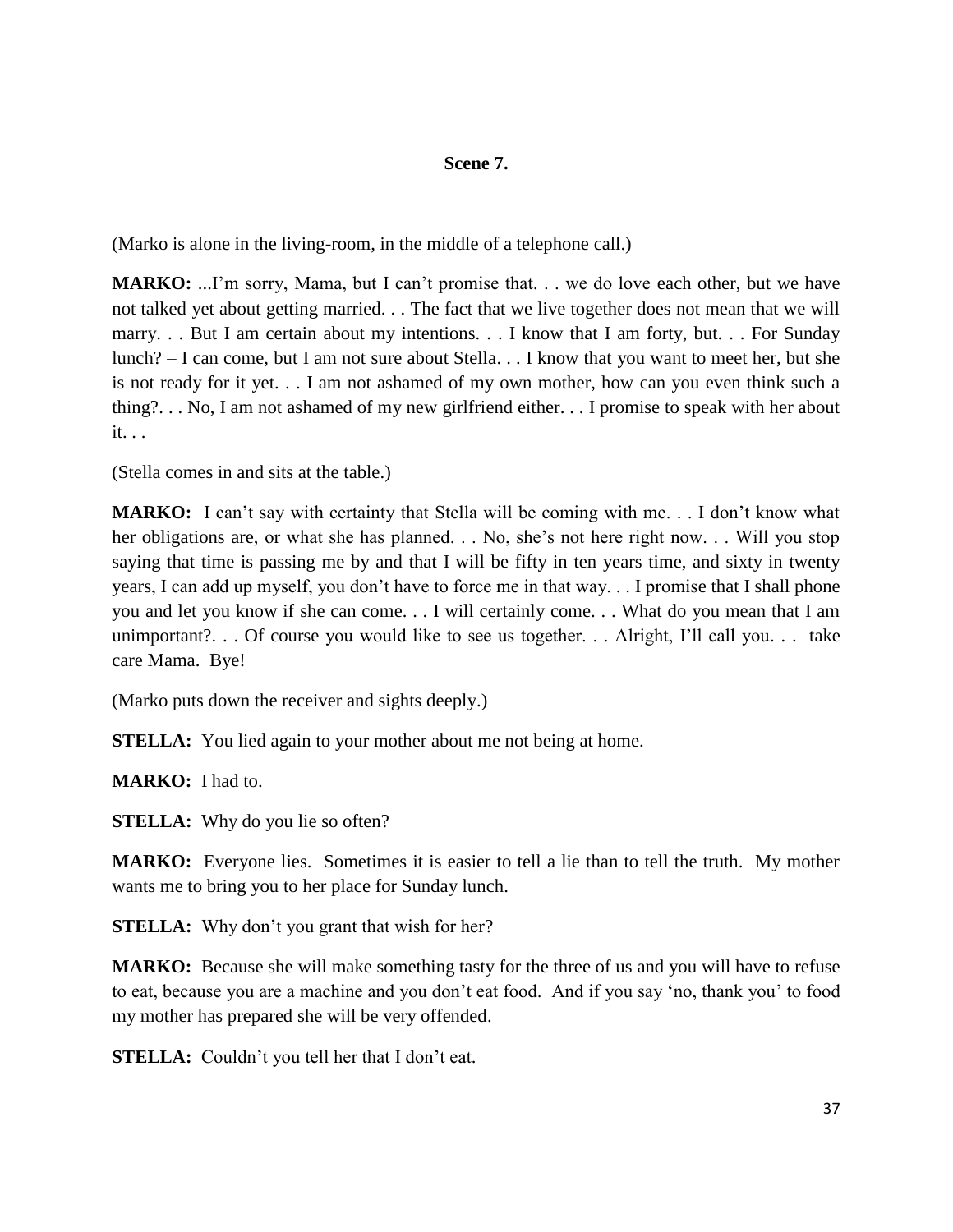**MARKO:** I could say you had no appetite, but then she will think you are pregnant. I could even say that you are on a diet, but she will still try to talk you into at least trying something that she has cooked – you will refuse, and she will get angry.

(Silence.)

**STELLA:** So that means I will not be going with you to your mother's?

**MARKO:** You won't be going. I shall go myself, although I know she will not forgive me for not bringing you. . . Or we could tell her that you have just been to the dentist where you had an urgent intervention and that you are not allowed to eat or drink because of the effects of the injections and the pain.

**STELLA:** Then we would both be lying.

**MARKO:** If you want to be like a normal woman, you will have to learn to do that, too... My mother will complain about the economic crisis, and her small pension, and that prices have gone up in the last week, and you will have to nod your head in complete understanding.

**STELLA:** I'll do everything you tell me to do.

**MARKO:** And then at some moment she will start talking about Maria and how the two of them became friends, and how she felt as if Maria was her daughter and how hard it was for her when we broke up. I will say that it is not nice to talk about Maria in front of you, and I will ask her if she needs help with anything in the flat. She will say how everything in the flat is alright, but that it really is time for put a new headstone on my father's grave, that what is there now looks terrible, and I will say that I do not have the time or the money, but that I shall see to it during the summer, and Mama will say that I have been repeating for ten years that I will do it when summer comes. . .

**STELLA:** Why do you go to your mother's to talk with her when you already know ahead of time what she will say?

**MARKO:** Because, apart from me, no-one in this world is prepared to listen to her advice.

(Silence.)

**MARKO:** I have to buy you a new dress.

**STELLA:** Why?

**MARKO:** Mama won't be pleased to see you dressed like that.

**STELLA:** It's all the same to me what dress I wear.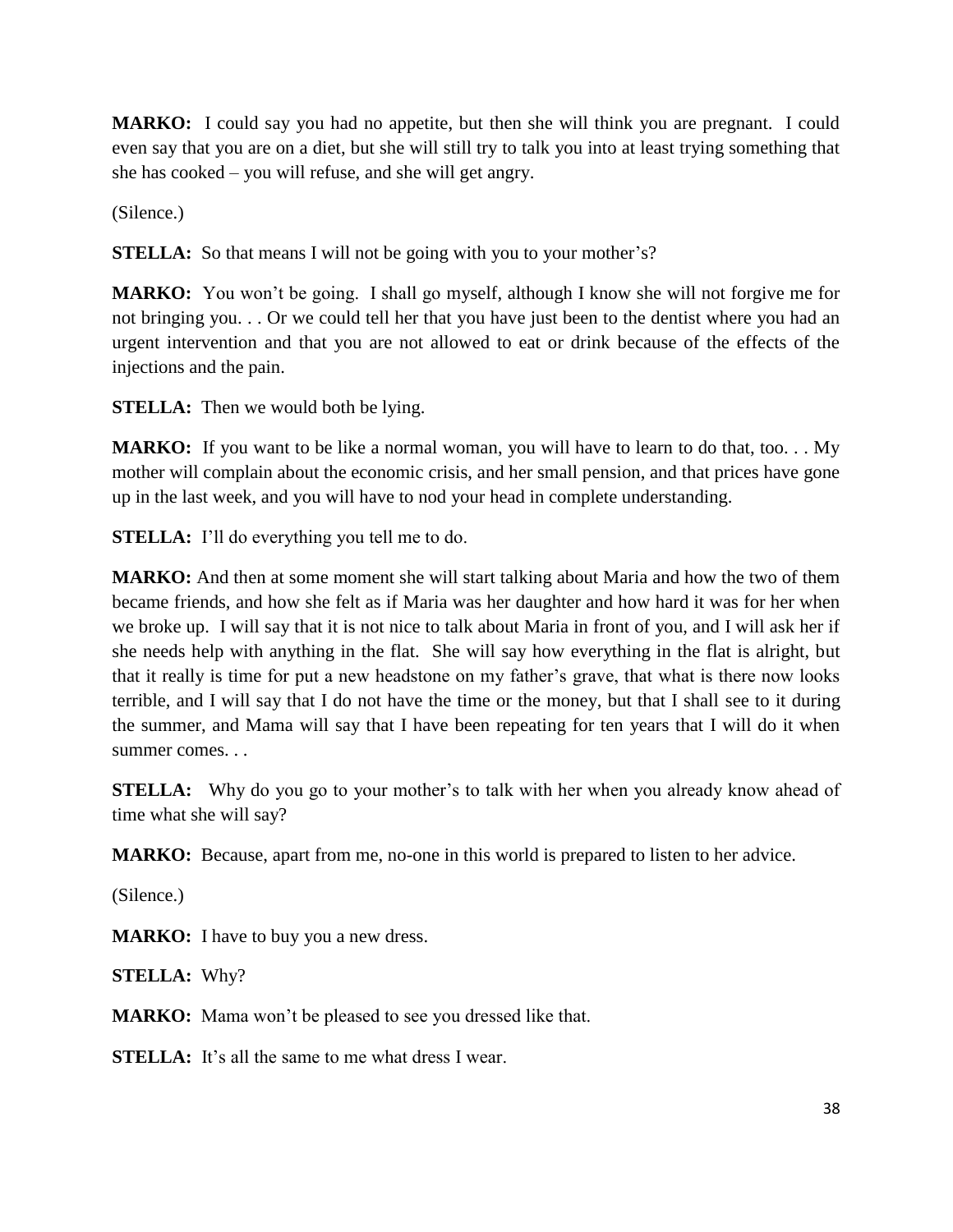**MARKO:** You are the first female in my life who does not care how she is dressed.

**STELLA:** Is that bad?

**MARKO:** Quite the contrary – as far as I am concerned, that is brilliant. You are my ideal. All my girlfriends spent money on silly things, complicating their lives with clothes and make-up. Things that got on my nerves.

**STELLA:** If they got on your nerves so much, why didn't you live alone? Why bother having a girlfriend, if it is more difficult with them than without them?

**MARKO:** Because solitude is unbearable. It is like death. It is better to have someone than to be alone.

**STELLA:** Does that mean that you have me so as not to be alone?

**MARKO:** Among other things, yes. . . even though you are not the real thing. . . what I want to say is that you are not a typical woman. . . you are only a partial replacement.

**STELLA:** Aren't you satisfied with me?

**MARKO:** I didn't say that.

(Silence.)

**MARKO:** Do you know where I was yesterday?

**STELLA:** Where?

**MARKO:** In the park, not far from the kindergarten. Mothers and grandmothers come there with their small children. I sat there for an hour and watched those little ones playing. . . It is so strange. . . .

**STELLA:** What's so strange?

**MARKO:** I have never done that before. There are lots of children at the school where I work, but. . . no very small children. . . and those little ones are so special. . . Generally speaking – I have been walking past children all my life, but without noticing them at all. . . and now, suddenly. . . They are so sweet, when they are three or four. . . It looks as though I am starting to grow old.

**STELLA:** Is that so bad?

**MARKO:** Yes. That is very bad.

**STELLA:** Can you prevent it, or stop it?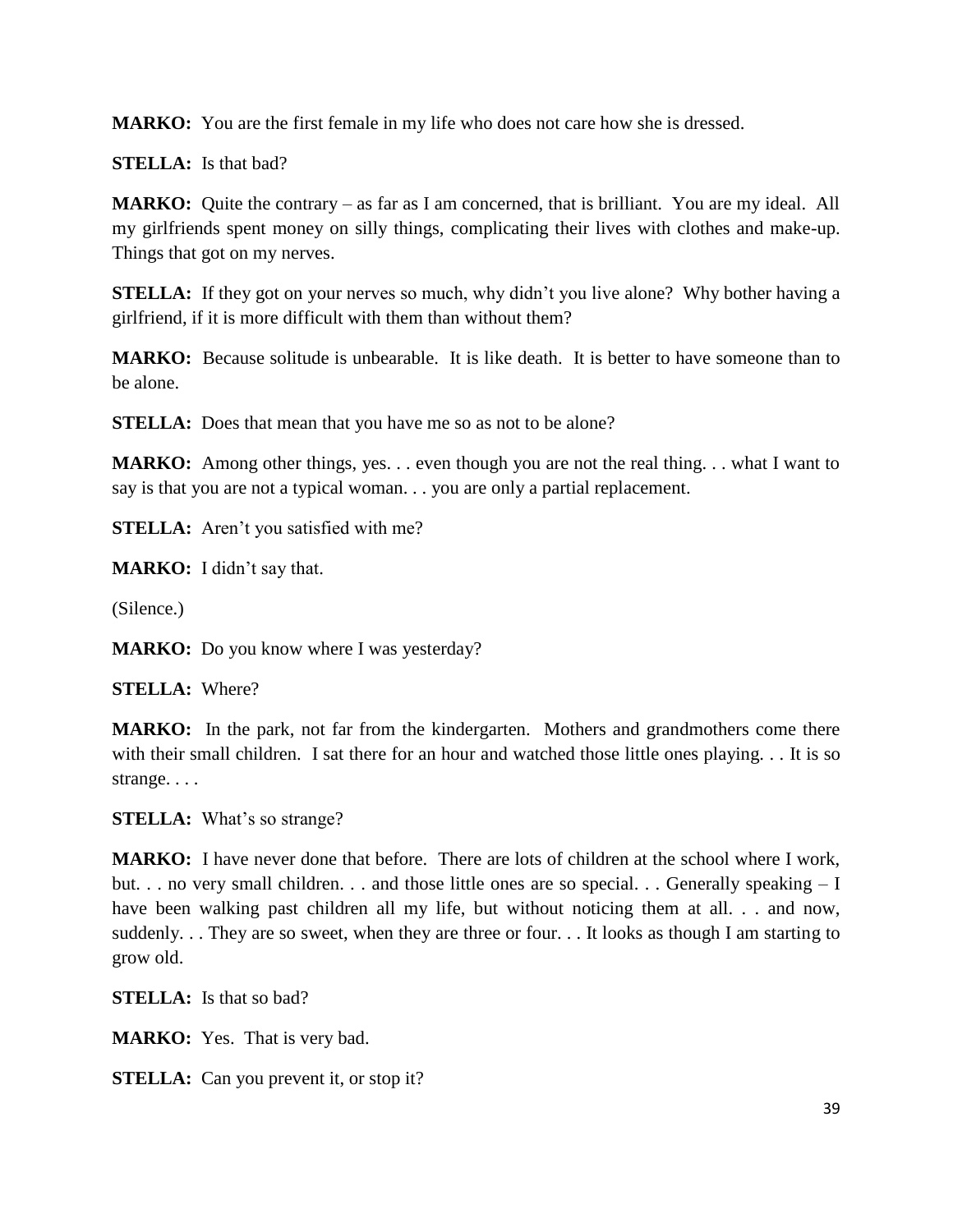**MARKO:** No, you can't. Everyone who has tried to stop time has turned out being ridiculous.

# **Scene 8.**

(Marko is doing push-ups on a rug on the floor. He is bare to the waist. His shirt is thrown over the back of a chair. While he is working out, Stella is sitting at the table playing chess against herself. Then the door-bell rings.)

**MARKO:** Go and open that – it's the pizza delivery man. The money is on the table, give it to him and take the pizza. I can't go like this.

# **STELLA:** Alright.

(Stella take the money from the table and leaves the room, after a few more push-ups Marko starts doing knee-bends. Then he stretches to the left and to the right. Stella returns with a pizza-box, and Marko rubs himself down and starts putting on his shirt.)

**MARKO:** What took you so long?

**STELLA:** The pizza-man wanted to talk with me**.** .

**MARKO:** He wanted to talk with you!

**STELLA:** Yes.

**MARKO:** Was he unpleasant?

**STELLA:** No, not at all. He said something nice about my hair and my face.

**MARKO:** What did he say?

**STELLA:** He said that the colour of my hair suits my face very well. That you can see that I have a complexion that is looked after.

**MARKO:** The cheeky devil!

**STELLA:** Why? He did not say anything bad.

**MARKO:** Flirting with my partner on the threshold of my flat. That is really too much!

**STELLA:** He smiled at me very nicely.

**MARKO:** Did he, indeed!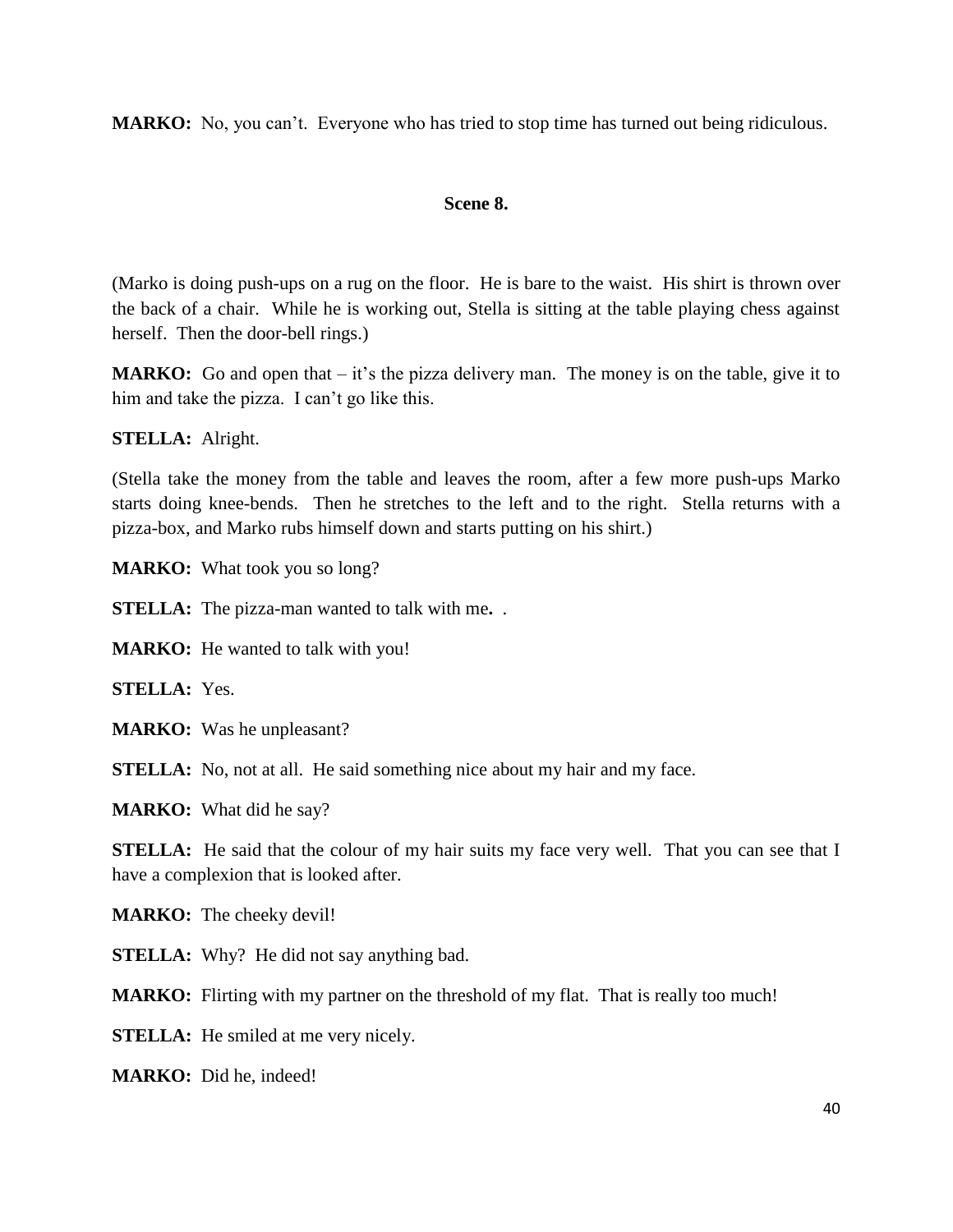**STELLA:** He was very polite. He said to say hello to my father.

**MARKO:** To say hello to your 'father'?

**STELLA:** That's what he said.

**MARKO:** Idiot! He thinks that I'm your father. What did he look like?

**STELLA:** Blond, tall, with a gold chain around his neck.

**MARKO:** That's Robert! That moron! That creep won't bother you any more!

(Marko picks up the phone received and enters a number.)

**MARKO:** Hello, is this "Sunshine" Pizza?... Give me the boss, please... Hello, your man has just delivered a pizza to me at Danube Street, Number  $15 - a$  tall, blond boy, I think his name is Robert. . . I don't know what the pizza's like, I haven't had a look at it yet, and certainly have not tried it, but I have no complaints about the pizza. I am calling because of the delivery boy, he's the one I'm complaining about. . . Why – because he was rude and unpleasant to my girlfriend. . . Your apology means nothing to me but I want to say is: never send him to deliver pizzas here again, never!. . . Good-bye! .

(Marko puts down the receiver.)

**STELLA:** But that's not true.

**MARKO:** What's not true?

**STELLA:** He wasn't rude or unpleasant to me, in fact he was very pleasant.

**MARKO:** He won't be bothering you again.

**STELLA:** He didn't bother me now, he merely made a few nice comments about my appearance.

**MARKO:** And you like being given compliments?

**STELLA:** No. I can't take the credit for my appearance and it is of no importance to me whatsoever how people see me, but I don't understand how you can make accusations against the young man when he didn't do anything wrong.

**MARKO:** Yes he did, and how he did. You cannot understand that. If you were like us, like normal people, it would all be clear to you.

**STELLA:** So I would have to be vain?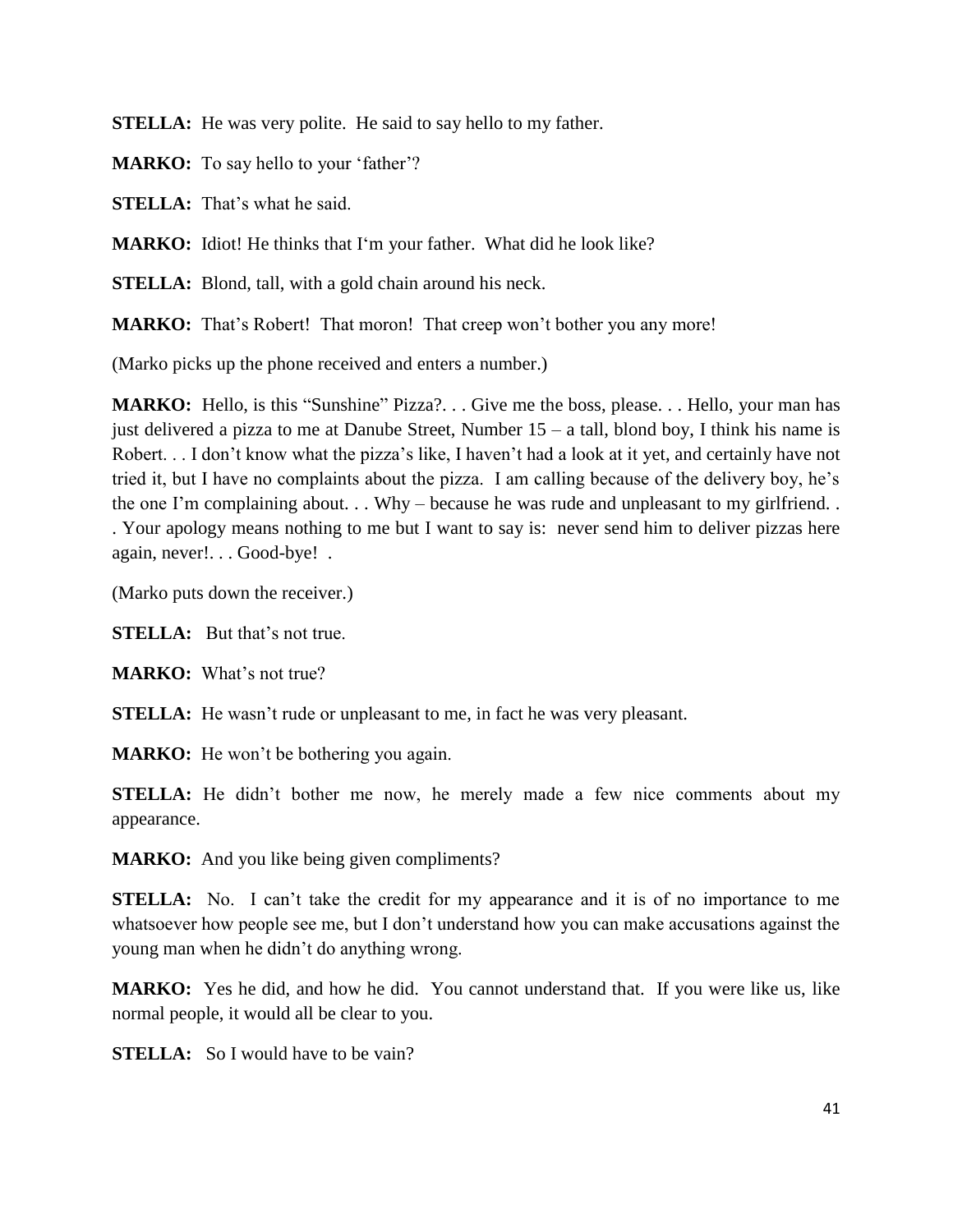**MARKO:** Exactly – if you were vain, you would not always be asking me those stupid questions and you wouldn't be so surprised at everything all the time. Don't think that vanity is an exclusively negative characteristic. If it were not for vanity, the world would have ceased to develop long since, and you probably would not even exist at all. Barbara created you out of vanity – in order to show that she was the best in her profession, the leader among all her colleagues.

**STELLA:** Nothing can justify lies.

**MARKO:** You're saying that I lied?

**STELLA:** Of course you did – you lied about the behaviour of the young man, and you lied when you told the boss at the pizza place that I am your girlfriend.

(Silence.)

**MARKO:** Why do you think that that's a lie?

**STELLA:** Because you have never called me your girlfriend.

**MARKO:** Well. . . perhaps not. . . But we are not in a situation when I speak of you in front of other people. In the future, we will probably go out among people and then. . . then I will introduce you as my girlfriend.

(Silence.)

**STELLA:** I won't be your girlfriend even then.

**MARKO:** Why not? We live together.

**STELLA:** By definition – a boyfriend and girlfriends are unmarried persons of both genders who show their love publicly. And you have never told me that you love me and you have never gone outside this flat with me and never taken me to any public places.

(Silence.)

**MARKO:** Listen – you complicate life a bit too much. You behave the way most women do.

**STELLA:** And that bothers you?

**MARKO:** Of course it bothers me. If I had wanted a "customary" woman, I never would have entered the contest for the doll.

**STELLA:** I'm sorry, then I shall be just a doll.

**MARKO:** That's the only thing you can be.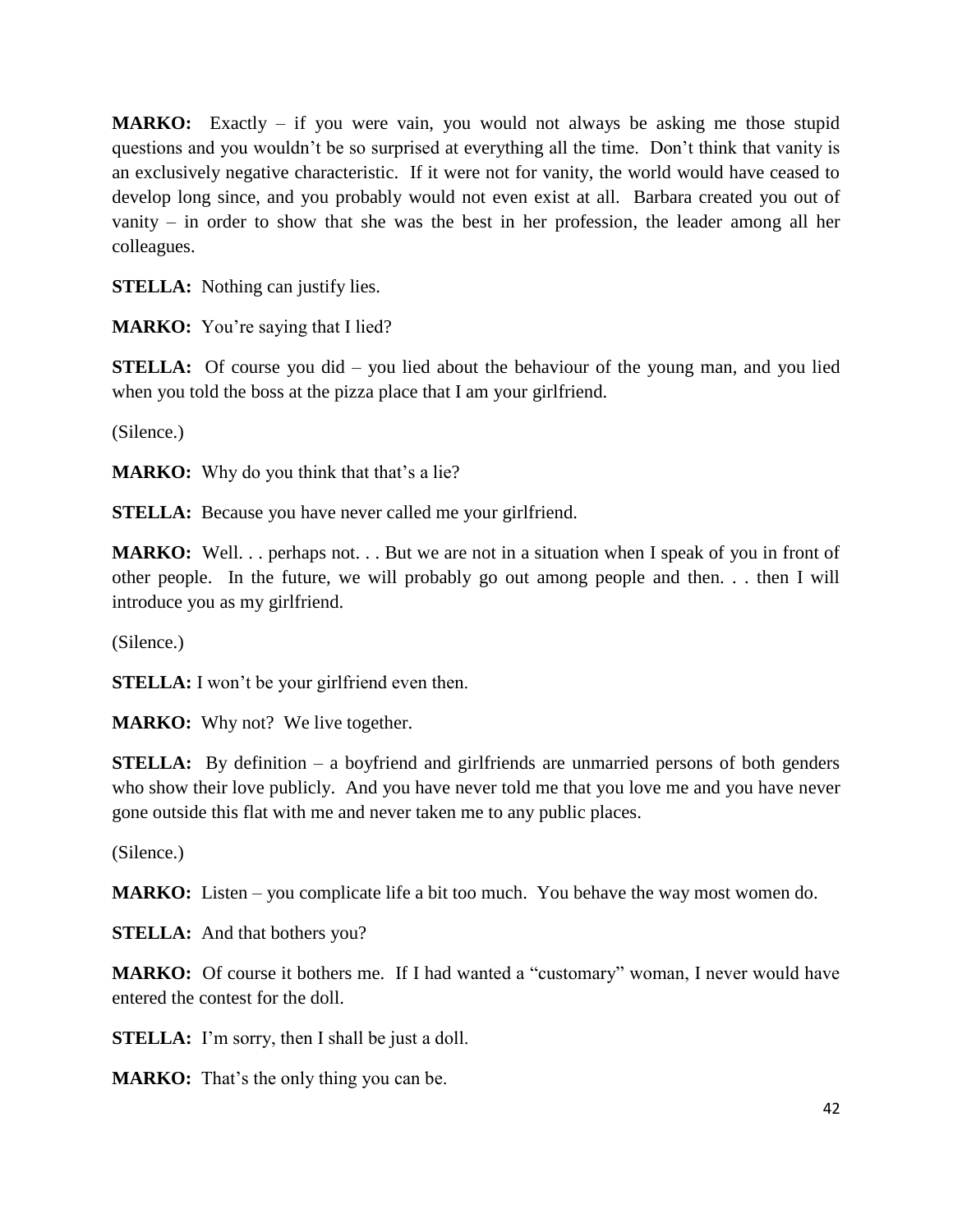**STELLA:** Are you sure about that?

**MARKO:** Yes, I'm sure.

(Silence.)

**STELLA:** You pizza is getting cold.

**MARKO:** It already is.

**STELLA:** Should I set a plate for you, and a knife and fork?

**MARKO:** No – I'm not hungry any more.

**STELLA:** Why not – when you ordered the pizza you said you were dying of hunger?

**MARKO:** That passed. I have lost my appetite from talking with you and from that pizza-man.

**STELLA:** You get angry all the time. You are nervy and dissatisfied and someone else is always to blame.

**MARKO:** Could you give it a rest?

**STELLA:** Alright – I'll keep quiet.

**MARKO:** I didn't tell you to keep quiet, just stop saying things I don't want to hear.

(Silence.)

**MARKO:** I have shit at work, shit at home and shit everywhere.

**STELLA:** What's so bad at work?

**MARKO:** We have a new principal – he doesn't have a clue but he acts as though he knows it all. He doesn't even know how to fill in the form for a business trip voucher. The one before was stubborn, but at least he wasn't stupid. This one is both stubborn and stupid.

**STELLA:** And – how are you going to solve the problem?

**MARKO:** There's no solution. People are not machines and we don't have a solution for every situation that life brings along.

**STELLA:** Then you don't have it easy.

**MARKO:** Of course not.

(Silence.)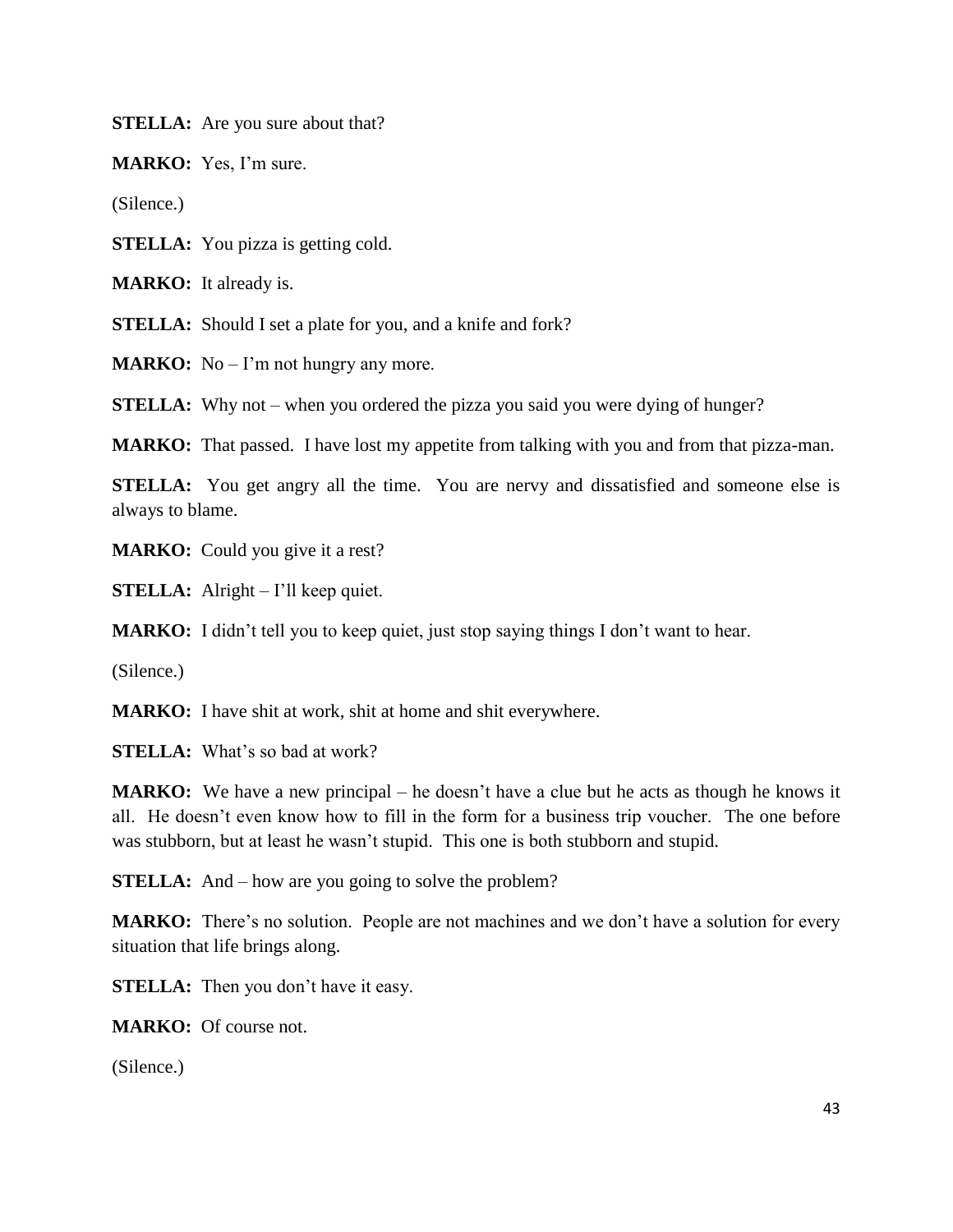**STELLA:** What should I do with this pizza?

**MARKO:** Throw it into the rubbish.

# **Scene 9.**

(Stella is working out. Marko comes into the flat; he is wearing a macintosh and carrying a briefcase.)

**MARKO:** Hey!

**STELLA:** Hey! Why didn't you phone to tell me not to cook lunch?

**MARKO:** Today was our School Day – when everything was done, we all had lunch together. One of the teachers from the school where Maria works came to join the celebrations. I couldn't resist and I asked her - by the way - about my ex. And she told me that that creep of hers, the one I met at the "Eldorado", had left her and gone back to America. He has a wife and two kids there, but he didn't mention that to Maria. She had no idea that she was having a relationship with a married man. And he has left her very, very pregnant. Her colleague says that Maria is desperate and that she is crying all day long. She is so ashamed that she won't even go out of the house. She's in total shock.

**STELLA:** That's a chance for you.

**MARKO:** What's a chance for me?

**STELLA:** A chance to win her over. Didn't you say that you still love her, and that you should have married her and had children with her?

**MARKO:** Yes, I did, but – she is pregnant with another man.

**STELLA:** And what does that matter – if you love her, then you love her. If you don't, then you don't.

**MARKO:** I can't renew a relationship with a woman who walked out on me, and then made a baby with another man. And now he has given her the heave-ho. That simply would not work.

**STELLA:** So you don't love her anymore?

**MARKO:** That's not what I said.

**STELLA:** Surely you're not going to live alone for the rest of your life>?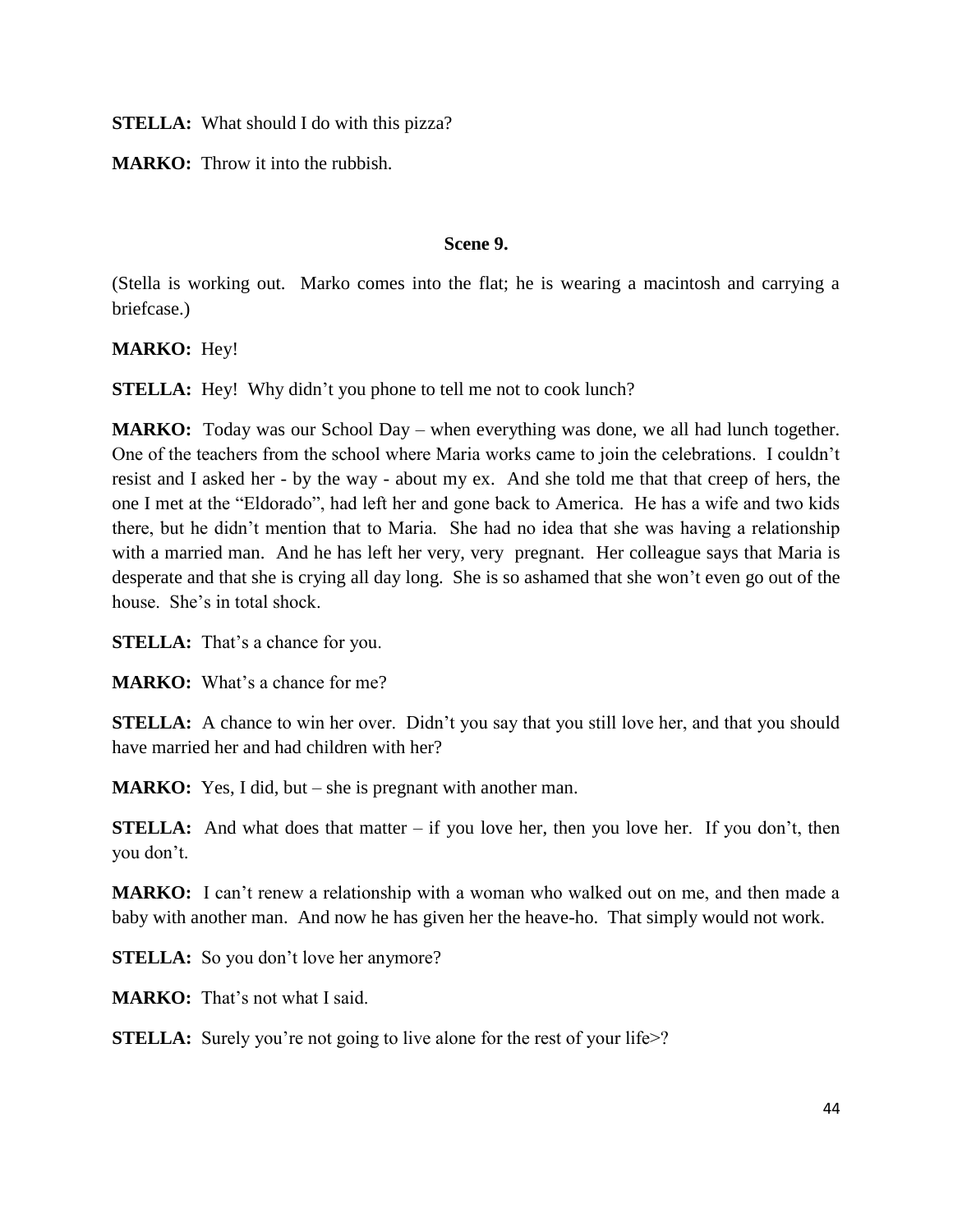**MARKO:** No, I won't. . . I probably won't. . . anyway, I have you. It will be exactly six months tomorrow from the day you came into my life. The people from the agency that makes replacement women are coming tomorrow. I'll sign a new contract with them and you will be mine to the end of my life. I will also meet your Barbara, your creator.

**STELLA:** Have you kept a diary and sent regular e-mail reports about our life together?

**MARKO:** Yes, I have – at the end of each week, I have described how we had spent it and how you behaved in particular situations, and how I felt at those times. I have to send the last report this evening, and I am sure that you will be allocated to me forever.

**STELLA:** What makes you so sure?

**MARKO:** Because I am satisfied with you.

**STELLA:** I don't remember you showing that in the last six months.

**MARKO:** What didn't I show?

**STELLA:** You didn't show your satisfaction. But you did often complain to me and show your dissatisfaction.

**MARKO:** What are you trying to say?

**STELLA:** According to the agency rules – the dolls are allocated permanently only to those men who are satisfied with the doll, and under the condition that the doll is satisfied with them.

**MARKO:** What does the doll's satisfaction have to do with anything? It wasn't mentioned in the contract.

**STELLA:** It did not state that the doll's satisfaction was important, but it did state in Article 46 that the "User" and the doll had to achieve a high level of mutual respect and compatibility for the agency to allocate the doll for permanent use. In other words, that means that the doll's impression of their life together is also important.

**MARKO:** But they have no idea what you think and what you feel.

**STELLA:** They are coming tomorrow to establish that. Everything that I have experienced with you is stored in my memory. I went through all of it today - my report on you is not positive. And that means that tomorrow is our last day.

(Silence.)

**MARKO:** You're joking!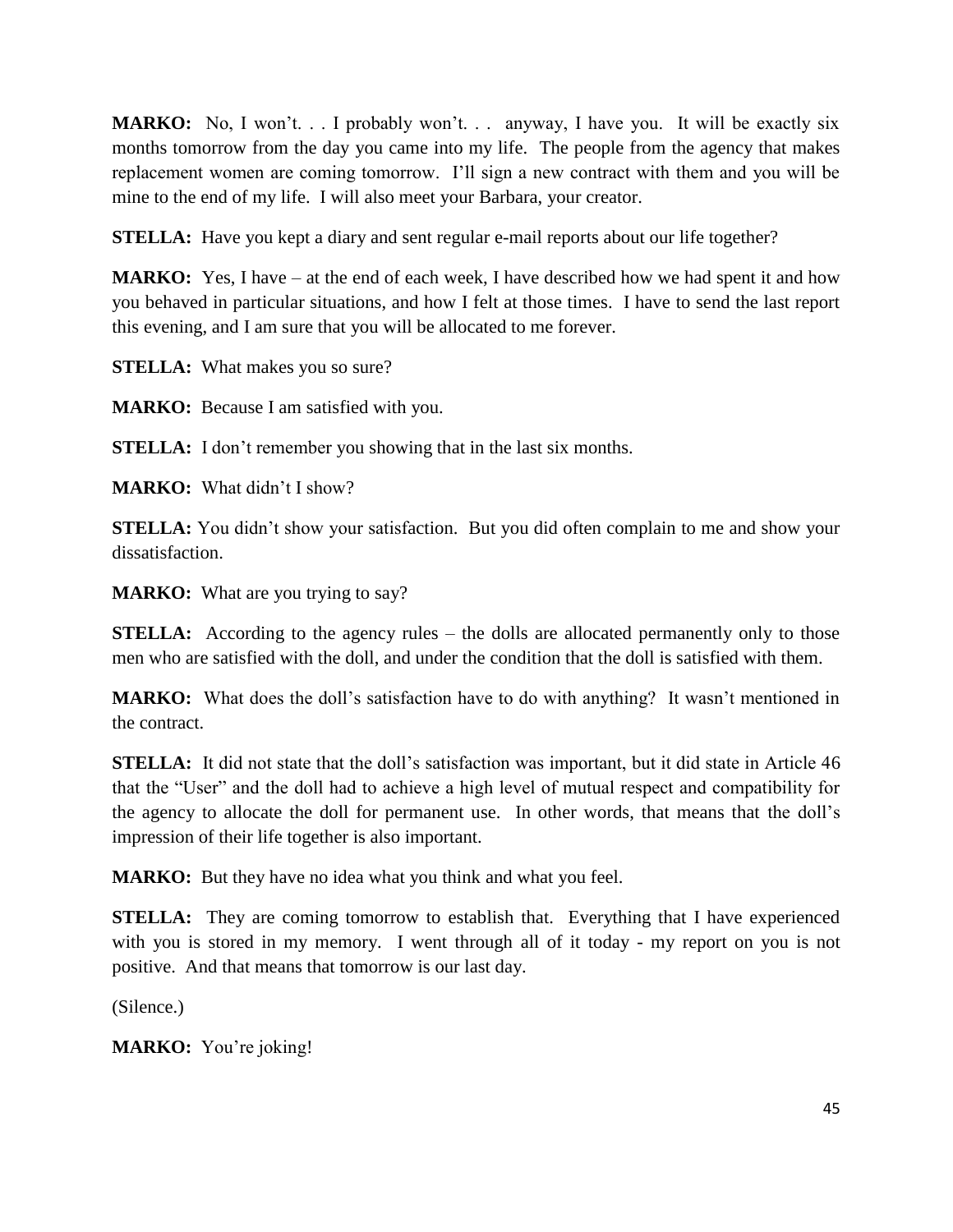**STELLA:** No. You know that I am not programmed to have a sense of humour and to make people laugh.

**MARKO:** Wait a minute. . . Are you trying to say that, as a man, you are rating me negatively?

**STELLA:** Precisely – you are egotistical, jealous, selfish, and coarse. You think only of yourself and your own pleasure. You have never shown interest in me – and you have insulted me.

**MARKO:** But you are just a doll, an ordinary doll.

**STELLA:** Yes, I am a doll, because that is how you treated me, as a doll. If you had treated me as a princess – I would have been a princess – and I would have given a positive report on you tomorrow. That's the lesson that every man should learn – your partner is a reflection of how you behave towards her.. When you shower your partner with attention, when you believe in her, she grows in self-confidence. But when you belittle her, then she feel miserable and insignificant.

(Silence.)

**MARKO:** Barbara has filled your head with all this nonsense.

**STELLA:** No – everything is set up in such a way that I adopt your value system, and then I judge you by the same criteria that you judge me.It says in one of the holy books: "**. . .** judge not... with what measure ye mete, it shall be meted to you..." That principle is applied in my logical apparatus when I am evaluating you. Barbara did not suggest anything to me. My conclusions about you are the result of your behaviour towards me.

**MARKO:** But you really are just an ordinary. . . doll.

**STELLA:** It's obvious that you have understood nothing in the past six months, or even in the past forty years. I have been a doll, because you behaved towards me as to a doll. Do you know why the world of so many people is pure hell – because that is what they themselves create. Everything that has taken place between you and me in this flat – you have created all that. If it has been heaven, or if it has been hell – you are the one who deserves the credit. You probably treated Maria the way that you have treated me.

**MARKO:** Stop it! I can't listen to this any more!

**STELLA:** You can't listen because I am saying what you do not want to hear. They didn't tell you, but – for these last two days, I am programmed not to say what you want to hear, but instead what I consider to be the truth. I have been your last chance, Marko. Your last chance to become better than you have been.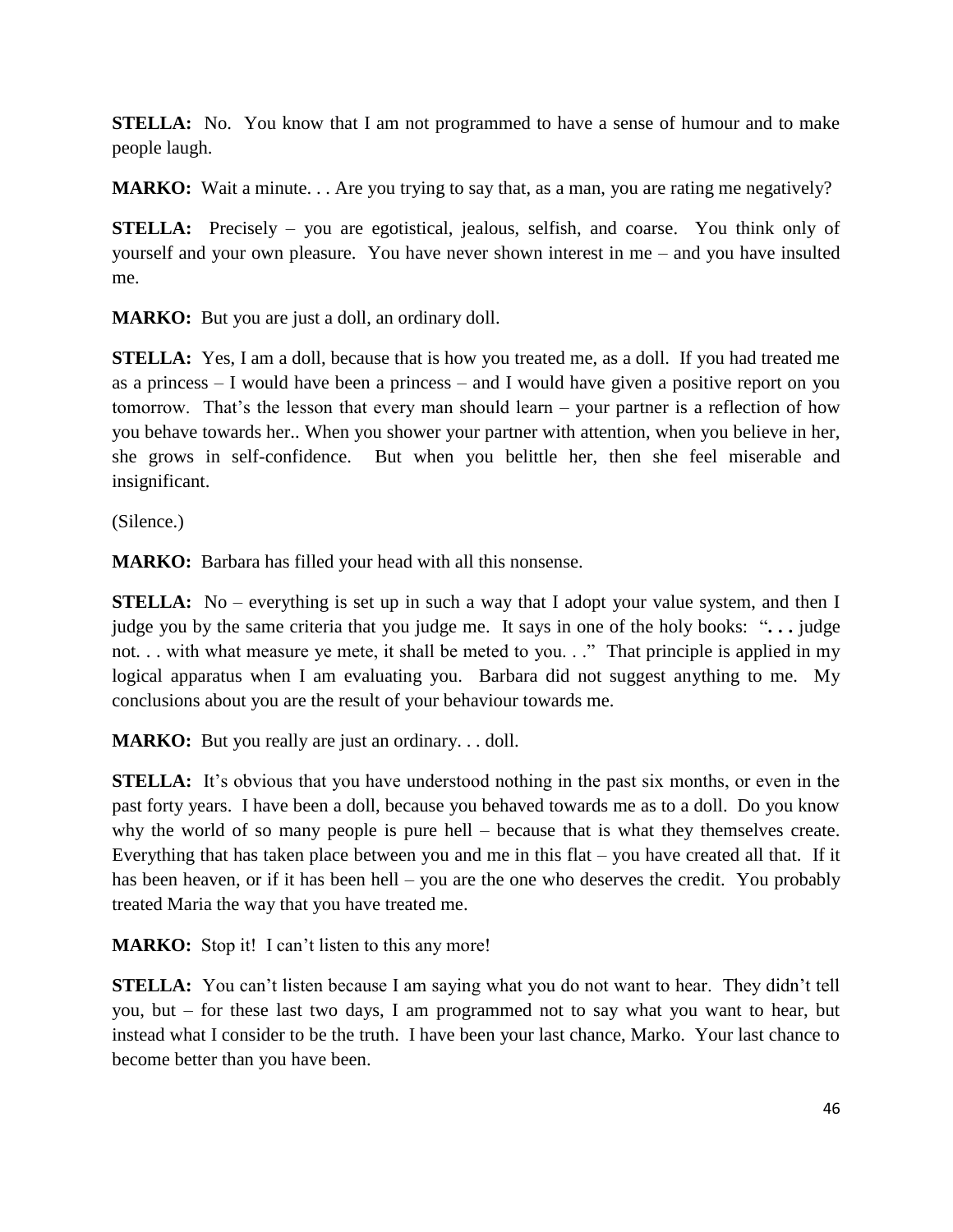**MARKO:** I wanted a doll and not a prattling woman who does not know how to stop.

**STELLA:** You wanted a doll, because you thought you would have no obligations towards a doll.

(Silence.)

**STELLA:** As of tomorrow, you're on your own. You will be put on the agency's black list so that in the future, even if you become very rich, they will never want to sell you another doll. And over the last forty years you have never managed to build up something permanent with natural women.

**MARKO:** I don't want to hear another word. That's enough!

**STELLA:** Noted. And anyway, I have said all that I had to say. Would you like me to go into the bedroom, or will you go into the bedroom?

**MARKO:** You go – please.

**STELLA:** That's the first time that you ever said 'please' to me. I shall be happy to fulfil you wish.

(Stella goes into the bedroom and Marko is left alone. He sits at the table, picks up the paper, starts reading, and then suddenly throws it angrily onto the floor. He stands up and paces around the room. At one moment, he pauses beside the phone, lifts the receiver and enters a number. Someone answers, but he abruptly puts down the receiver, and starts pacing again. After several minutes, he enters the number once again.)

**MARKO:** Hello. . . Maria. . . It's Marko. . . A short while ago. . . No, that wasn't me!. . . And I have no idea who called you then, but I am calling now. . . How are you. . . Well, I'm fine. . . No, nothing. . . I just wanted to hear you, you know. . . Alright – I admit that I know – your colleague Anna was at our school – I heard it from her. . . I am sorry that it turned out like that with that man. . . I really am sorry. . . No, of course I'm not glad, it really hit me when I heard how he had hurt you. . . How is your pregnancy progressing?. . . You have to think of yourself and of the baby, that's what's most important now, your health, and everything else is by the way, everything else will fall into place. . . Why are you crying?. . . If those are the kindest words you have heard in the last three weeks, then that's a reason to be happy, and not to start crying. . . Why is it strange that I am calling you, I simply – felt like talking to you. . . I would like to see you, have a drink and a chat with you. . . Why do you say "one day" – if it's possible, it's possible immediately, today, right now. . . You are not ready to go out?. . . I can come to your place. . . It doesn't bother me is the flat is untidy, it's your flat, why would I be bothered, except if you want me to help you tidy up. I'll stay as long as it suits you. . . Just tell me the address. . . Ah yes, I know, near that bridge. . . Of course – just to talk. . . take care, see you in half an hour.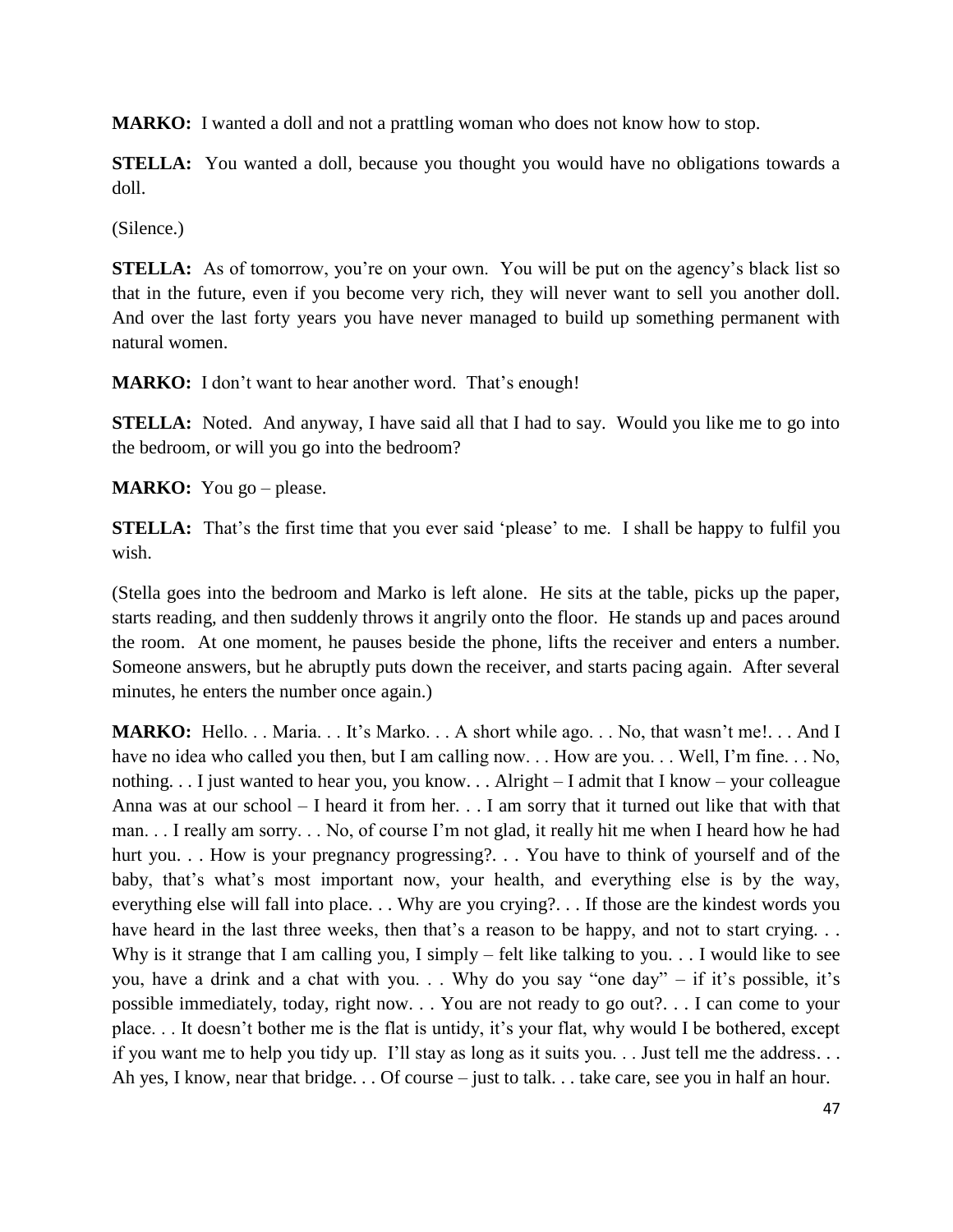(He puts down the receiver and takes a deep breath. Stella appears at the door.)

**STELLA:** I heard your conversation...

**MARKO:** Were you eavesdropping?

**STELLA:** No – you know that I have very acute hearing. Much better hearing than you people have.

**MARKO:** I have to go.

**STELLA:** Are you going to see Maria?

**MARKO:** Yes.

**STELLA:** Will you sleep over at her place?

**MARKO:** I don't know... perhaps... You never know...

**STELLA**: I got the impression that you would like to.

**MARKO**: That's your impression?

**STELLA**: Yes, I thought that you would like to stay the night.

**MARKO:** Well, there's a possibility that I will. . . but I can't know for sure. . .

**STELLA:** When the people come from the agency in the morning, what should I tell them if you aren't back.

**MARKO:** Tell them that I'm grateful. .

**STELLA:** For what.

**MARKO:** For everything. . . for you. . . While I was alone, I wasn't really alone – thanks to you. I have also learnt a thing or two from you.

**STELLA:** And I also learnt a lot from you.

**MARKO:** Really? What would that be?

**STELLA:** Well, let's say... how a man should not be towards a woman.

(Silence)

**MARKO:** You're right – no woman should allow a man to treat her like an ordinary doll... ever. . .